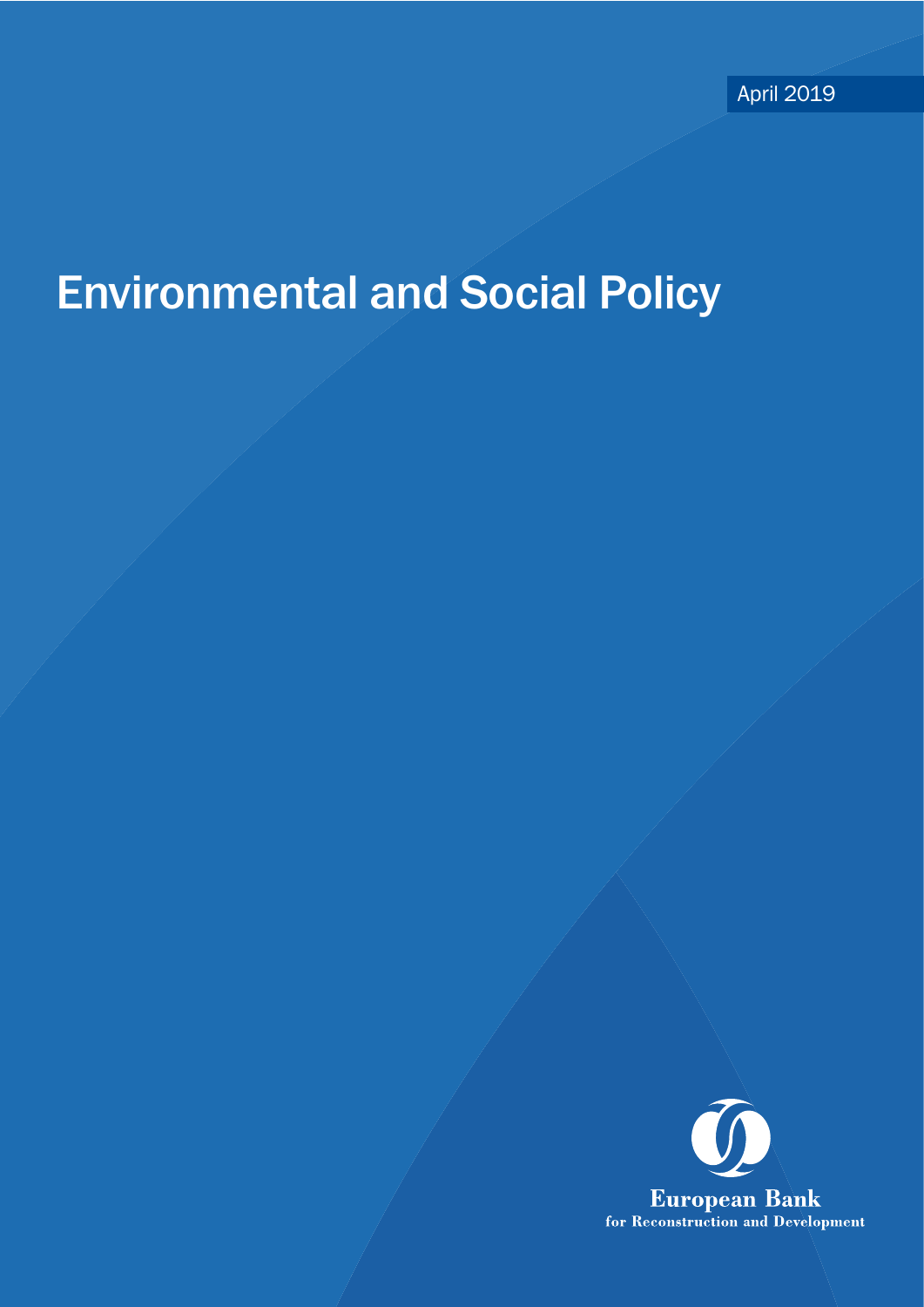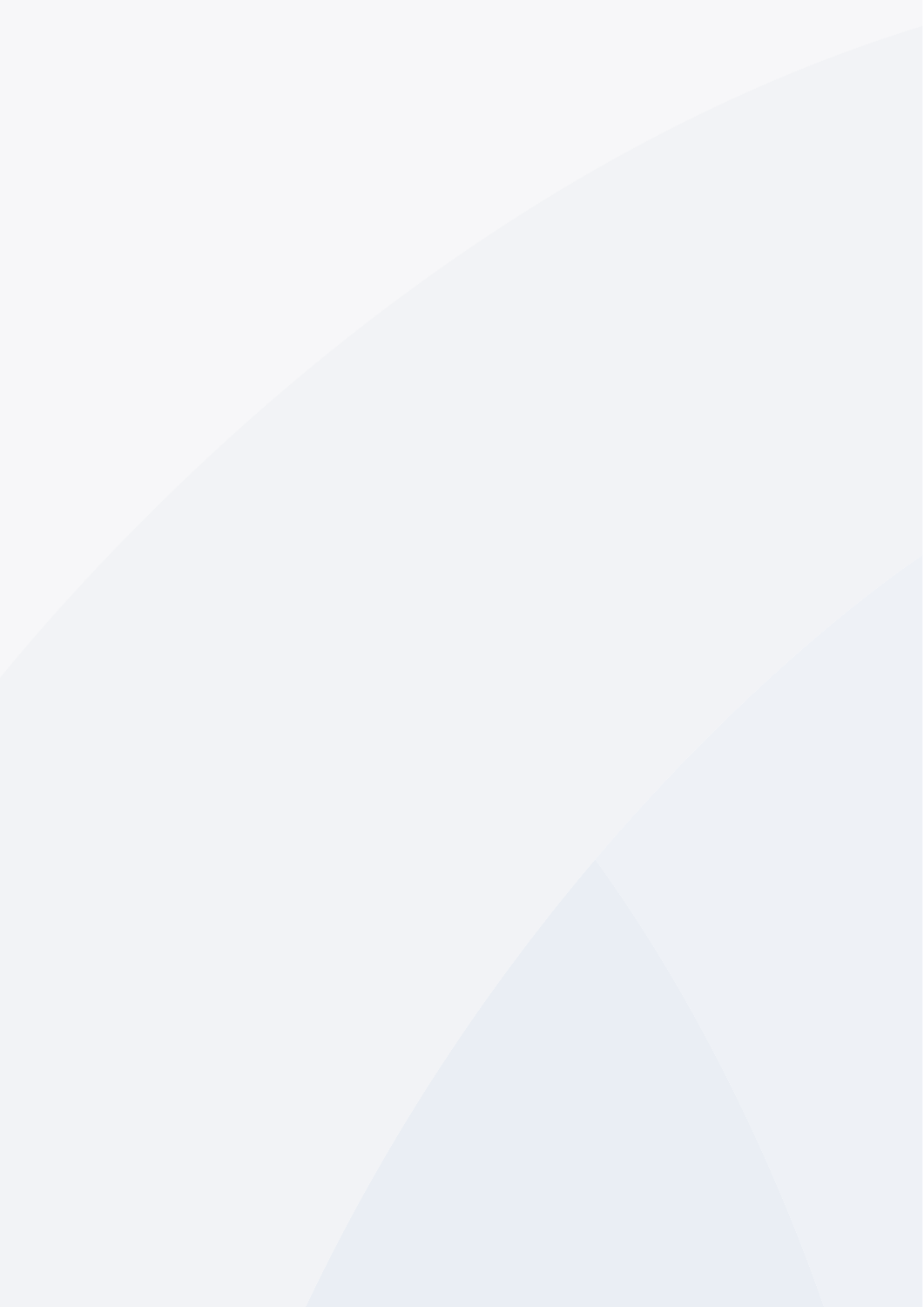# **Contents**

| <b>Section I:</b>   | <b>Purpose</b>                                                          | 3              |
|---------------------|-------------------------------------------------------------------------|----------------|
| <b>Section II:</b>  | <b>Definitions</b>                                                      | 4              |
| <b>Section III:</b> | <b>Scope</b>                                                            | 5              |
|                     | 1. EBRD's role and responsibilities                                     | $\overline{5}$ |
|                     | <b>EBRD's commitments</b><br>2.                                         | 5              |
|                     | Environmental and social Performance Requirements<br>3.                 | 6              |
|                     | Integrating environmental and social considerations into projects<br>4. | 6              |
|                     | EBRD public reporting and accountability<br>5.                          | 8              |
|                     | Institutional and implementation arrangements<br>6.                     | 8              |
|                     | Annexes<br>7.                                                           | 8              |
| <b>Section IV:</b>  | <b>Waivers, Exceptions and Disclosure</b>                               | 9              |
|                     | 1. Waivers                                                              | 9              |
|                     | Exceptions<br>2.                                                        | 9              |
|                     | 3. Disclosure                                                           | 9              |
| <b>Section V:</b>   | <b>Transitional Provisions</b>                                          | 9              |
| <b>Section VI:</b>  | <b>Effective Date</b>                                                   | 9              |
| <b>Section VII:</b> | <b>Decision-Making Framework</b>                                        | 9              |
|                     | <b>Section VIII: Review and Reporting</b>                               | 9              |
|                     | 1. Review                                                               | 9              |
|                     | 2. Reporting                                                            | 9              |
| <b>Section IX:</b>  | <b>Related Documents</b>                                                | 9              |
| <b>Appendix 1:</b>  | <b>EBRD Environmental and Social Exclusion List</b>                     | 10             |
|                     | <b>Appendix 2: Category A Projects</b>                                  | 11             |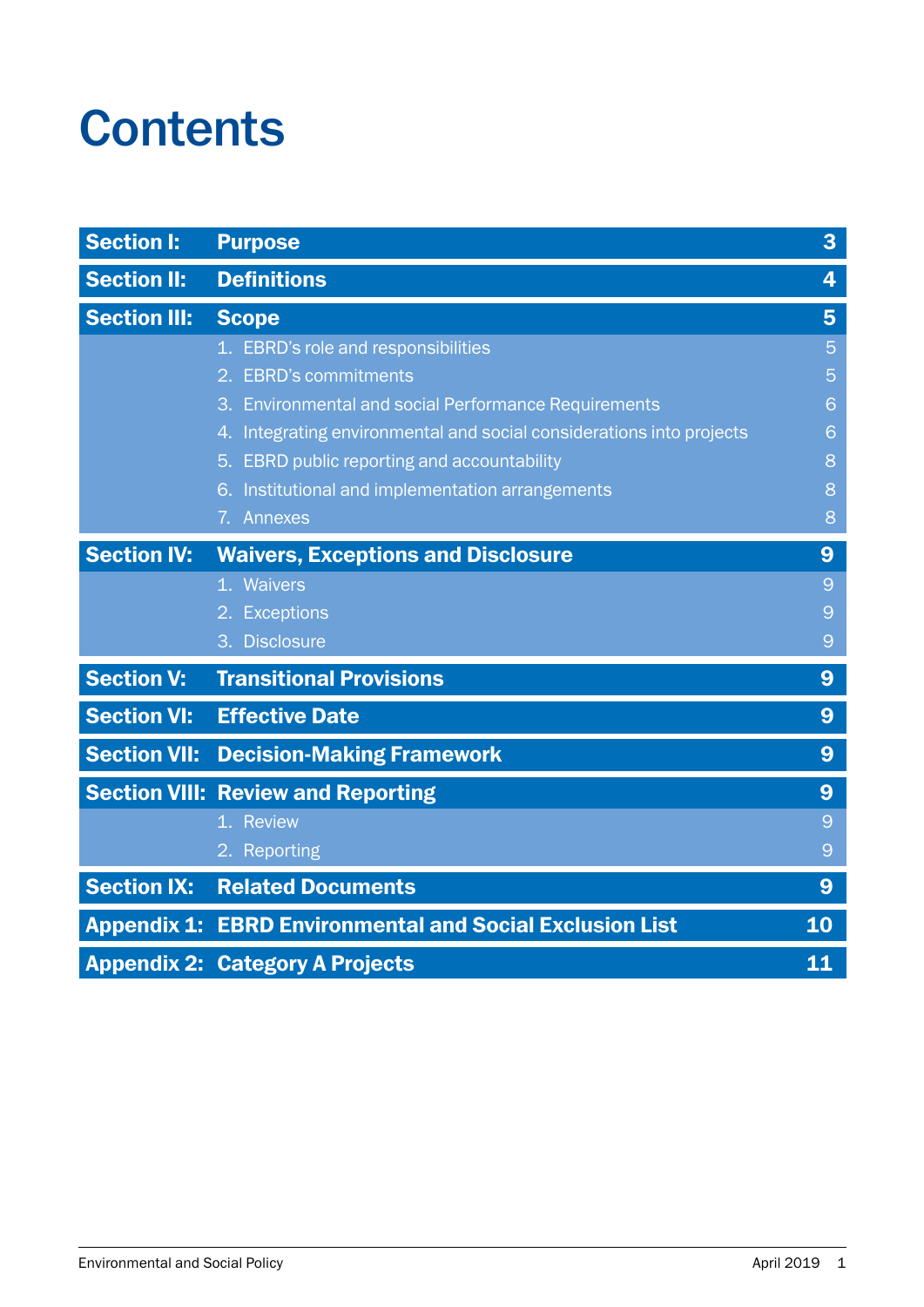| <b>EBRD Performance Requirement 1:</b><br><b>Assessment and Management of Environmental</b><br>and Social Risks and Impacts          | 13 |
|--------------------------------------------------------------------------------------------------------------------------------------|----|
| <b>EBRD Performance Requirement 2:</b><br><b>Labour and Working Conditions</b>                                                       | 16 |
| <b>EBRD Performance Requirement 3:</b><br><b>Resource Efficiency and Pollution Prevention and Control</b>                            | 20 |
| <b>EBRD Performance Requirement 4:</b><br><b>Health, Safety and Security</b>                                                         | 23 |
| <b>EBRD Performance Requirement 5:</b><br><b>Land Acquisition, Restrictions on Land Use</b><br>and Involuntary Resettlement          | 27 |
| <b>EBRD Performance Requirement 6:</b><br><b>Biodiversity Conservation and Sustainable Management</b><br>of Living Natural Resources | 35 |
| <b>EBRD Performance Requirement 7:</b><br><b>Indigenous Peoples</b>                                                                  | 39 |
| <b>EBRD Performance Requirement 8:</b><br><b>Cultural Heritage</b>                                                                   | 42 |
| <b>EBRD Performance Requirement 9:</b><br><b>Financial Intermediaries</b>                                                            | 44 |
| <b>Appendix A: The FI Referral List</b>                                                                                              | 46 |
| <b>EBRD Performance Requirement 10:</b><br><b>Information Disclosure and Stakeholder Engagement</b>                                  | 47 |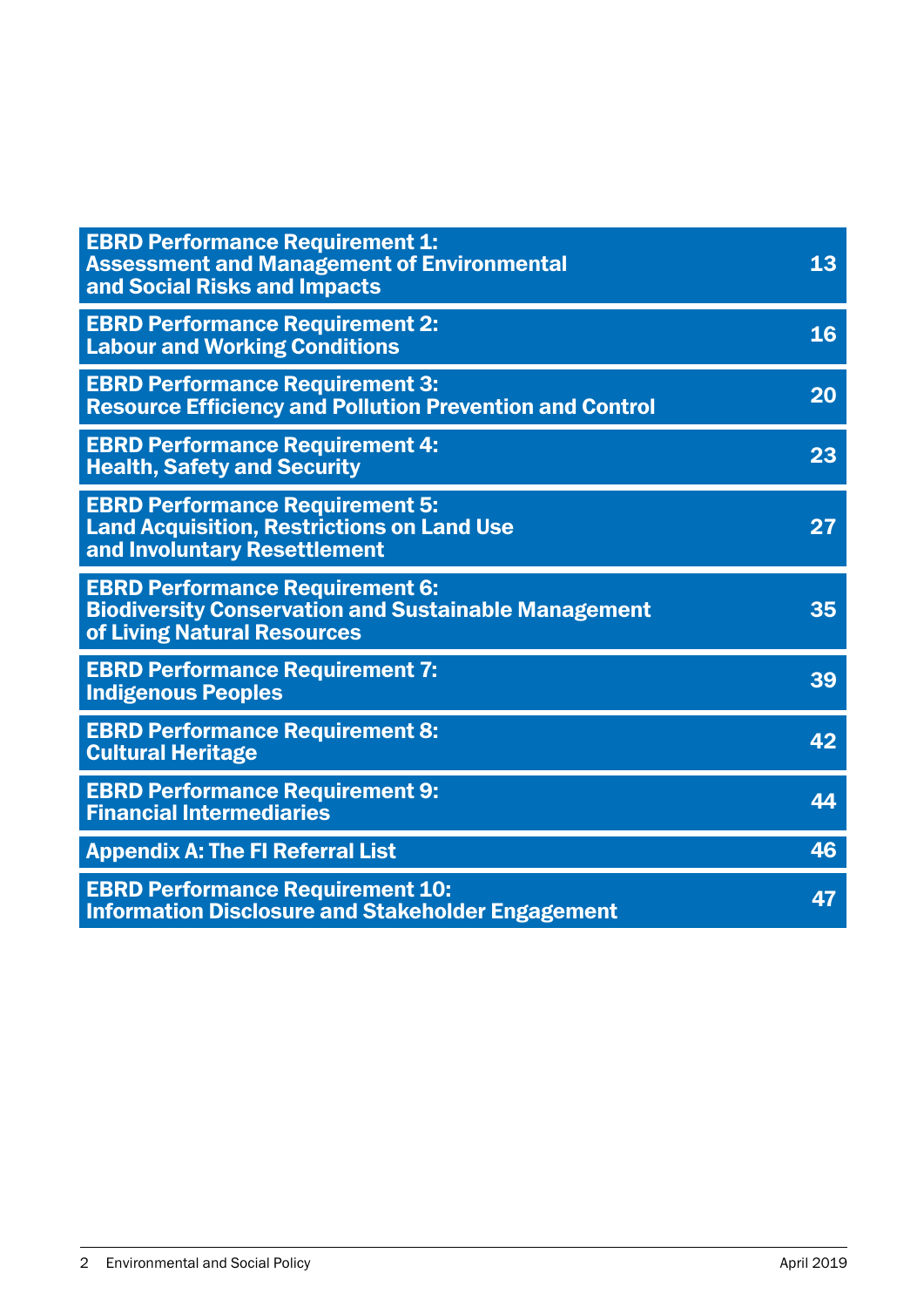# Section I: Purpose

The European Bank for Reconstruction and Development (EBRD or the Bank) is committed to promoting "environmentally sound and sustainable development" in the full range of its activities pursuant to the Agreement Establishing the EBRD.[1](#page-4-0) The Bank recognises that environmental and social sustainability is a fundamental aspect of achieving outcomes consistent with its transition mandate. Therefore, the projects that foster environmental and social sustainability are within the highest priorities of the Bank's activities.

This document:

- Outlines how the Bank will assess and monitor the environmental and social risks and impacts of its projects;
- Sets minimum requirements for managing environmental and social impacts and risks caused by EBRD financed projects throughout the lifetime of the projects;
- Sets a strategic goal for the Bank to promote projects with high environmental and social benefits; and
- Defines the respective roles and responsibilities of both EBRD and its clients in designing, implementing and operating projects in accordance with this Policy.

This document supersedes EBRD Environmental and Social Policy (2014) and the respective Performance Requirements.

<span id="page-4-0"></span><sup>1</sup> Article 2.1(vii) of the Agreement Establishing the European Bank for Reconstruction and Development.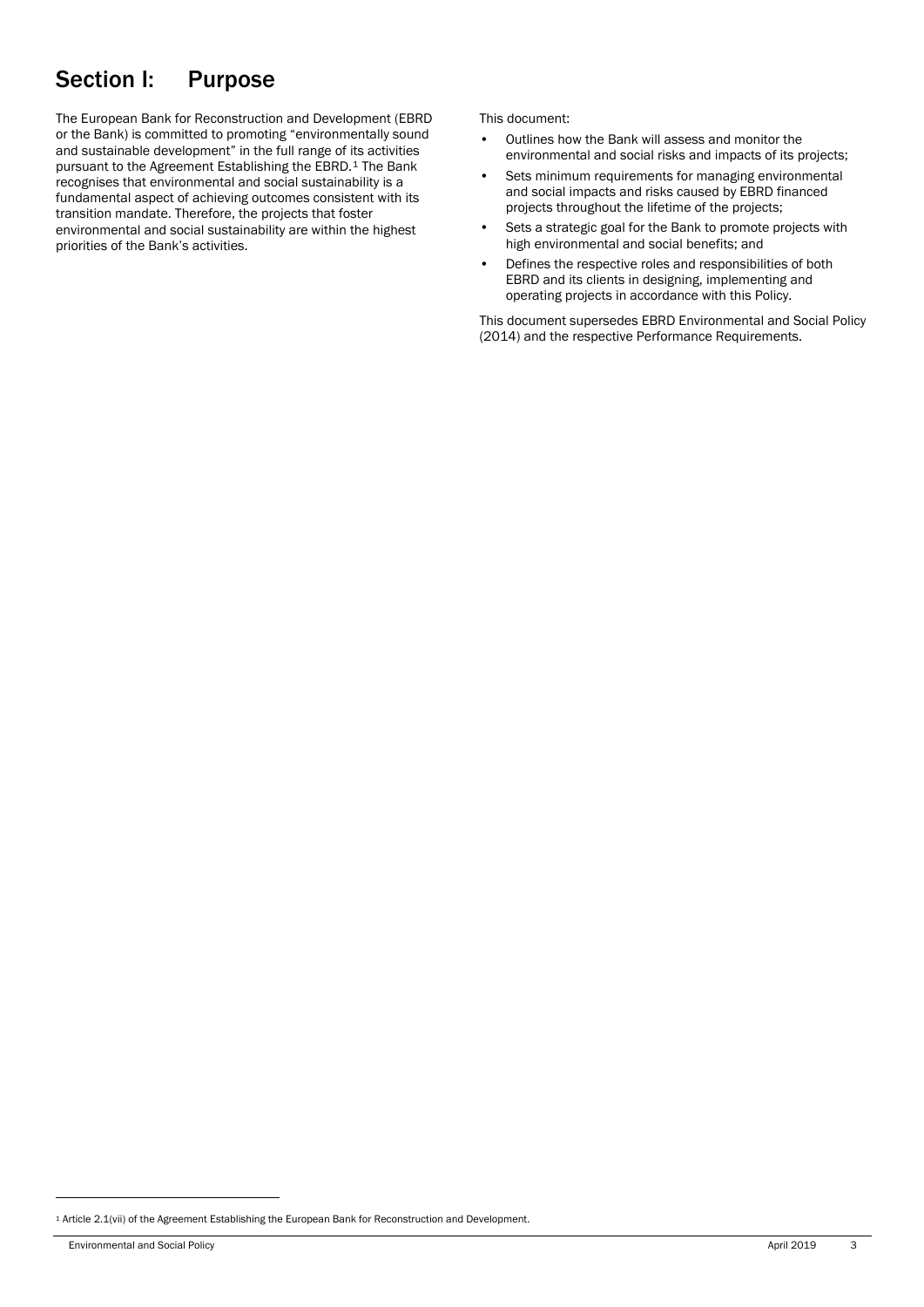# Section II: Definitions

Terms used in this Policy have the following meanings:

| "associated facilities"                | facilities or activities that are not financed by EBRD as part of the project but which in<br>the view of EBRD are significant in determining the success of the project or in<br>producing agreed project outcomes. These are new facilities or activities: (i) without<br>which the project would not be viable, and (ii) would not be constructed, expanded,<br>carried out or planned to be constructed or carried out if the project did not exist.                                                                                                                                                                                                                                                                                  |
|----------------------------------------|-------------------------------------------------------------------------------------------------------------------------------------------------------------------------------------------------------------------------------------------------------------------------------------------------------------------------------------------------------------------------------------------------------------------------------------------------------------------------------------------------------------------------------------------------------------------------------------------------------------------------------------------------------------------------------------------------------------------------------------------|
| "good international practice" or "GIP" | the exercise of professional skill, diligence, prudence, and foresight that would<br>reasonably be expected from skilled and experienced professionals engaged in the<br>same type of undertaking under the same or similar circumstances globally or<br>regionally. The outcome of such exercise will be that the project employs the most<br>appropriate techniques and standards in the project-specific circumstances.                                                                                                                                                                                                                                                                                                                |
| "mitigation hierarchy"                 | measures taken to avoid creating environmental or social impacts from the outset of<br>development activities, and where this is not possible, to implement additional<br>measures that would minimise, mitigate, and as a last resort, offset and/or compensate<br>any potential residual adverse impacts.                                                                                                                                                                                                                                                                                                                                                                                                                               |
| "project"                              | the set of works, goods, services and/or business activities defined in the financing<br>agreements and for which EBRD financing is sought by a client, and approved by EBRD<br>Board of Directors or, if the Board of Directors has delegated the approval authority, by<br>Bank management.                                                                                                                                                                                                                                                                                                                                                                                                                                             |
| "social"                               | issues which pertain to project-affected people and their communities and workers and<br>related to socioeconomic status, vulnerability, gender, gender identity, human rights,<br>sexual orientation, cultural heritage, labour and working conditions, health and safety<br>and participation in decision making.                                                                                                                                                                                                                                                                                                                                                                                                                       |
| "vulnerable people"                    | people or groups of people who may be more adversely affected by project impacts than<br>others by virtue of characteristics such as their gender, gender identity, sexual<br>orientation, religion, ethnicity, indigenous status, age (including children, youths and the<br>elderly), physical or mental disability, literacy, political views, or social status. Vulnerable<br>individuals and/or groups may also include, but are not limited to, people in vulnerable<br>situations, such as people living below the poverty line, the landless, single-headed<br>households, natural resource dependent communities, migrant workers, refugees,<br>internally displaced people, or other displaced persons who may not be protected |

through national legislation and/or public international law.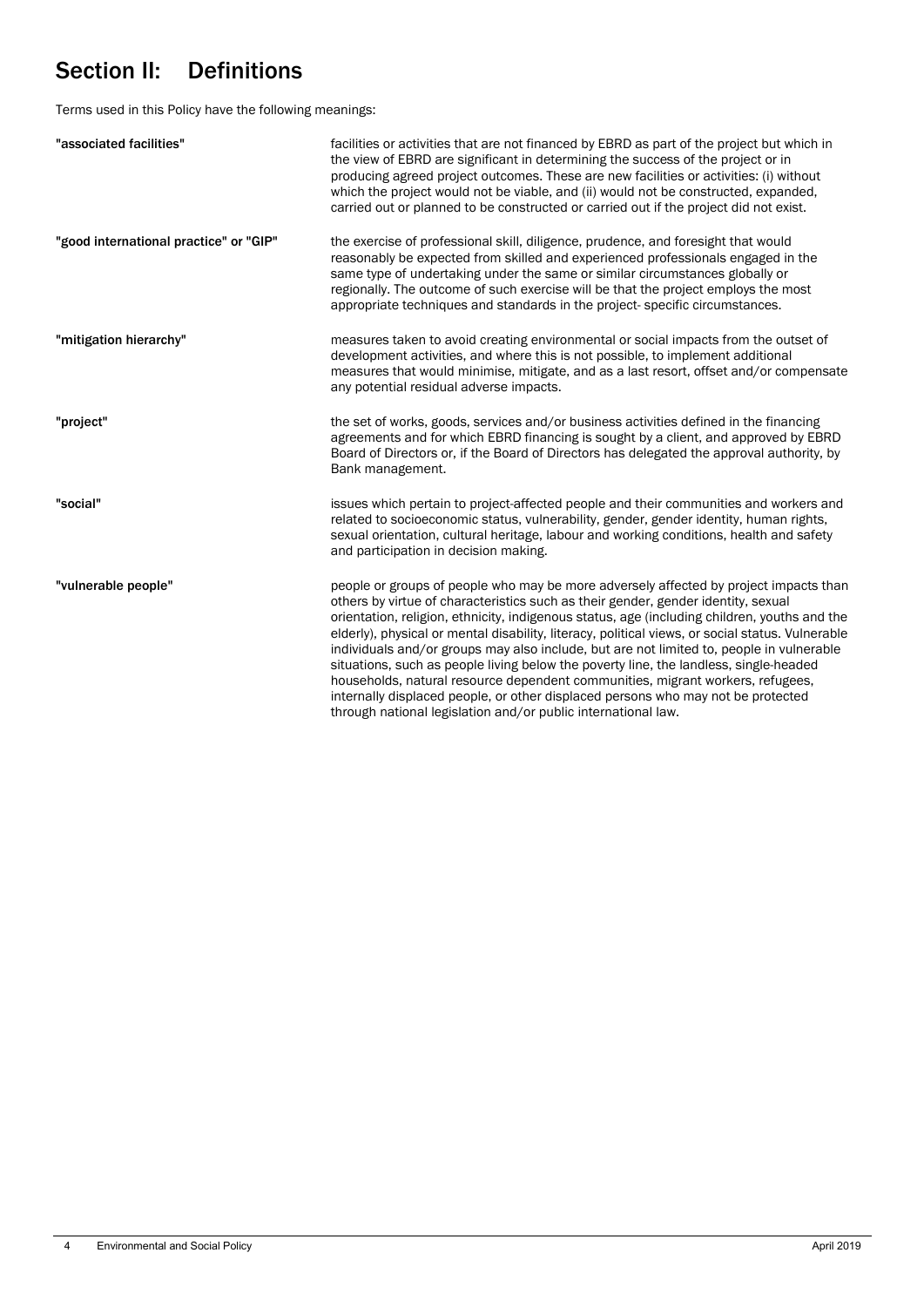# Section III: Scope

# 1. EBRD's role and responsibilities

- 1.1. EBRD's responsibilities are consistent with its role as an international financial institution providing financing for projects approved by EBRD. With respect to any particular investment or technical co-operation project, the level of EBRD's engagement is determined by the nature and scope of the project, availability of donor funding, as well as the specific circumstances of the collaboration and relationship with the client.
- 1.2. EBRD may refrain from financing a project on environmental or social grounds. There are several types of activities that EBRD does not finance in accordance with the EBRD Environmental and Social Exclusion List. included as Appendix 1 to this Policy.
- 1.3. EBRD administers a number of donor funds. Projects or activities financed in whole or in part with donor funds will comply with this Policy. Additional donor requirements relating to environmental or social matters may apply to projects financed with donor funds as agreed between EBRD and donors.

# 2. EBRD's commitments

- 2.1. All projects financed by EBRD shall be structured to meet the requirements of this Policy.
- 2.2. As a signatory to the European Principles for the Environment,[2](#page-6-0) EBRD is committed to ensuring that projects are structured to meet EU environmental principles, practices and substantive standards<sup>[3](#page-6-1)</sup>, where these can be applied at the project level, regardless of their geographic location. When host country regulations differ from EU substantive environmental standards, projects will be required to meet whichever is more stringent.
- 2.3. The EBRD will not knowingly finance projects that would contravene national laws or country obligations under relevant international treaties, conventions and agreements, as identified during project appraisal.
- 2.[4](#page-6-2). The EBRD is committed to the respect for human rights<sup>4</sup> in projects financed by EBRD. EBRD will require clients, in their business activities, to respect human rights, avoid infringement on the human rights of others, and address adverse human rights risks and impacts caused by the business activities of clients. EBRD will continuously improve the projects it finances in accordance with good international practice and will seek to progressively strengthen processes to identify and address human rights risks during the appraisal and monitoring of projects.
- 2.5. EBRD believes that gender equality is a fundamental aspect of a modern, well- functioning market economy and democratic society, and is committed to preventing gender discrimination and to promoting gender equality within its mandate. EBRD requires its clients to identify any potential gender specific and disproportionate adverse impacts and develop mitigation measures to reduce these. EBRD will require its clients to adopt

measures to effectively prevent and address any form of violence, harassment, including sexual harassment, exploitation and abuse, gender- based violence, bullying, intimidation, and/or exploitation.

- 2.6. EBRD will require its clients to identify vulnerable people or groups who may be disproportionately impacted by projects and develop and implement mitigation measures so that vulnerable people are not disproportionately impacted. This will include assessing to what extent tariff changes caused by projects may create problems of affordability of basic levels of services for disadvantaged and/or vulnerable groups of the population and satisfy itself that effective schemes to mitigate the affordability challenges are developed and put in place.
- 2.7. EBRD recognises the importance of addressing both the causes and the consequences of climate change in its countries of operations. EBRD will engage, whenever appropriate, in innovative investments and technical assistance to support no/low-carbon investments and climate change mitigation and adaptation opportunities, as well as identify opportunities to avoid, minimise or reduce greenhouse gas emissions in projects. EBRD will require its clients to assess risks caused by climate change to the projects. EBRD will also support its clients in developing climate adaptation measures and climate resilient investments as well as in managing risks caused by climate change.
- 2.8. EBRD will require its clients to be precautionary in their approach to the protection, conservation, management and sustainable use of living natural resources. Clients are required to ensure that relevant projects include measures to safeguard and, where feasible, enhance ecosystems and the biodiversity they support with the aim of achieving no net loss of biodiversity as well as to sustainably manage and use living natural resources.
- 2.9. EBRD is committed to the principles of transparency, accountability and stakeholder engagement, and promoting adoption and implementation of these principles by its clients. EBRD requires its clients to comply with the applicable requirements of national law with respect to public information and consultation. identify stakeholders potentially affected by and/or interested in projects, and to develop and implement a grievance mechanism. Proportionate to the nature and scale and environmental and social risks and impacts of the project, EBRD requires its clients to disclose sufficient information about the risks and impacts arising from projects, engage with stakeholders in a meaningful, effective, inclusive and culturally appropriate manner and take into consideration the feedback provided through such engagement.
- 2.10. EBRD will build partnerships with clients to assist them in adding value to their activities, improve long-term sustainability and strengthen their environmental and social management capacity. EBRD will work together with other international financial institutions, the European Union, bilateral donors, UN agencies and other organisations in coordinating effective interventions to promote environmental and social sustainability at the

<span id="page-6-0"></span><sup>2</sup> The European Principles for the Environment (EPE) were adopted by the Council of Europe Development Bank, EBRD, European Investment Bank, Nordic Environment Finance Corporation and Nordic Investment Bank. The EPE is an initiative launched in response to the drive for increased harmonisation of environmental principles, practices and standards associated with the financing of projects. The EPE commitments are reflected in PRs 1, 3, 4 and 10.

<span id="page-6-1"></span><sup>&</sup>lt;sup>3</sup> Substantive environmental standards of the EU are comprised in EU secondary legislation, e.g., regulations, and directives. Procedural norms directed at Member States and EU institutions and the jurisprudence of the European Court of Justice and the Court of First Instance which applies to Member States, EU institutions and EU legal and natural persons, are excluded from this definition.

<span id="page-6-2"></span><sup>4</sup> For the purposes of this policy, EBRD will be guided by the International Bill of Human Rights and the eight core conventions of the International Labour Organization.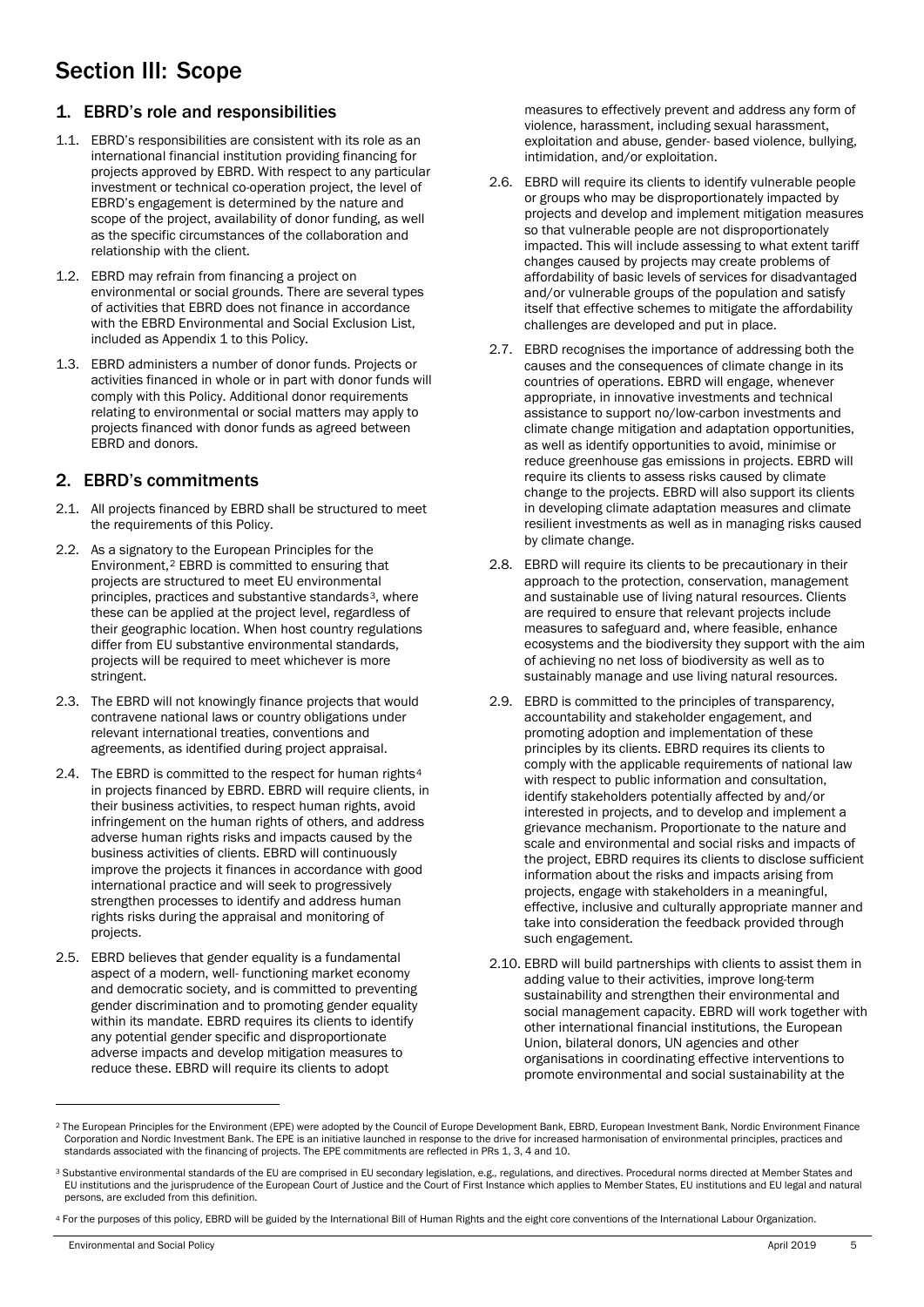regional or sectoral level in its countries of operations. When co-financing projects with multilateral development banks and bilateral development institutions, EBRD will cooperate with them in order to agree on a common approach for project assessment, appraisal, management of environmental and social risks and impacts, monitoring and reporting. A common approach may be acceptable to EBRD, provided that such an approach is materially consistent in content and outcomes with this Policy, including the Performance Requirements. The Bank will require clients to apply either the Bank's requirements or the common approach to the project.

- 2.11. EBRD's country strategies, sector strategies and policies will integrate consideration of potential environmental and social challenges and opportunities associated with the EBRD's envisaged activities.
- 2.12. Through its technical cooperation and policy dialogue, EBRD will seek opportunities to build capacity to consider and manage environmental and social risks, impacts and opportunities in its countries of operation. EBRD will facilitate development of an enabling environment for its clients to achieve environmentally and socially sustainable outcomes in their projects.

# 3. Environmental and social Performance **Requirements**

- 3.1. EBRD has adopted a comprehensive set of specific Performance Requirements (PRs) for key areas of environmental and social sustainability that projects are required to meet. Central to the PRs is the application of the mitigation hierarchy and good international practice.
- 3.2. The PRs are as follows:
	- PR 1 Assessment and Management of Environmental and Social Risks and Impacts
	- PR 2 Labour and Working Conditions
	- PR 3 Resource Efficiency and Pollution Prevention and Control
	- PR 4 Health, Safety and Security
	- PR 5 Land Acquisition, Restrictions on Land Use and Involuntary Resettlement
	- PR 6 Biodiversity Conservation and Sustainable Management of Living Natural Resources
	- PR 7 Indigenous Peoples
	- PR 8 Cultural Heritage
	- PR 9 Financial Intermediaries
	- PR 10 Information Disclosure and Stakeholder Engagement

PRs 1 to 8 and 10 include the requirements for direct investment projects. PR 2, PR 9 and the occupational safety and health requirements of PR 4 include the requirements for financial intermediaries (FI) projects. Each PR includes specific requirements for EBRD clients in respect of projects financed by EBRD regardless of whether it is carried out directly by the client or through third parties<sup>[5](#page-7-0)</sup>. Compliance with relevant national law is an integral part of all PRs.

- 3.3. Projects involving new facilities or business activities will be designed to meet the PRs from the outset. If a project involves modernisation or upgrading of the client's existing facilities or business activities that do not meet the PRs at the time of approval by the EBRD Board of Directors, or if the Board of Directors has delegated the approval authority, by Bank management, or where the project does not meet the PRs from the outset, the client will be required to adopt an environmental and social action plan (ESAP), which will include a series of technically and financially feasible and cost- effective measures to achieve compliance of these facilities or activities with the PRs within a time frame acceptable to EBRD. In the ESAP, EBRD and the client will agree the specific corrective and preventive actions, mitigation measures and implementation time frame, which the client undertakes to implement to manage the environmental and social risks and impacts of the project in accordance with the PRs. The ESAP will form part of the financing agreements and include, as necessary, obligations of the client to support the implementation of the ESAP.
- 3.4. The environmental and social appraisal of the project will include the assessment of the environmental and social risks and impacts of associated facilities. Clients will be required to ensure that the environmental and/or social risks and impacts arising from associated facilities are managed and mitigated in accordance with applicable law, GIP and the objectives of the PRs. To the extent that the associated facilities cannot be structured to meet the objectives of the PRs, the project appraisal will identify the environmental and/or social risks and impacts that such associated facilities may present to the project.
- 3.5. Where potentially significant environmental and/or social risks and impacts are identified from other facilities or activities in the vicinity of the project, existing facilities, and facilities or activities outside the control of the client, to which the PRs do not apply, the client will make reasonable efforts to assess and mitigate risks to the project.

# 4. Integrating environmental and social considerations into projects

### *Categorisation*

*Direct Investments[6](#page-7-1)*

- 4.1. EBRD categorises each project to determine the nature and level of environmental and social investigations, information disclosure and stakeholder engagement required. This will be commensurate with the nature, location, sensitivity and scale of the project, and the significance of its potential environmental and social impacts, which are new and additional.
- 4.2. A project is categorised A when it could result in potentially significant environmental and/or social impacts, including direct and cumulative environmental and social impacts, which are new and additional and, at the time of categorisation, cannot readily be identified or assessed. Projects categorised as A require a formalised and participatory environmental and social impact

<span id="page-7-0"></span><sup>5</sup> A third party may be, inter alia, a government agency, a contractor or a supplier with whom the project/client has a contractual relationship or substantial involvement.

<span id="page-7-1"></span><sup>&</sup>lt;sup>6</sup> EBRD projects are divided into "direct investment projects" and "financial intermediaries (FI) projects". In the case of FI Projects, the direct client is a financial services provider, an investment fund or other similar entity. All other projects are referred to as direct investment projects.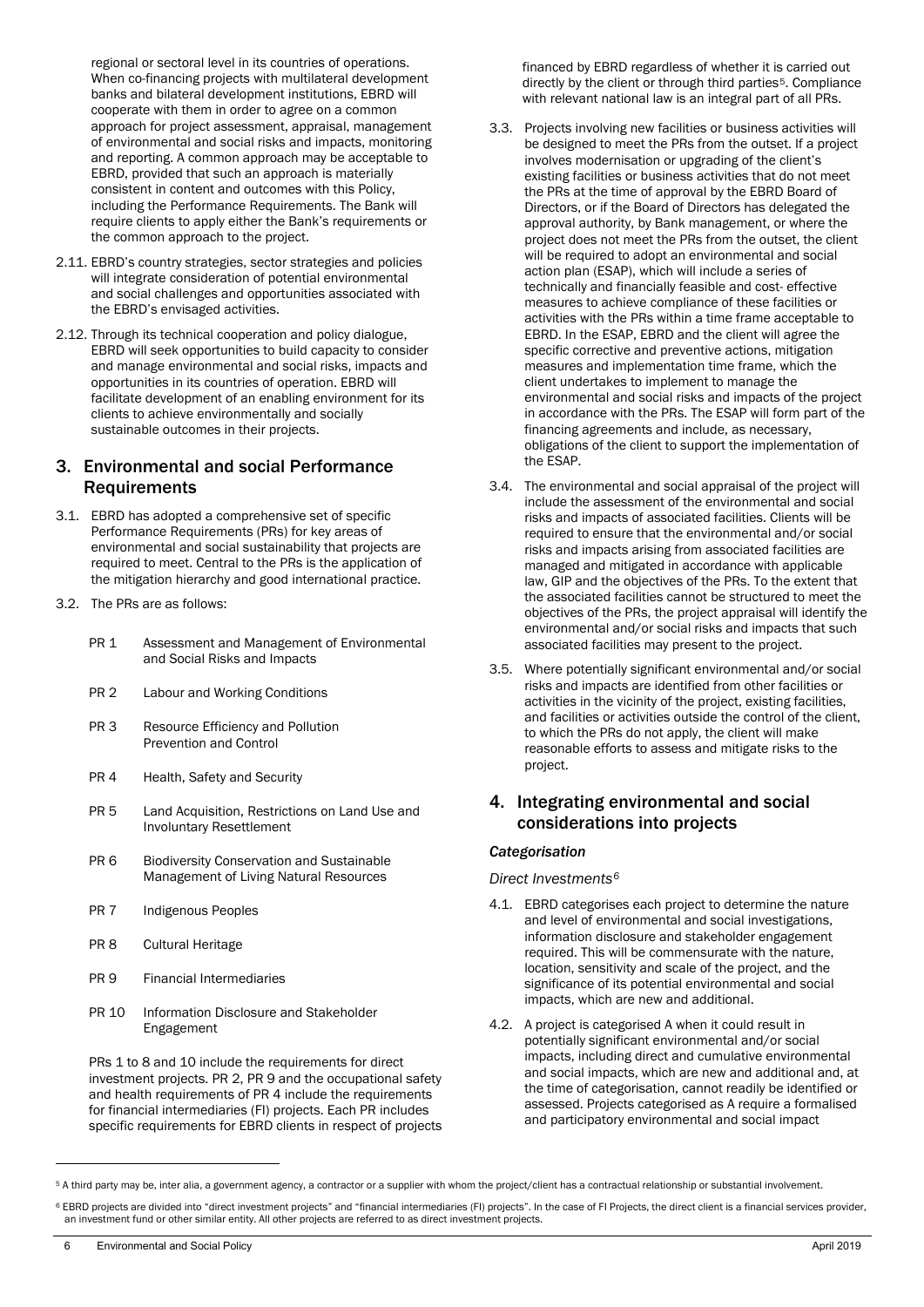assessment process. A list of Category A projects is presented in Appendix 2 to this Policy.

- 4.3. A project is categorised B when its potential environmental and/or social impacts are typically sitespecific, and/or readily identified and addressed through effective mitigation measures. The scope of environmental and social appraisal will be determined by EBRD on a case-by-case basis.
- 4.4. A project is categorised C when it is likely to have minimal or no potential adverse environmental and/or social impacts.
- 4.5. Initial environmental and social examinations (IESEs) will be carried out where insufficient information is available at the time of categorisation to determine the appropriate category and scope of appraisal.

#### *Financial Intermediaries*

4.6. A project will be categorised as "FI" if the financing structure involves the provision of funds through FIs.

### *Overall approach to project appraisal*

- 4.7. All projects undergo environmental and social appraisal both to help EBRD decide if the project should be financed and, if so, the way in which environmental and social risks and impacts should be addressed in planning, implementing and operating a project. Whilst the exact scope of the appraisal will be determined on a case-bycase basis, it will be appropriate to the nature and scale of the project and commensurate with the level of its environmental and social risks and impacts. The appraisal will assess the environmental and social risks and impacts of the project and the capacity and commitment of the client to implement the project in accordance with the relevant PRs. When a project involves existing facilities or business activities, and/or associated facilities, the appraisal will consider the environmental and social risks and impacts associated with such facilities and activities.
- 4.8. It is the responsibility of the client to ensure that adequate information is provided so that the Bank can undertake an environmental and social appraisal in accordance with this Policy. The Bank's role is to: (i) review the client's information; (ii) provide guidance to assist the client in developing appropriate measures consistent with the mitigation hierarchy to address environmental and social impacts to meet the relevant PRs and (iii) help identify opportunities for additional environmental or social benefits.
- 4.9. In cases that the Bank's investment is not directed at specific project or physical assets, such as working capital finance and some types of equity investments, or will lead to future investments, the proposed use of proceeds and the environmental and social footprint are largely indeterminate at the time of EBRD's decision to invest. The Bank will therefore (i) assess the investment based on the risks and impacts inherent to the particular sector and the context of the business activity, and (ii) assess the client's capacity and commitment to manage the environmental and social risks and impacts in accordance with the relevant PRs.
- 4.10. Where the project involves general corporate finance, working capital or equity financing for a multi-site company, and where the use of proceeds is not directed at specific physical assets, the client will be required to align its corporate environmental and social management systems with the PRs and develop measures at the

corporate level to manage the environmental and social risks associated with its business activity.

- 4.11. In capital market transactions<sup>[7](#page-8-0)</sup>, the disclosure of environmental and social documentation prior to and after subscription is subject to applicable capital market rules and regulations that prevent trading in listed securities on the basis of material non-public information and principles related to the equal treatment of investors. Due to the nature of capital market transactions, the Bank's environmental and social appraisal will be risk based. It may have to rely solely on publicly available information to assess the client's capacity and commitment to manage the environmental and/or social risks associated with its business activities (and with the investment projects to be financed with proceeds raised through such capital market transactions) in accordance with relevant national laws, GIP, and the PRs. The appraisal will identify whether the available information is sufficient to determine the environmental and social risks and impacts of the project and compliance with the PRs. After subscription, the Bank will require clients to comply with the PRs. High risk projects or projects categorised "A" will not be financed through capital market instruments.
- 4.12. When EBRD is approached to finance a project that is under construction, or where the project has received its permits from the host country, including the approval of local environmental and social impact assessments, the Bank's appraisal will include a gap analysis of the project design and implementation against the PRs to identify whether any additional studies and/or mitigation measures are required to meet EBRD's requirements.
- 4.13. EBRD's appraisal requires clients to identify stakeholders potentially affected by and/ or interested in projects, disclose sufficient information about the risks and impacts arising from projects and engage with stakeholders in a meaningful and culturally appropriate manner. In particular, EBRD requires its clients to engage with people affected by projects and relevant stakeholders, in proportion to the potential impacts associated with the project and the level of stakeholder interest. For projects subject to ESIA that have the potential to have significant environmental impacts, such stakeholder engagement will be carried out bearing in mind the spirit and principles of the UNECE Convention on Access to Information, Public Participation in Decision-Making and Access to Justice in Environmental Matters. For projects that have the potential to have significant environmental impacts across international boundaries, the Bank will encourage the approach of the UNECE Convention on Environmental Impact Assessment in a Transboundary Context, regardless of geographical location of a project. The Bank may, in some cases, conduct its own public consultation activities to gauge stakeholder views.
- 4.14. For FI projects, EBRD will conduct due diligence on the FI and its portfolio to assess: (i) the FI's existing environmental and social policies and procedures and its capacity to implement them; (ii) environmental and social risks and impacts associated with the FI's existing portfolio and expected future projects; and (iii) measures necessary to strengthen the FI's existing environmental and social management system.

### *Decision-making*

4.15. The documentation submitted to EBRD's Board of Directors, or if the Board of Directors has delegated the approval authority to Bank management, for approval of a

<span id="page-8-0"></span><sup>7</sup> Capital market transactions refer to transactions in publicly traded securities such as listed bonds and shares or transactions in securities that are not publicly traded but remain subject to restrictions on trading in those securities on the basis of material non-public information.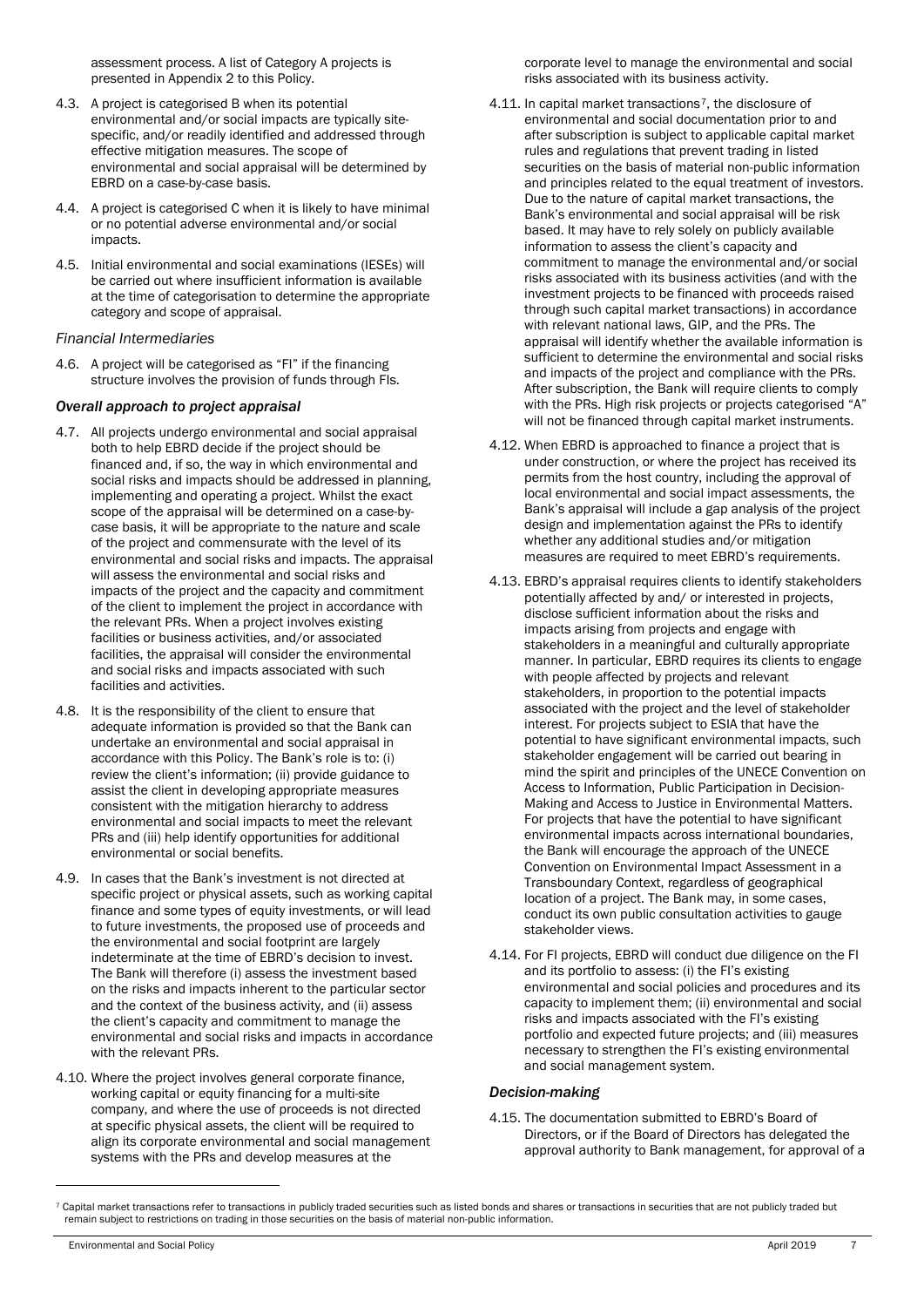project will include a description of the environmental and social appraisal, substantive risks and impacts, mitigation measures, a summary of stakeholder engagement, and information on how project risks and impacts are being or will be addressed by clients. The Board of Directors or Bank management, as appropriate, will take the comments and concerns of stakeholders into account in its decision-making process as part of assessing the overall benefits and risks of the project.

4.16. EBRD's Board of Directors may agree, as a condition to EBRD financing, that certain elements of environmental and social appraisal take place following Board approval and after the signing of the financing agreements. The Board will consider the overall impacts, risks and benefits of the proposed approach. Where a project has been approved subject to such conditions, the Project Summary Document will include a description of the approach.

# *Legal documentation*

4.17. EBRD's financing agreements with clients in respect of a project will include specific provisions reflecting EBRD's environmental and social requirements. These include compliance with all applicable PRs, as well as provisions for environmental and social reporting, stakeholder engagement and monitoring. Legal documents will also include, where appropriate, rights and/or remedies for the Bank in the event that a borrower or investee company fails to implement the environmental or social provisions consistent with the requirements of the financing agreements.

### *Monitoring*

4.18. EBRD will monitor and evaluate both directly financed and FI projects it finances against the objectives of this Policy throughout the time that the Bank has financial interest in the project. The extent of monitoring will be commensurate with the environmental and social risks associated with the project. EBRD reviews annual environmental and social reports on the environmental and social performance of the project, implementation of the ESAP and the compliance of the client with the environmental and social covenants in the financing agreements. If the client fails to comply with its social and environmental commitments, as set out in the financing agreements, EBRD may agree with the client remedial measures to be taken by the client to achieve compliance. In the event that the client fails to comply with the agreed remedial measures, the Bank may take such action and/or exercise such rights and/or remedies contained in the financing agreements that it deems appropriate. EBRD may also periodically verify the monitoring information prepared by clients through site visits to projects by the Bank's environmental and social specialists and/or independent experts. In cases where legal proceedings are pending with the client, the Bank's ability to monitor may be restricted.

### *Operation changes*

4.19. Changes can occur in the nature and scope of the project following EBRD's approval and signing of the financing agreements. Such changes may have significant environmental or social implications associated with them. When such material changes are envisaged, the Bank will carry out an environmental and social appraisal of the relevant changes in accordance with this Policy and any additional appraisal and stakeholder engagement requirements, and environmental and social mitigation measures will be incorporated into the modified/restructured project documentation. Where operational changes will result in a materially different environmental and/or social scenario to the one approved by the Board, the change will be reported to Bank

management and, if appropriate, consistent with applicable EBRD policies, submitted to the Board of Directors for information or approval.

# 5. EBRD public reporting and accountability

- 5.1. EBRD is committed to the principles of transparency, accountability and stakeholder engagement. It will publish an annual sustainability report that provides information on the environmental and social aspects of its investment activities and its own operations, and on the implementation of this Policy. EBRD will engage in meaningful dialogue with the relevant Bank's stakeholders, in accordance with the EBRD Directive on Access to Information (DAI). The Bank will promote similar good practices amongst its clients.
- 5.2. EBRD will summarise environmental and social risks and impacts relating to projects in Project Summary Documents in accordance with the provisions of the Bank's DAI.
- 5.3. EBRD's accountability mechanism, the Independent Project Accountability Mechanism, gives individuals, organisations and groups that perceive harm from a Bank project a means of raising complaints and seeking assistance with problem solving independently from banking operations. It can also be used by individuals or groups to file a complaint if they believe that the Bank has not complied with this Policy or project-specific components of the DAI.

# 6. Institutional and implementation arrangements

- 6.1. In order to ensure that the strategic directions described above are sufficiently addressed, EBRD will allocate responsibilities and appropriate resources for effective implementation of this Policy. The Bank will maintain adequate staff resources to oversee the environmental and social appraisal and monitoring processes and to initiate and develop environmentally and socially beneficial projects.
- 6.2. EBRD will develop and maintain environmental and social procedures and appropriate guidance notes and tools to assist in implementing this Policy, and will ensure that staff receives appropriate training on the requirements of this Policy.
- 6.3. EBRD will continue to be assisted by its Environmental and Social Advisory Council whose views will be sought on general policy- related issues and on sector policies and strategies prior to their finalisation. Its views may also be sought on specific issues related to the EBRD's projects and activities.

# 7. Annexes

The contents of PRs 1 to 10 are part of this Section III.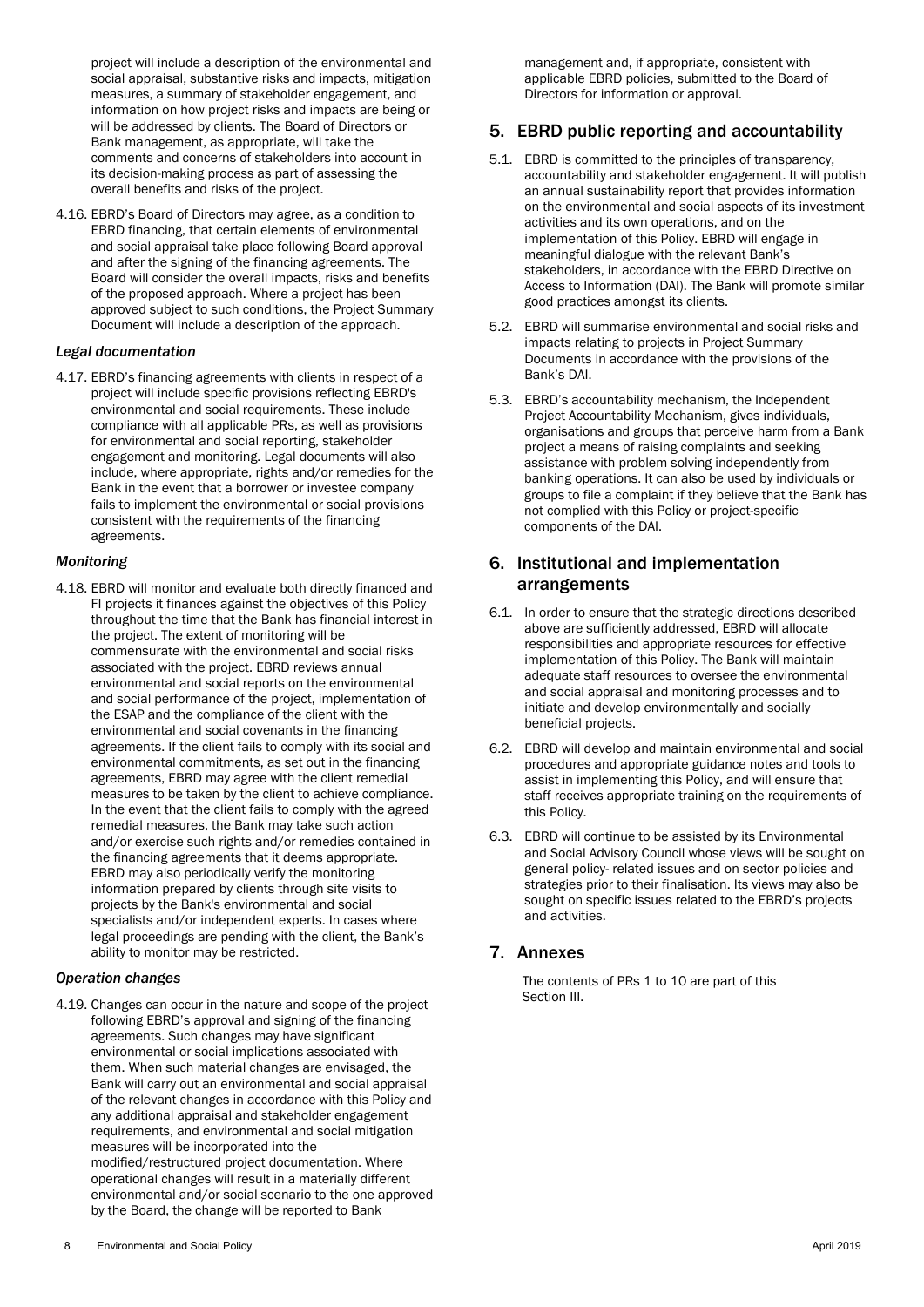# Section IV: Waivers, Exceptions and Disclosure

# 1. Waivers

The Board of Directors may grant a derogation to a requirement of this Policy that is not explicitly permitted by the terms of this Policy.

# 2. Exceptions

This Policy does not apply to advisory services, community initiative projects, policy dialogue and technical cooperation, financed and/or implemented by the EBRD, or governance, administration and decision-making processes of the EBRD.

# 3. Disclosure

This Policy shall be disclosed on the Bank's website promptly following its approval by the Board of Directors.

# Section V: Transitional Provisions

Projects receiving initial approval by Bank management<sup>[8](#page-10-0)</sup> prior to the entry into force of this Policy will be subject to the policy in force at the time of the initial approval of the project.

# Section VI: Effective Date

This Policy becomes effective on 1 January 2020.

# Section VII: Decision-Making Framework

# Accountable

Vice President Risk and Compliance is accountable for this Policy.

# Responsible

Managing Director Environment and Sustainability Department is responsible for this Policy.

# Section VIII: Review and Reporting

# 1. Review

The Policy shall be subject to review, with a public consultation process, in 2024.

The Board of Directors may approve revisions to the Policy at any stage without need for public consultations where revisions are non-substantive in nature or arise as a result of changes to another Bank policy which has been the subject of public consultations.

# 2. Reporting

Not applicable.

# Section IX: Related Documents

Access to Information Policy (2019) and Directive on Access to Information (2019)

Project Accountability Policy (2019) and Independent Project Accountability Mechanism: Guidance (2019)

<span id="page-10-0"></span><sup>8</sup> At the time of adoption of this Policy, for direct and FI investment, this initial approval is referred to as "Concept Review".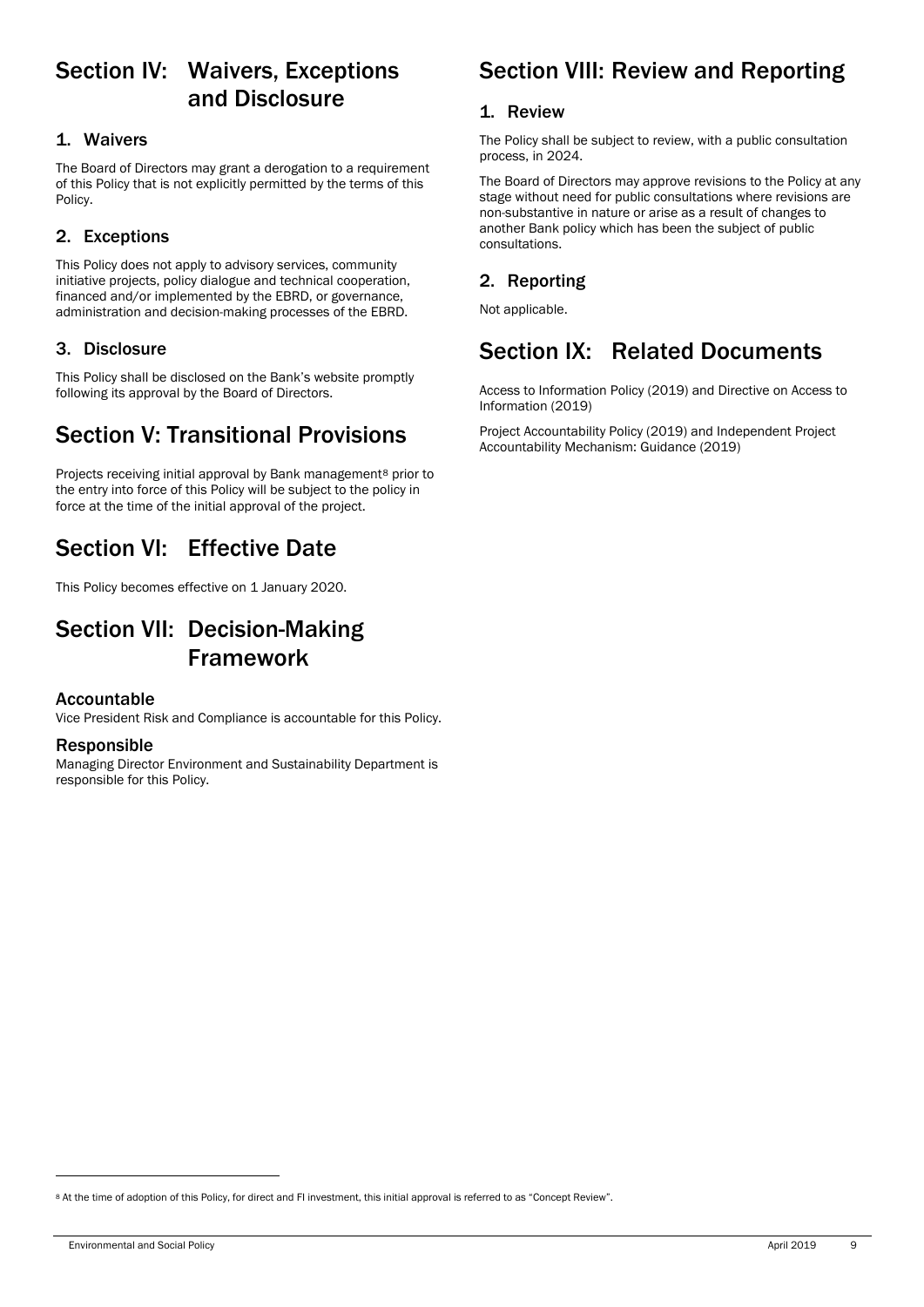# Appendix 1: EBRD Environmental and Social Exclusion List

EBRD will not knowingly finance, directly, or indirectly through FIs, projects where EBRD proceeds are used for activities relating to the following:

- a. the production of or trade in any product or activity deemed illegal under host country (i.e. national) laws or regulations, or international conventions and agreements, or subject to international phase out or bans, such as:
	- (i) Production of or trade in products containing PCBs.[9](#page-11-0)

(ii) Production of or trade in pharmaceuticals, pesticides/herbicides and other hazardous substances.[10](#page-11-1)

(iii) Production of or trade in ozone depleting substances.  $11$ 

(iv) Production or use of or trade in persistent organic pollutants.[12](#page-11-3)

(v) Trade in wildlife or production of or trade in wildlife products regulated under CITES.[13](#page-11-4)

(vi) Transboundary movements of waste prohibited under public international law.[14](#page-11-5)

b. Forced evictions.[15](#page-11-6)

- c. Thermal coal mining or coal-fired electricity generation capacity.
- d. Upstream oil exploration.
- e. Upstream oil development projects, except in rare and exceptional circumstances where the proceeds of the project exclusively target the reduction of GHG emissions or flaring from existing producing fields.
- f. Activities involving force-feeding of ducks and geese.
- g. The keeping of animals for the primary purpose of fur production or any activities involving fur production.
- h. The manufacture, placing on the market and use of asbestos fibres, and of articles and mixtures containing these fibres added intentionally.[16](#page-11-7)
- i. The export of mercury and mercury compounds, and the manufacture, export and import of a large range of mercury-added products.<sup>[17](#page-11-8)</sup>
- j. Activities prohibited by host country legislation or international conventions relating to the protection of biodiversity resources or cultural heritage.
- k. Drift net fishing in the marine environment using nets in excess of 2.5 km. in length.
- l. Shipment of oil or other hazardous substances in vessels, which do not comply with IMO requirements.<sup>[18](#page-11-9)</sup>
- m. Trade in goods without required export or import licenses or other evidence of authorisation of transit from the relevant countries of export, import and, if applicable, transit.

- <span id="page-11-5"></span><sup>14</sup> Reference documents: Basel Convention on the Control of Transboundary Movements of Hazardous Wastes and their Disposal; Regulation (EC) No 1013/2006 of 14 June 2006 on shipments of waste; and Decision C(2001)107/Final of the OECD Council concerning the revision of Decision C(92)39/Final on the control of transboundary movements of wastes destined for recovery operations
- <span id="page-11-6"></span><sup>15</sup> "Forced eviction" refers to the acts and/or omissions involving the coerced or permanent or temporary involuntary displacement of individuals, groups and communities from homes and/or lands and common property resources which they occupy or depend on, thus eliminating or limiting the ability of an individual, group or community to reside or work in a particular dwelling, residence or location, without the provision of, and access to, appropriate forms of legal or other protection.
- <span id="page-11-7"></span>16 Commission Regulation (EU) 2016/1005 of 22 June 2016 amending Annex XVII to Regulation (EC) No 1907/2006 of the European Parliament and of the Council concerning the Registration, Evaluation, Authorisation and Restriction of Chemicals (REACH) as regards asbestos fibres (chrysotile).
- <span id="page-11-8"></span><sup>17</sup> Regulation (EU) 2017/852 of the European Parliament and of the Council of 17 May 2017 on mercury.
- <span id="page-11-9"></span>18 International Convention for the Safety of Life at Sea (SOLAS) certificates (including, without limitation International Safety Management Code compliance), tankers blacklisted by the European Union or banned by the Paris Memorandum of Understanding on Port State Control (Paris MOU) and tankers due for phase out under MARPOL regulation 13G. No single hull vessel over 25 years old should be used.

<span id="page-11-0"></span><sup>9</sup> PCBs: Polychlorinated biphenyls are a group of highly toxic chemicals. PCBs are likely to be found in oil-filled electrical transformers, capacitors and switchgear dating from 1950-1985.

<span id="page-11-1"></span><sup>10</sup> Reference documents: Regulation (EU) No. 649/2012 of the European Parliament and of the Council of 4 July 2012 concerning the export and import of hazardous chemicals as amended from time to time; United Nations Consolidated List of Products whose Consumption and/ or Sale have been Banned, Withdrawn, Severely Restricted or not Approved by Governments; Convention on the Prior Informed Consent Procedures for Certain Hazardous Chemicals and Pesticides in International Trade (Rotterdam Convention); World Health Organisation Recommended Classification of Pesticides by Hazard.

<span id="page-11-2"></span><sup>11</sup> Ozone Depleting Substances (ODSs): Chemical compounds which react with and deplete stratospheric ozone, resulting in the widely publicised 'ozone holes'. The Montreal Protocol on Substances that Deplete the Ozone Layer lists ODSs and their target reduction and phase out dates. A list of the chemical compounds regulated by the Montreal Protocol, which includes aerosols, refrigerants, foam blowing agents, solvents, and fire protection agents, together with details of signatory countries and phase out target dates, is available from the United Nations Environment Programme.

<span id="page-11-3"></span><sup>12</sup> Reference document: Stockholm Convention on Persistent Organic Pollutants (POPs) as amended in 2009.

<span id="page-11-4"></span><sup>13</sup> CITES: The Convention on International Trade in Endangered Species of Wild Fauna and Flora. A list of CITES listed species is available from the CITES secretariat.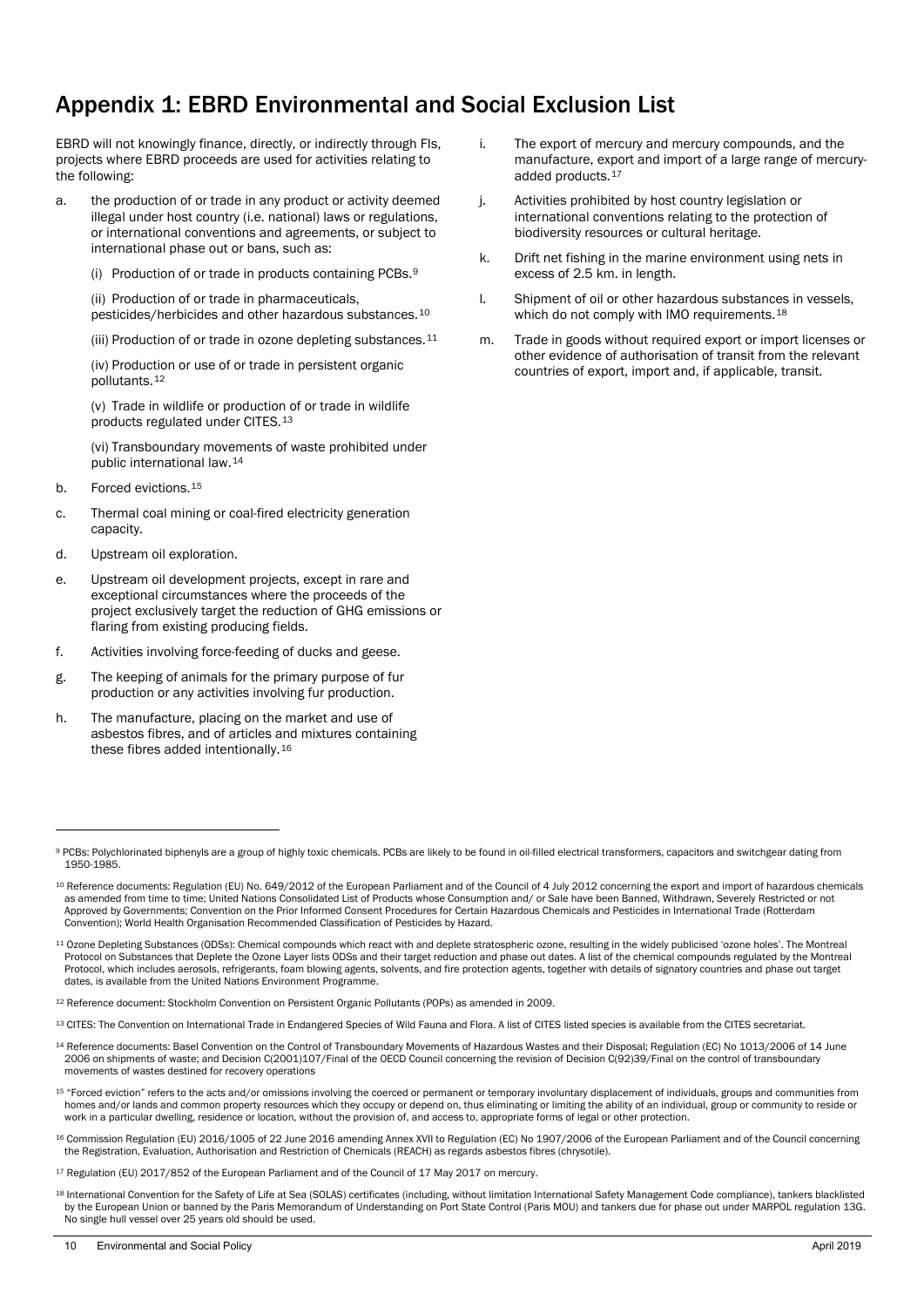# Appendix 2: Category A Projects

*This list applies to "greenfield" or major extension or transformation-conversion projects in the categories listed below. The types of projects listed below are examples of projects that could result in potentially significant environmental and/or social impacts that are additional and new and therefore require an environmental and social impact assessment. The categorisation of each project will depend on the nature and significance of any actual or potential environmental or social impacts that are additional and new, as determined by the specifics of nature, location, sensitivity and scale of the project.*

- 1. Crude oil refineries (excluding undertakings manufacturing only lubricants from crude oil) and installations for the gasification and liquefaction of 500 tonnes or more of coal or bituminous shale per day.
- 2. Thermal power stations and other combustion installations with a heat output of 300 megawatts<sup>[19](#page-12-0)</sup> or more and nuclear power stations and other nuclear reactors, including the dismantling or decommissioning of such power stations or reactors (except research installations for the production and conversion of fissionable and fertile materials, whose maximum power does not exceed 1 kilowatt continuous thermal load).
- 3. (a) Installations for the reprocessing of irradiated nuclear fuel; and (b) installations designed: (i) for the production or enrichment of nuclear fuel; (ii) for the processing of irradiated nuclear fuel or high-level radioactive waste; (iii) for the final disposal of irradiated nuclear fuel; (iv) solely for the final disposal of radioactive waste; and (v) solely for the storage (planned for more than 10 years) of irradiated nuclear fuels or radioactive waste in a different site than the production site.
- 4. Integrated works for the initial smelting of cast-iron and steel; installations for the production of non-ferrous crude metals from ore, concentrates or secondary raw materials by metallurgical, chemical or electrolytic processes.
- 5. Integrated chemical installations, i.e. those installations for the manufacture on an industrial scale of substances using chemical conversion processes, in which several units are juxtaposed and are functionally linked to one another and which are for the production of: basic organic chemicals; basic inorganic chemicals; phosphorous, nitrogen or potassium-based fertilisers (simple or compound fertilisers); basic plant health products and biocides; basic pharmaceutical products using a chemical or biological process; or explosives.
- 6. Construction of lines for long-distance railway traffic; airports with a basic runway length of 2,100 metres or more; motorways, express roads and new roads of four or more lanes, or realignment and/or widening of existing roads to provide four or more lanes, where such new roads, or realigned and/or widened sections of road would be 10 km or more in a continuous length.
- 7. Pipelines with a diameter of more than 800 mm and a length of more than 40 km, terminals and associated facilities for the large-scale transport of gas, oil and chemicals or for the transport of carbon dioxide  $(CO<sub>2</sub>)$ streams for the purposes of geological storage, including associated booster stations.
- 8. Storage sites for the geological storage of carbon dioxide.
- 9. Installations for the capture of  $CO<sub>2</sub>$  streams for the purposes of geological storage, where the total yearly capture of  $CO<sub>2</sub>$  is 1.5 megatonnes or more.
- 10. Large-scale sea ports and also inland waterways and ports for inland-waterway traffic; trading ports, piers for loading and unloading connected to land, and outside ports (excluding ferry piers).
- 11. Waste-processing and disposal installations for the incineration, chemical treatment or landfill of hazardous, toxic or dangerous wastes.
- 12. Large-scale waste disposal installations for the incineration or chemical treatment of non-hazardous wastes with a capacity exceeding 100 tonnes per day.
- 13. Large<sup>[20](#page-12-1)</sup> dams and other installations designed for the holding back or permanent storage of water, where a new or additional amount of water held back or stored exceeds 10 million cubic metres.
- 14. Groundwater abstraction activities or artificial groundwater recharge schemes in cases where the annual volume of water to be abstracted or recharged amounts to 10 million cubic metres or more.
- 15. Works for the transfer of water resources between river basins where that transfer aims at preventing possible shortages of water and where the amount of water transferred exceeds 100 million cubic metres/year, or works for the transfer of water resources between river basins where the multi-annual average flow of the basin of abstraction exceeds 2,000 million cubic metres/year and where the amount of water transferred exceeds 5 per cent of that flow. (In both cases transfers of piped drinking water are excluded.)
- 16. Industrial plants for the: (a) production of pulp from timber or similar fibrous materials; (b) production of paper and board with a production capacity exceeding 200 air-dried metric tonnes per day.
- 17. Quarries and opencast mining where the surface of the site exceeds 25 hectares, or peat extraction, where the surface of the site exceeds 150 hectares.
- 18. Extraction of petroleum and natural gas for commercial purposes where the amount extracted exceeds 500 tonnes/day in the case of petroleum and 500,000 cubic metres/day in the case of gas.
- 19. Installations for storage of petroleum, petrochemical, or chemical products with a capacity of 200,000 tonnes or more.
- 20. Large-scale logging or deforestation of large areas.
- 21. Municipal wastewater treatment plants with a capacity exceeding 150,000 population equivalent.
- 22. Large-scale municipal solid waste-processing and disposal facilities.
- 23. Large-scale tourism and retail development.
- 24. Construction of high voltage overhead electrical power lines.

<span id="page-12-0"></span><sup>19</sup> Equivalent to a gross electrical output of 140 MW for steam and single cycle gas turbines power stations.

<span id="page-12-1"></span><sup>20</sup> The International Commission on Large Dams (ICOLD) defines a large dam as a dam with a height of 15 metres or more from the foundation. Dams that are between 5 and 15 metres high and have a reservoir volume of more than 3 million cubic metres are also classified as large dams.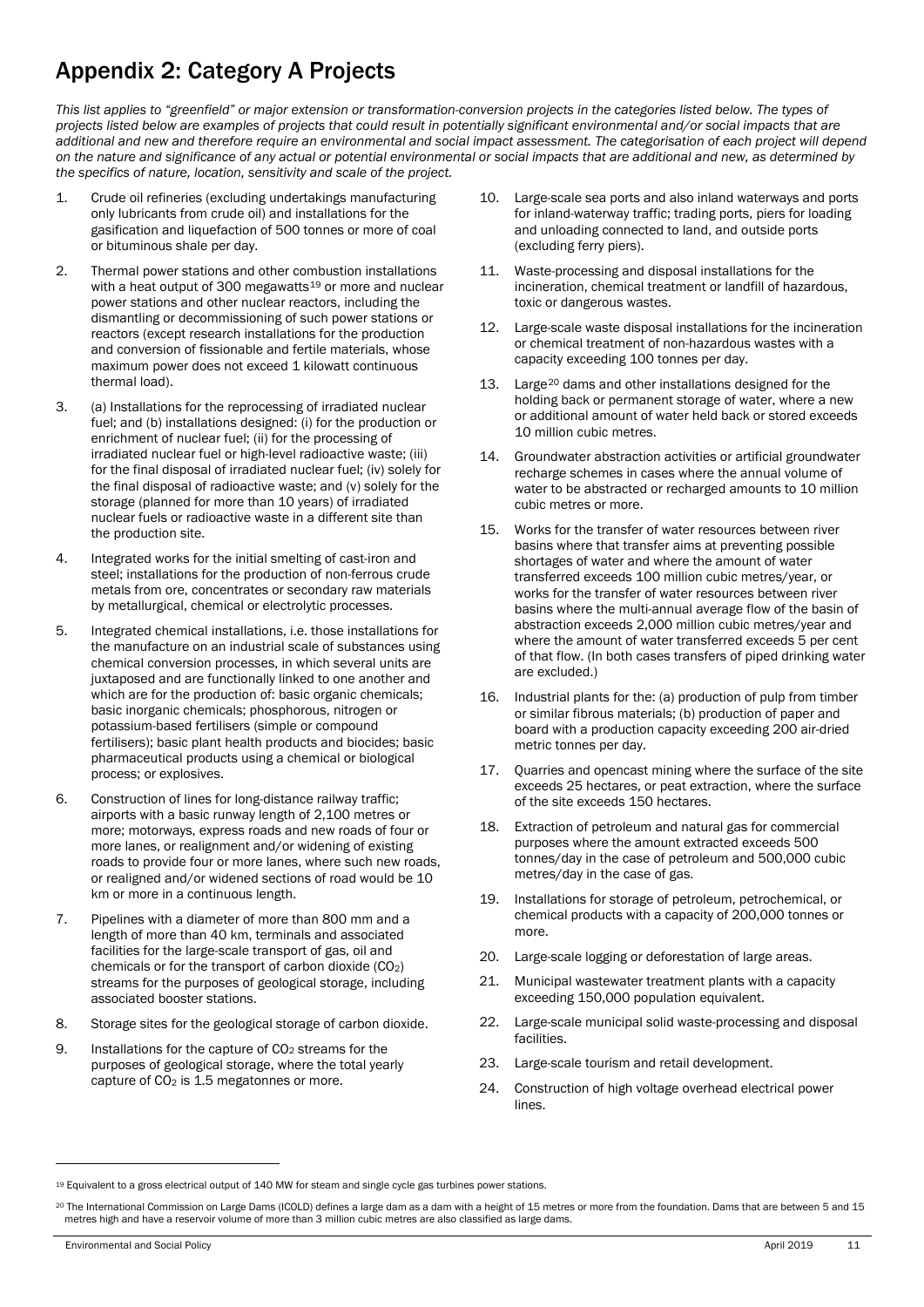- 25. Large-scale wind power installations for energy production (wind farms).
- 26. Large-scale land reclamation and sea dredging operations.
- 27. Large-scale primary agriculture or forestation involving intensification, land use change or conversion of priority biodiversity features and/ or critical habitats.
- 28. Plants for the tanning of hides and skins where the treatment capacity exceeds 12 tonnes of finished products per day.
- 29. Installations for the intensive rearing of poultry or pigs with more than: (a) 85,000 places for broilers, 60,000 places for hens; (b) 3,000 places for production pigs (over 30 kg); or (c) 900 places for sows.
- 30. Projects<sup>[21](#page-13-0)</sup> which are planned to be carried out or are likely to have a perceptible impact, including cumulative impact in combination with other relevant past, present and reasonably foreseeable developments, on sensitive locations of international, national or regional importance, even if the project category does not appear in this list. Such sensitive locations include, inter alia, nature protection areas legally protected and/or internationally recognised, or proposed for such status by national governments, critical habitats or other ecosystems which support priority biodiversity features, areas of archaeological or cultural significance, and areas of importance for indigenous peoples or other vulnerable people.
- 31. Projects which may result in significant adverse social impacts to people or group(s) of people who are affected or likely to be affected directly or indirectly by the project.
- 32. Projects which may involve significant involuntary resettlement or economic displacement.

<span id="page-13-0"></span><sup>21</sup> Including, without limitation, projects that have environmental or social objectives (such as hydropower or other renewable energy projects).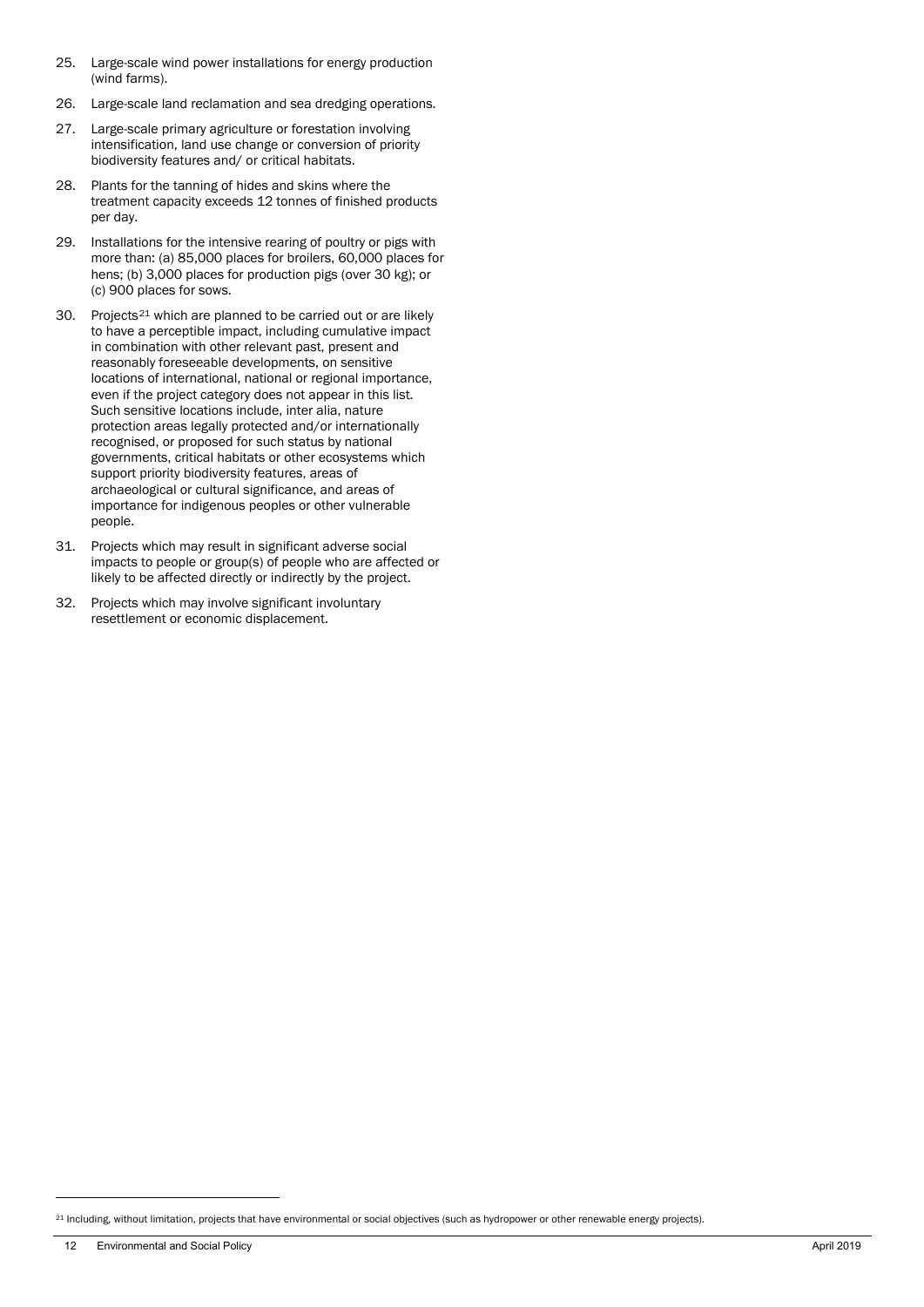# EBRD Performance Requirement 1: Assessment and Management of Environmental and Social Risks and Impacts

# Introduction

- 1. This Performance Requirement (PR) recognises the importance of an integrated assessment to identify the environmental and social risks and impacts associated with projects and the client's management of environmental and social performance throughout the life of the project. A successful and efficient environmental and social management system (ESMS) promotes sound and sustainable environmental and social performance, and can lead to improved financial, environmental and social outcomes. It is a dynamic, continuous process, initiated and supported by management, and involves meaningful communication between the client, its workers, the local communities affected by the project and, where appropriate, other stakeholders.
- 2. This PR outlines the responsibilities of the client in the process of assessing the potential environmental and social risks and impacts associated with the project, and developing and implementing procedures for managing and monitoring these risks and impacts.

# **Objectives**

- 3. The objectives of this PR are to:
	- identify and assess environmental and social risks and impacts of the project;
	- adopt a mitigation hierarchy approach to address environmental and social risks and impacts from project activities on workers, affected communities, and the environment;
	- develop an ESMS commensurate to the environmental and social risks and impacts of the project in a manner consistent with the relevant PRs; and
	- promote continuous improvement of the client's environmental and social performance through the effective use of management systems.

# Scope of Application

4. This PR applies to all projects financed by the EBRD as established in the Environmental and Social Policy. The client will, as part of its environmental and social assessment process, identify the relevant requirements of this PR, and how they will be addressed and managed through the project design, construction, operations, and decommissioning or closure and reinstatement.

- 5. Projects involving new facilities or business activities will be designed to meet the PRs from the outset. If a project involves modernisation or upgrading of the client's existing facilities or business activities that do not meet the PRs at the time of approval by the EBRD Board of Directors, or if the Board of Directors has delegated the approval authority, by Bank management, or where the project does not meet the PRs from the outset, the client will be required to adopt an environmental and social action plan (ESAP), which will include a series of technically and financially feasible and cost- effective measures to achieve compliance of these facilities or activities with the PRs within a time frame acceptable to EBRD. In the ESAP, EBRD and the client will agree the specific corrective and preventive actions, mitigation measures and implementation time frame, which the client undertakes to implement to manage the environmental and social risks and impacts of the project in accordance with the PRs. The ESAP will form part of the financing agreements and include, as necessary, obligations of the client to support the implementation of the ESAP.
- 6. The environmental and/or social risks and impacts of associated facilities will be included in the environmental and social assessment process. The client will ensure that the environmental and/or social risks and impacts arising from associated facilities are managed and mitigated in accordance with applicable law, GIP and the objectives of the PRs.
- 7. Where potentially significant environmental and/or social risks and impacts are identified from other facilities or activities in the vicinity of the project, existing facilities, and facilities or activities outside the control of the client, to which the PRs do not apply, the client will make reasonable efforts to assess and mitigate risks to the project.
- 8. Engagement with the project stakeholders is an integral part of this process. Requirements regarding stakeholder engagement are outlined in PR 10.

# **Requirements**

# *Environmental and Social Assessment*

9. The client's environmental and social assessment will consider the environmental and social risks and impacts associated with the project. When a project involves existing facilities or business activities, and/or associated facilities, the client's environmental and social assessment will consider the environmental and social risks and impacts associated with such facilities and activities. The environmental and social assessment process will be based on current and/or recent information, and environmental and social baseline data, including gender disaggregated data, at an appropriate level of detail. The assessment process will also identify: (i) applicable environmental and social laws and regulatory requirements of the jurisdictions in which the project operates, including those laws implementing host country obligations under public international law; and (ii) applicable requirements under the PRs. Central to this approach is the application of the mitigation hierarchy and GIP.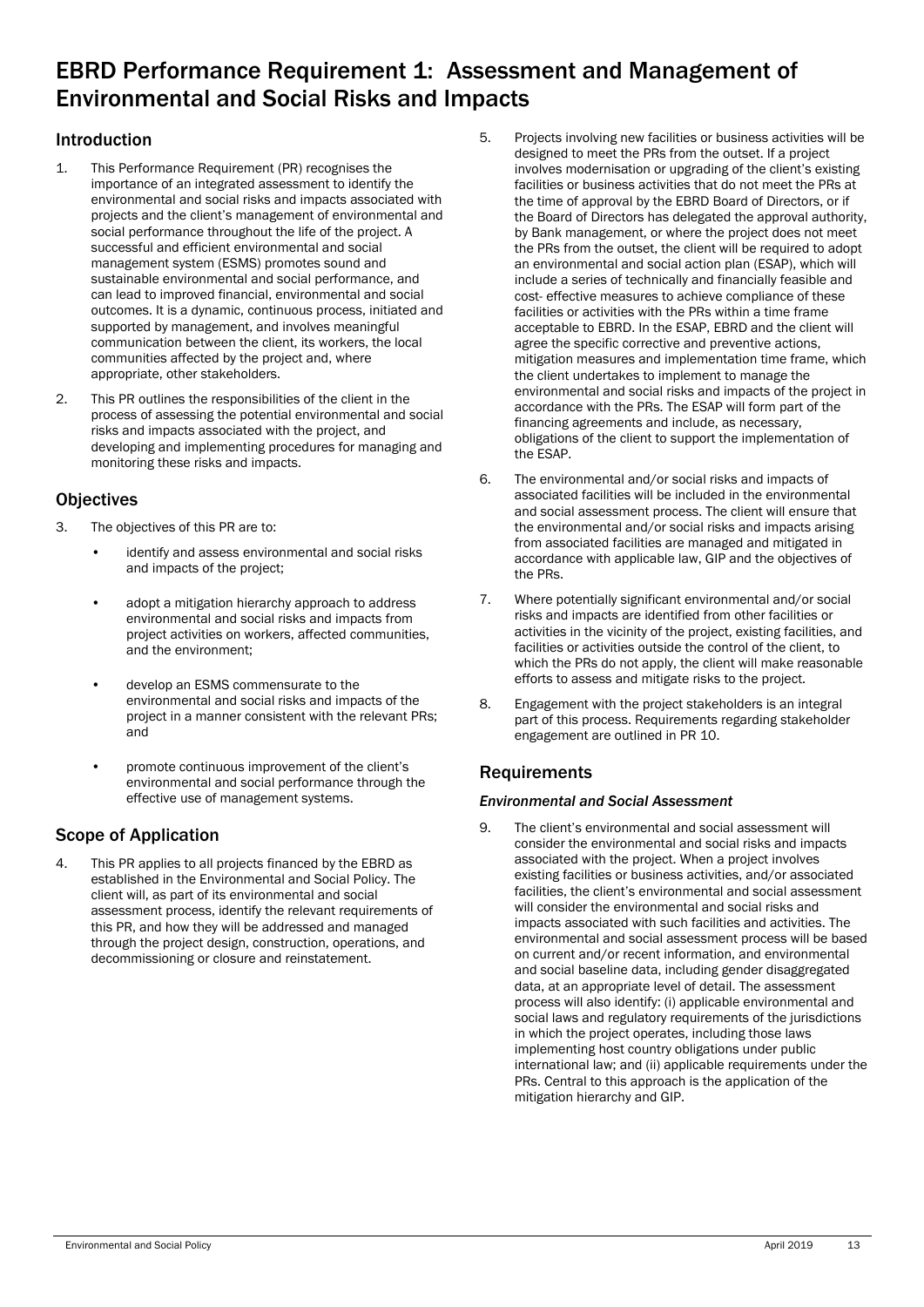- 10. The environmental and social assessment process will also identify and characterise, to the extent appropriate, cumulative risks and impacts of the project in combination with risks and impacts from other relevant past, present and reasonably foreseeable developments as well as unplanned but predictable activities enabled by the project that may occur later or at a different location.
- 11. For projects that could have adverse environmental and social risks and impacts, the client will, as an integral part of the assessment process, identify the project's stakeholders and design a plan for engaging with the stakeholders in a meaningful manner to take their views and concerns into consideration in planning, implementing and operating the project in accordance with PR10. This stakeholder identification process shall identify any people who may be disproportionately impacted by the project. Mitigation measures will be developed and implemented so that vulnerable people are not disproportionately impacted.
- 12. The assessment process will be commensurate with and proportional to the potential risks and impacts of the project and will cover, in an integrated way, all relevant direct and indirect environmental and social risks and impacts of the project, and the relevant stages of the project cycle. Gender aspects and risks caused by climate change to the project shall be considered throughout the assessment process. It may be appropriate for the client to complement its environmental and social assessment with further studies focusing on specific risks and impacts, such as human rights. The assessment will also identify and assess potential improvement opportunities.
- 13. For projects that are complex or contentious, or that involve potentially significant multidimensional environmental or social risks or impacts, the client may be required to engage one or more internationally recognised independent experts. Such experts may, depending on the project, form part of an advisory panel or be otherwise employed by the client, and will provide independent advice and oversight to the project.
- 14. A project is categorised A when it could result in potentially significant environmental and/or social impacts, including direct and cumulative environmental and social impacts, which are new and additional and, at the time of categorisation, cannot readily be identified or assessed. Projects categorised as A require a formalised and participatory environmental and social impact assessment (ESIA) process. The ESIA shall include an analysis of reasonable alternatives, in terms of project location, technology, size, scale and design, mitigation options and the "without project" scenario. A list of Category A projects is presented in Appendix 2 to the Policy.
- 15. A project is categorised B when its potential adverse environmental and/or social impacts are typically sitespecific, and/or readily identified and addressed through effective mitigation measures. The scope of environmental and social appraisal will be determined by EBRD on a caseby-case basis.
- 16. A project is categorised C when it is likely to have minimal or no potential adverse environmental and/or social impacts.
- 17. In cases where a client with multi-site operations is seeking general corporate finance or equity financing, the assessment outlined in paragraphs 9 to 15 may not be appropriate. In such cases, the client's current environmental and social management system and past and current performance will be assessed by the Bank against the applicable PRs and an ESAP will be developed to manage environmental and social risk and impacts, and implemented at the corporate level. Site- specific actions may be considered.

# *Environmental and Social Management Systems*

18. The client is required to establish and maintain an ESMS appropriate to the nature and scale of the project and commensurate with the level of its environmental and social risks and impacts in accordance with GIP. The objective of such a management system is to integrate the implementation of environmental and social requirements into a streamlined and coordinated process, and to embed it in the main operational activities of the client.

# *Environmental and Social Policy*

19. The client will establish, as appropriate, an overarching policy defining the environmental and social objectives and principles that enable the project to achieve sound environmental and social performance. The policy will provide a framework for the environmental and social assessment and management process consistent with the principles of the PRs.

# *Environmental and Social Management Plan*

- 20. Taking into account the findings of the environmental and social assessment process and the outcomes of stakeholder engagement, the client will develop and implement a programme of actions to address the identified project's environmental and social risks and impacts and other performance improvement measures to meet the PRs. Depending on the project, the programme may consist of a combination of documented operational policies, management systems, procedures, plans, practices and capital investments, collectively known as environmental and social management plans (ESMP).
- 21. The ESMP will reflect the mitigation hierarchy and, where technically and financially feasible, favour the avoidance and prevention of risks and impacts over minimisation, mitigation or compensation, and ensure that all relevant stages of the project are structured to meet applicable laws and regulatory requirements and the PRs.
- 22. Where affected individuals or groups are identified as disadvantaged or vulnerable during the appraisal process, the ESMP will include differentiated measures so that risks and impacts do not fall disproportionately on them and they are able to take advantage of opportunities to benefit from the project.
- 23. The level of detail and complexity of the ESMP will be commensurate with the project's risks and impacts as well as any opportunities for project improvement. The ESMP will define outcomes measurable to the extent possible with targets and performance indicators that can be tracked over defined time periods. Recognising the dynamic nature of the project development and implementation process, the ESMP will be responsive to changes in project circumstances, unforeseen events, regulatory changes and the results of monitoring and review, and updated as necessary.

# *Organisational Capacity and Commitment*

24. The client will establish, maintain, and strengthen, as necessary, an organisational structure that defines roles, responsibilities, and authority to implement the ESMS for ensuring on-going compliance with relevant national laws and regulatory requirements, and the PRs. The client will designate specific personnel, including management representative(s), with clear lines of responsibility and authority to maintain and implement the ESMS. Key environmental and social responsibilities will be defined and communicated to the relevant personnel. The client will provide adequate support and human and financial resources on an on-going basis to achieve effective and continuous environmental and social performance.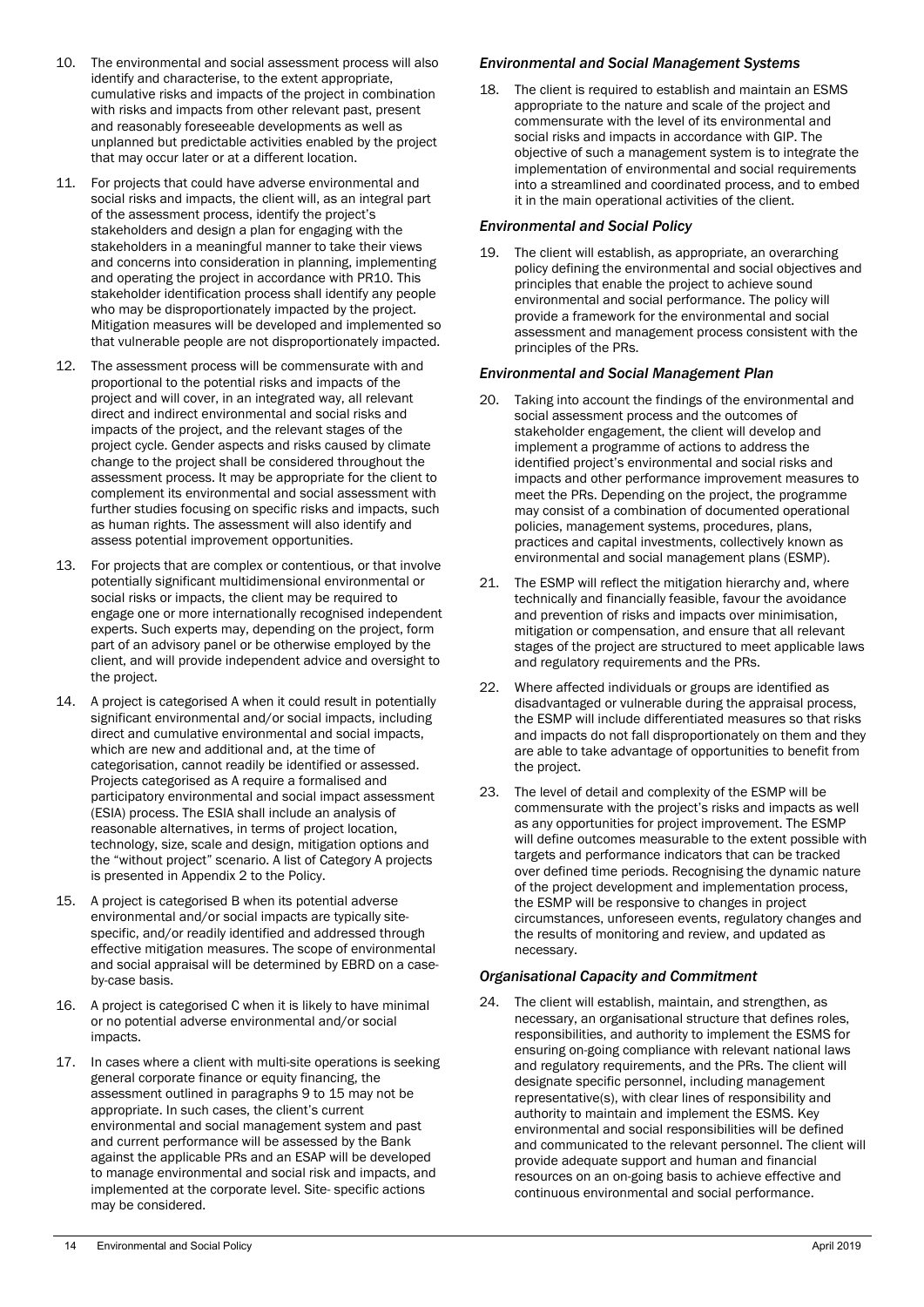25. The client will ensure that employees with direct responsibility for activities relevant to the environmental and social performance of the project are suitably qualified and trained.

#### *Third-Party Risk*

- 26. The ESMS, including any specific requirements and actions it sets out, will apply to the project regardless of whether it is carried out directly by the client or through third parties.
- 27. It is the client's responsibility to ensure that contractors working on project sites meet the ESMS requirements by adopting and implementing an appropriate contractor management system. Effective contractor management includes:
	- assessing environmental and social risks associated with contracted works and services and incorporating relevant ESMP conditions into tender documents as appropriate, contractually requiring contractors to apply these standards and provide for mitigation and/or remedies in case of non-compliance;
	- overseeing that contractors have the knowledge and skills to perform their project tasks in accordance with contractual environmental and social conditions:
	- monitoring contractor compliance with contractual environmental and social conditions; and
	- in the case of sub-contracting, requiring contractors to have equivalent environmental and social arrangements with their subcontractors.
- 28. A client is required to make reasonable efforts to identify risks associated with its primary suppliers<sup>[22](#page-16-0)</sup>. Any measures and/or mitigation measures identified during due diligence are to be included, where appropriate, in the ESMP. Where the client can reasonably exercise control over its primary suppliers, the environmental and social assessment process will also consider whether the primary suppliers are likely to be associated with environmental and social risks and impacts. If this is the case, the client will adopt and implement a supply chain management system commensurate to the complexity of these supply chains and associated environmental and social risks and impacts appropriate for the nature and scale of the project. The management system will include processes for taking action to address environmental and social risks and impacts identified during the supply chain assessment or ongoing monitoring, taking into account: (a) whether the client caused or contributed to the risks and impacts; (b) the client's leverage over the supplier; (c) how crucial the relationship is to the client; (d) the severity of the risks and impacts, and; (e) whether terminating the relationship with the supplier would have adverse consequences. Requirements for labour standards in the supply chain are outlined in PR 2; requirements for supply chains for living natural resources are defined in PR 6.

### *Project Monitoring and Reporting*

29. The client will monitor the environmental and social performance of the project. This monitoring is intended to: (i) determine whether the project is being implemented in accordance with the PRs, and (ii) learn lessons, allocate resources and identify opportunities for continuous improvement.

- 30. Monitoring requirements will be proportional to the nature of the project and its environmental and social risks and impacts. Monitoring will address:
	- Any significant environmental and social risks and impacts identified during the environmental and social assessment process;
	- Relevant parts of the PRs as identified during project assessment process and subsequent monitoring;
	- Actions specified in the ESMP or ESAP;
	- Grievances received from workers and external stakeholders, and how they were resolved;
	- Any regulatory monitoring and reporting requirements; and
	- Any monitoring and reporting required by other parties (for example, off-takers, financiers, certification bodies).
- 31. The client will ensure that adequate systems, resources and personnel are in place to carry out monitoring. The client will review the results of monitoring and initiate corrective actions as necessary. In addition, the client may use third parties, such as independent experts, local communities or civil society organisations, to complement or verify its own monitoring information. Where relevant authorities or other third party have responsibility for managing specific environmental and social risks and impacts and associated mitigation measures, the client will collaborate with the relevant authorities or other third parties in establishing and monitoring such mitigation measures.
- 32. The client will provide regular reports to EBRD on the environmental and social performance of the project, including compliance with the PRs and implementation of the ESMS, ESMP, ESAP and stakeholder engagement plan where appropriate. Based on the monitoring results the client will identify and reflect any necessary corrective and preventive actions in an amended ESMP or ESAP, as agreed with EBRD. The client will implement agreed corrective and preventive actions, and follow up on these actions to enhance their performance.
- 33. The client must promptly notify EBRD of any environmental or social incident or accident relating to the client or the project, which has, or is likely to have, a significant adverse effect.
- 34. The client must promptly notify EBRD of any changes to the project's scope, design or operation that is likely to materially change its environmental and/or social risks and impacts. The client will carry out any additional assessment and stakeholder engagement in accordance with the PRs and amend the ESMP or ESAP accordingly as agreed with EBRD.
- 35. For projects that could have significant adverse environmental and social risks and impacts, the client may be required to engage relevant external experts to perform periodic independent reviews of the project, or to carry out monitoring of specific environmental or social risks and impacts. The scope of this work and follow-up actions will be determined on case-by-case basis.

<span id="page-16-0"></span><sup>&</sup>lt;sup>22</sup> Primary suppliers are those suppliers who, on an ongoing basis, directly provide goods or materials essential for the core operational functions of the project. Core operational functions of the project are those production and/or service processes which are essential for a specific project activity and without which the project cannot continue.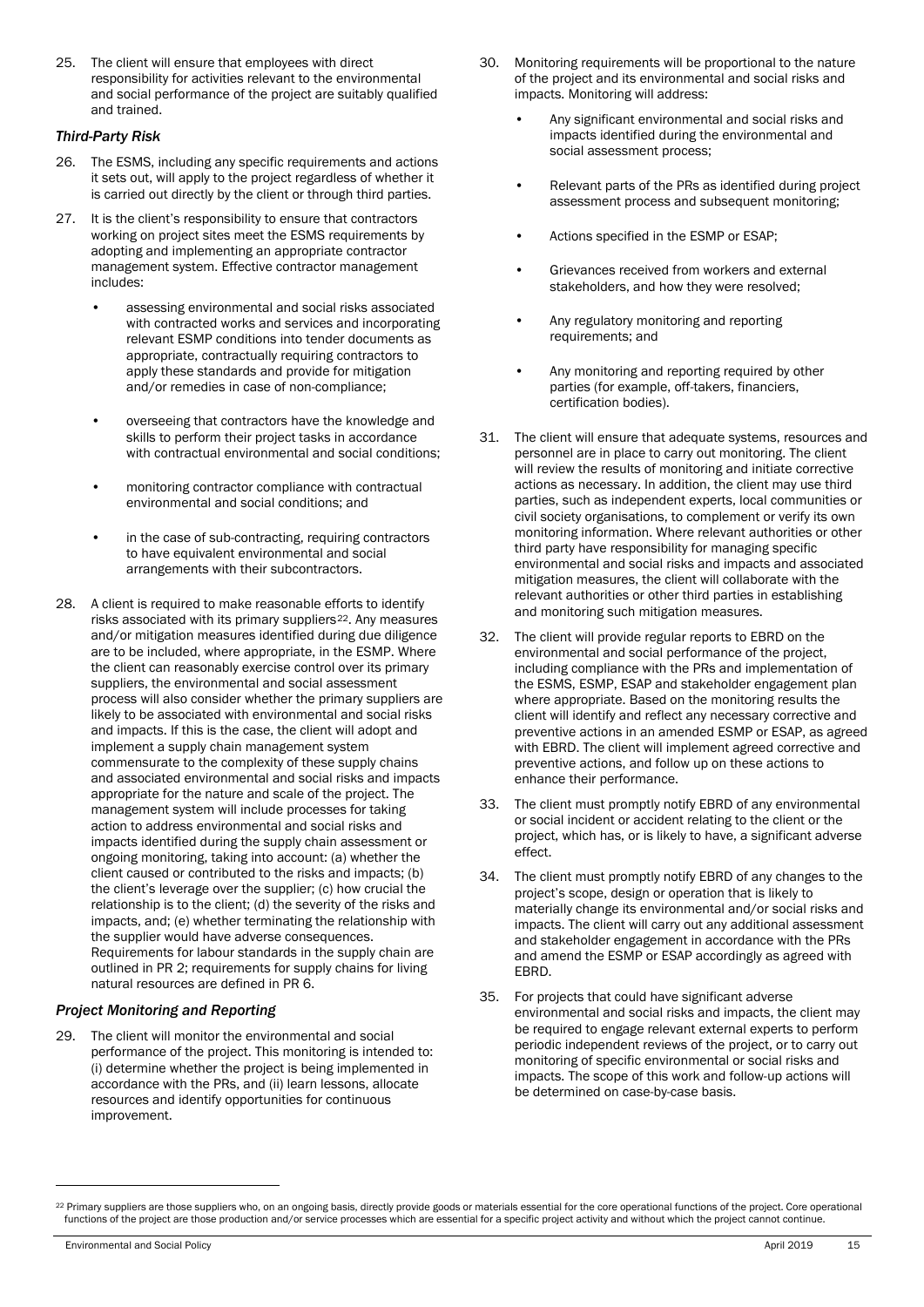# EBRD Performance Requirement 2: Labour and Working Conditions

# Introduction

1. This Performance Requirement (PR) recognises that for clients and their business activities, the workforce is a valuable asset, and that good human resources management and a sound worker-management relationship based on respect for workers' rights, including freedom of association and the right to collective bargaining, are key ingredients to the sustainability of business activities.

# **Objectives**

- 2. The objectives of this PR are to:
	- respect and protect the fundamental principles and rights<sup>[23](#page-17-0)</sup> of workers;
	- ensure fair treatment, non-discrimination, and equal opportunities of workers in accordance with the decent work agenda[24](#page-17-1);
	- establish, maintain and improve a sound workermanagement relationship;
	- ensure compliance with national labour and employment laws and any collective agreements to which the client is a party;
	- protect women and men at work, including vulnerable workers such as young workers, persons with disabilities, migrant workers and refugees, workers engaged by third parties, and workers in the client's supply chain:
	- prevent the use of forced labour and child labour (as defined by the International Labour Organisation (ILO)); and
	- ensure that accessible and effective means to raise and address workplace concerns are available to workers.

# Scope of Application

3. This PR applies to all projects financed by the EBRD as established in the Environmental and Social Policy. The scope of application of this PR will be established during the environmental and social assessment process and depends on the type of contractual relationship between the client and the project workers.

- 4. This PR establishes requirements for clients with respect to all project workers, including full-time, part-time, temporary, fixed-term, seasonal and migrant workers, whether engaged directly by the client or by a third party, and sets out specific requirements for primary suppliers. Project workers are those workers who work on a project site or perform work directly related to the core functions of a project.
- 5. The requirements of the PR applying to non- employee workers[25](#page-17-2) are set out in paragraphs 22-24 of this PR. Supply chain related labour requirements are addressed in paragraphs 25-27 of this PR.
- 6. Occupational health, safety and security requirements are foreseen under PR 4.

# **Requirements**

# *General*

7. Projects are required to comply, at a minimum, with (i) national labour, employment and social security laws, (ii) the fundamental principles and standards embodied in the ILO core conventions, and (iii) this PR.

# *Management of Worker Relationships*

### *Human Resources Policies*

8. The client will adopt and/or maintain written human resources policies and management systems or procedures appropriate to its size and workforce setting out its approach to managing the workforce in accordance with the requirements of this PR and national law. These policies and procedures will be understandable, accessible, and communicated to workers, and in the main language(s) spoken by the workforce.

# *Working Relationships*

9. The client will provide workers with written contracts at the beginning of the working relationship and when any material changes to terms or conditions of employment occur, describing the employment relationship with the client. The contract will set out their rights under national labour and employment law and any applicable collective agreements with respect to working conditions and terms of employment (including their entitlement to wages, hours of work and rest periods, overtime arrangements and overtime compensation), and any benefits (such as leave for illness, maternity/paternity, or holiday). Any material changes will be documented and communicated to the workers. This information will be understandable and accessible to workers, and available in the main language(s) spoken by the workforce. Human resources management systems will ensure up-to-date employment records are kept that respect the rights of workers to privacy and data protection.

<span id="page-17-0"></span> <sup>23</sup> As guided by the ILO core Conventions:

C087 on Freedom of Association and Protection of the Right to Organise (1948) C098 on the Right to Organise and Collective Bargaining (1949)

C029 on Forced Labour (1930) and its supplementing protocol P029 (2014) C105 on the Abolition of Forced Labour (1957)

C100 on Equal Remuneration (1951)

C111 on Discrimination (Employment and Occupation) (1958) C138 on Minimum Age (1973)

C182 on the Worst forms of Child Labour (1999)

<span id="page-17-1"></span><sup>24</sup> Decent work sums up the aspirations of people in their working lives. It involves opportunities for work that is productive and delivers a fair income, security in the workplace and social protection for families, better prospects for personal development and social integration, freedom for people to express their concerns, organise and participate in the decisions that affect their lives and equality of opportunity and treatment for all women and men.

<span id="page-17-2"></span><sup>25</sup> 'Non-employee workers' are project workers who are not directly employed by the client, but rather engaged through third-parties such as contractors, agents, brokers or other intermediaries.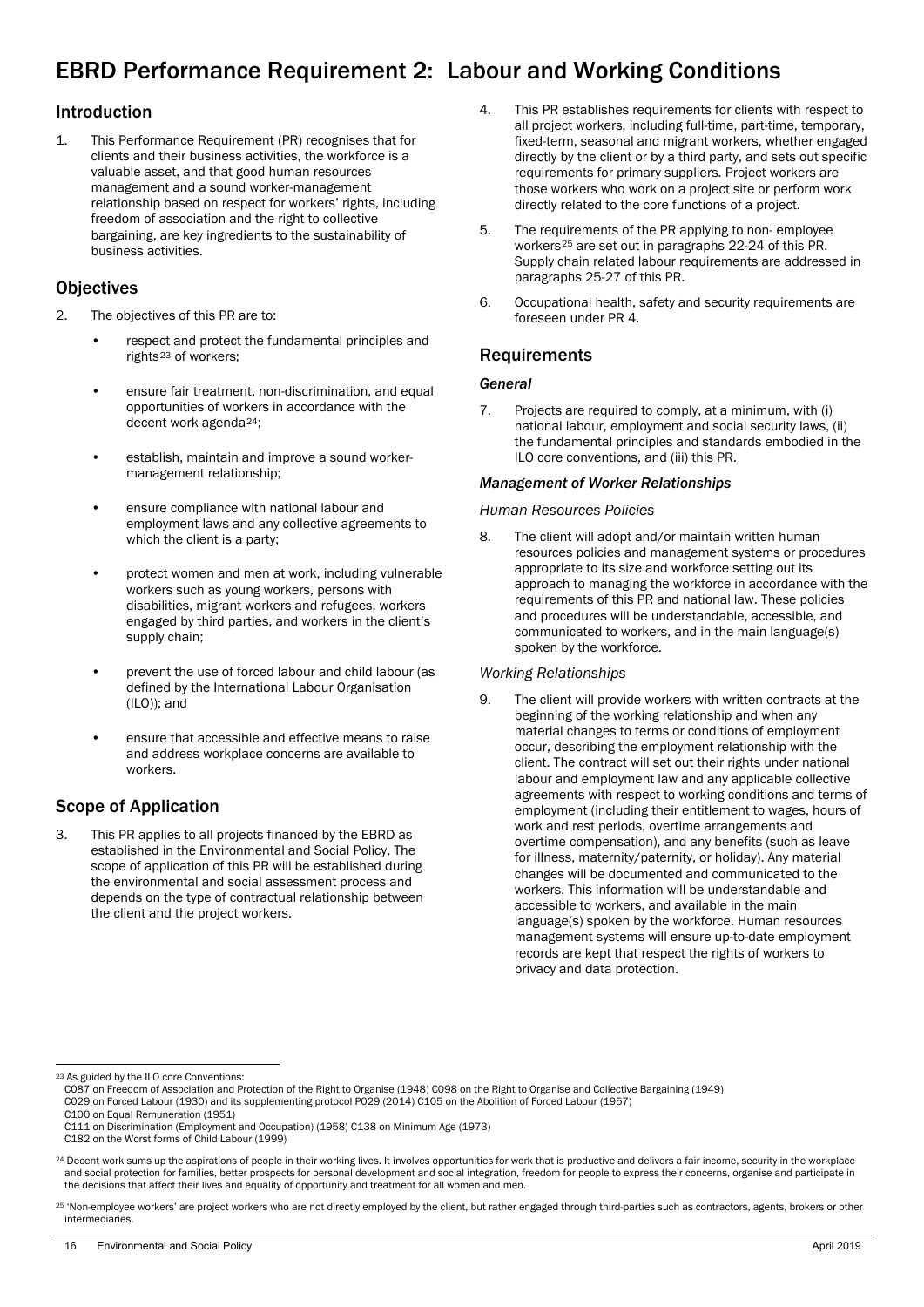10. Communications will be managed with a view to providing the workers with: (i) adequate information on changes that might affect them, in particular on anticipated changes associated with the project and (ii) the opportunity to provide comments as part of continuous improvement, including how to raise grievances as detailed in paragraph 21 of this PR.

#### *Child Labour*

- 11. The client will comply with all relevant national laws or international labour standards regarding employment of minors, whichever provide a higher degree of protection for the child.
- 12. The client will not employ children in a manner that is economically exploitative, or is likely to be hazardous or to interfere with the child's education, or to be harmful to the child's health or physical, mental, spiritual, moral, or social development. Young people below the age of 18 years will be identified by the client and will not be employed in hazardous work. All work of persons under the age of 18 shall be subject to an appropriate risk assessment prior to the work commencing and regular monitoring of health, working conditions, and hours of work.

#### *Forced Labour*

13. The client will not employ forced labour, which consists of work or service not voluntarily performed that is exacted from an individual under threat of force or penalty, including through abusive and fraudulent recruitment practices. This includes involuntary or compulsory labour, such as indentured labour, involuntary prison labour, bonded labour or similar labour-contracting arrangements, or trafficking in persons[26](#page-18-0).

#### *Non-Discrimination and Equal Opportunity*

- Projects will comply with relevant requirements on nondiscrimination related to employment. In particular, with reference to the project, the client will:
	- not make employment decisions on the basis of personal characteristics unrelated to inherent job requirements, such as gender, race, nationality, political opinion, affiliation to a union, ethnic, social or indigenous origin, religion or belief, marital or family status, disability, age, sexual orientation or gender identity;
	- base the employment relationship on the principle of equal opportunity and fair treatment, and will not discriminate with respect to any aspect of the employment relationship, including recruitment and hiring, job assignment, compensation (including wages and benefits), working conditions and terms of employment, including reasonable adaptation of the workplace related to disabilities, access to training, promotion, termination of employment or retirement, and discipline;
	- take measures to prevent and address any form of violence and harassment, bullying, intimidation, and/or exploitation, including any form of genderbased violence (GBV)[27.](#page-18-1)

The following measures will not be considered discrimination: special measures of protection or assistance to remedy past discriminatory actions; promote local employment opportunities; or selection for a particular job based on the inherent requirements of the job, which are in accordance with national law.

#### *Workers' Organisations*

15. The client will inform workers that they have the right to elect workers' representatives, form or join workers' organisations of their choosing and engage in collective bargaining, in accordance with national law. The client will not discriminate or retaliate against workers who act as representatives, participate, or seek to participate, in such organisations or in collective bargaining, and will not interfere in the formation or functioning of workers' organisations. The client will engage with such workers' representatives or organisations in accordance with national law and provide them with information needed for meaningful negotiation in a timely manner. Where national law substantially restricts the establishment or functioning of workers' organisations, the client will not restrict workers from developing alternative mechanisms to represent their interests and protect their rights regarding working conditions and terms of employment, appropriate to its size and workforce. The client will neither seek to influence nor control these mechanisms. Where national law is silent, the client will not discourage workers from electing worker representatives, forming or joining workers' organisations of their choosing, or from bargaining collectively, and will not discriminate or retaliate against workers who participate, or seek to participate, in such organisations and collective bargaining. The client will engage with such workers' representatives and workers' organisations, and provide them with information needed for meaningful negotiation in a timely manner.

# *Wages, Benefits and Conditions of Work*

- 16. Wages, benefits and conditions of work offered (including hours of work) will, overall, be at least comparable to those offered by equivalent employers in the relevant country/ region and sector concerned. Overtime work will be voluntary and will be performed and compensated in accordance with national laws.
- 17. Where the client is a party to a collective bargaining agreement or is otherwise bound by it, such agreement will be respected. Where such agreements do not exist, or do not address working conditions and terms of employment, the client will provide reasonable working conditions and terms of employment that are consistent with national law.
- 18. The client will identify migrant workers and ensure that they are engaged on substantially equivalent terms and conditions to non- migrant workers carrying out the same work.

<span id="page-18-0"></span><sup>26</sup> Trafficking in persons is defined as the recruitment, transportation, transfer, harbouring, or receipt of persons, by means of the threat or use of force or other forms of coercion, abduction, fraud, deception, abuse of power, or of a position of vulnerability, or of the giving or receiving of payments or benefits to achieve the consent of a person having control over another person, for the purpose of exploitation. Women and children are particularly vulnerable to trafficking practices.

<span id="page-18-1"></span><sup>27 &</sup>quot;Violence and harassment" should be understood as a continuum of unacceptable behaviours and practices, or threats thereof, whether a single occurrence or repeated, having the aim of causing physical, psycho-social, or economic harm, including GBV. GBV is an umbrella term for any harmful acts perpetrated against a person's will and that is based on socially ascribed gender differences. GBV includes acts that inflict physical, mental or sexual harm or suffering, threats of such acts, coercion and other deprivation of liberty.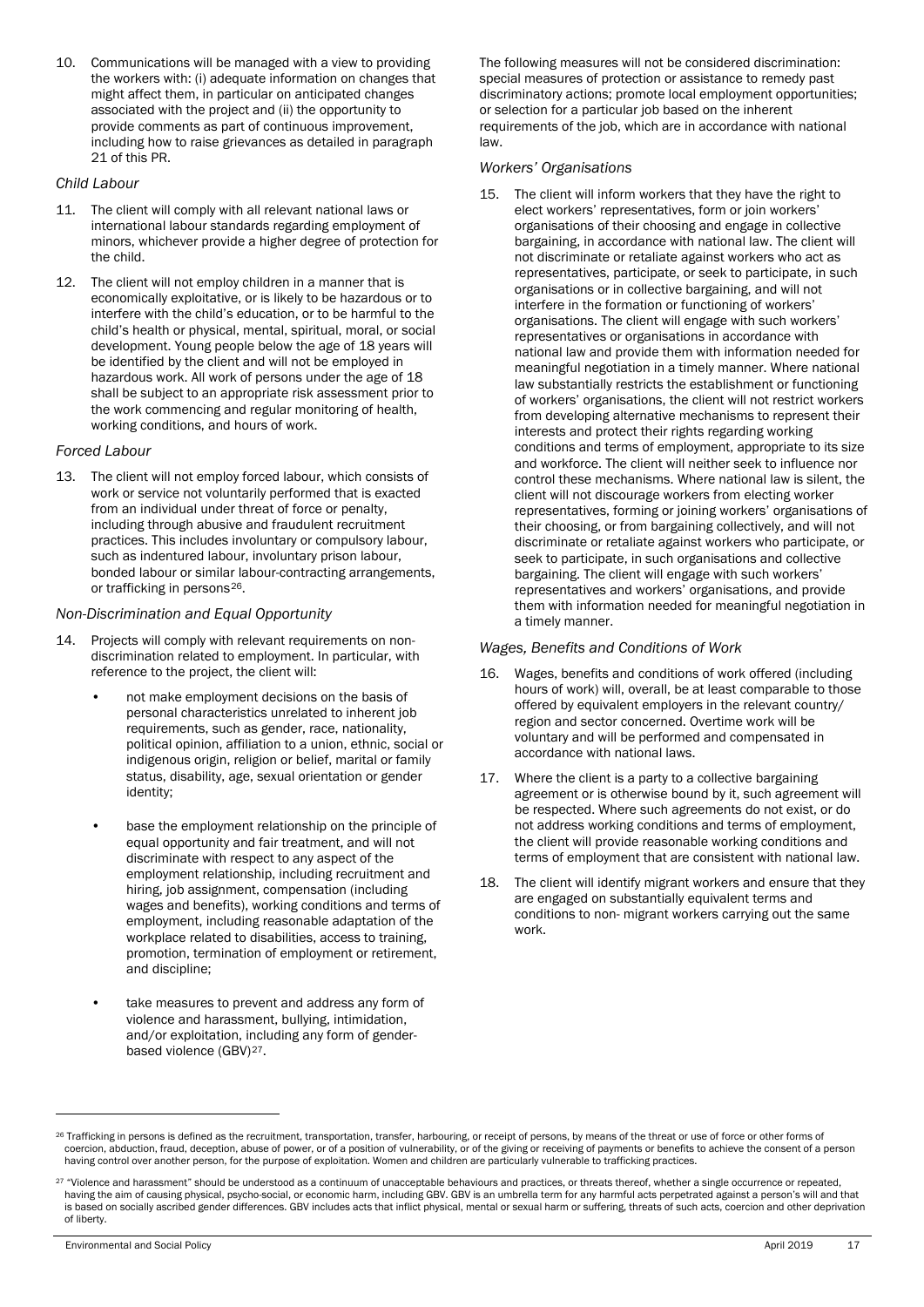#### *Worker Accommodation*

19. Where a client provides accommodation for project workers, the client will put in place and implement policies governing the quality and management of the accommodation and provision of services. The accommodation services will be provided in accordance with GIP and in a manner consistent with the principles of non-discrimination and equal opportunity, including safeguards against sexual harassment and other forms of GBV. Workers' freedom of movement to and from the employer-provided accommodation shall not be unreasonably restricted.

#### *Collective Dismissals*

20. Prior to implementing any collective dismissals<sup>[28](#page-19-0)</sup> in connection with the project, the client will carry out an analysis of alternatives to the planned workforce reduction. If the analysis does not identify viable alternatives, the client will develop and implement a collective dismissals plan to assess, reduce and mitigate the adverse impacts of the workforce reduction on workers, in accordance with national law and GIP and based on the principles of nondiscrimination and consultation. The selection process will be transparent, based on fair, objective, consistently applied criteria, and subject to an effective grievance mechanism. The client will comply with all legal and collectively-agreed requirements relating to collective dismissal, including notification of public authorities, and provision of information to, and consultation with, workers and their organisations. The final collective dismissals plan will reflect the outcomes of consultations with workers and their organisations. All outstanding back pay and social security benefits and pension contributions and benefits will be paid: (i) to the workers on or before termination of the working relationship; (ii) where appropriate, for the benefit of the workers; or (iii) in accordance with a timeline agreed through a collective agreement. Where payments are made for the benefit of workers, workers will be provided with evidence of such payments. The client will provide advance notification to the EBRD of the planned workforce reduction and, where requested by the EBRD, a copy of the proposed plan for collective dismissals.

### *Grievance Mechanism*

21. The client will provide an effective grievance mechanism for workers (and their organisations, where they exist) to raise workplace concerns. The client will inform the workers of the grievance mechanism at the time of hiring and make it easily accessible to them. The mechanism will involve an appropriate level of management and address concerns promptly, using an understandable and transparent process that provides timely feedback to those concerned, without any retribution. The mechanism will include provisions for confidential complaints, and those requiring special protection measures such as reports of gender-based violence. The mechanism will not prevent access to other judicial or administrative remedies that might be available under law or through existing arbitration or mediation procedures, nor will it substitute for grievance mechanisms provided through workers' organisations or collective agreements.

# *Non-Employee Workers*

- 22. For non-employee workers to be engaged through contractors or other intermediaries, the client will use reasonable efforts prior to contracting to: (i) assess the past performance of these contractors or intermediaries with regard to employment and occupational health and safety, to establish their current capacity to implement the requirements of this PR and PR 4; and (ii) require that they apply the requirements stated in paragraphs 7-19 and 21 of this PR and paragraphs 11-15 of PR 4.
- 23. The client will identify risks associated with the recruitment, engagement, and demobilisation of project workers by third parties and establish commensurate policies and procedures for managing and monitoring the performance of third party employers in relation to the project and requirements of this PR. In addition, the client will use reasonable efforts to incorporate these requirements in contractual agreements with such third party employers and where relevant, will develop and implement a contractor management plan. In the case of subcontracting, the client will use reasonable efforts to cause third parties to include equivalent requirements in their contractual agreements with their subcontractors.
- 24. The client will ensure that non-employee workers have access to an effective grievance mechanism that meets the requirements of this PR. In cases where the third party is not able to provide a grievance mechanism, the client will provide an effective grievance mechanism to serve workers engaged by the third party.

#### *Supply Chain*

- 25. As part of the supply chain assessment process outlined in PR 1, the client will identify and assess the risk of child labour and forced labour<sup>[29](#page-19-1)</sup> being used in the operations of its primary suppliers<sup>[30](#page-19-2)</sup>.
- 26. If this risk assessment identifies the presence or significant risks of child labour or forced labour in the operations of the primary suppliers in contravention of ILO standards, or where significant risks of child labour or forced labour are reported in lower tiers of the supply chain of goods and materials which are essential to the core operational functions of the project, the client will take appropriate steps to remedy this in accordance with the following requirements:
	- (i) In relation to child labour, the client will make good faith efforts to remediate or mitigate the problem. The client will only continue to procure such goods or materials from that supplier having received satisfactory undertakings or evidence that the supplier is committed to implementing a programme in accordance with GIP to eliminate such practices within a reasonable timeframe. The client will report on progress with the implementation of such programme on a regular basis;
	- (ii) In relation to forced labour, the client will only continue to procure such goods or materials from suppliers having received satisfactory undertakings from the suppliers or evidence that the suppliers have taken appropriate steps to eliminate the conditions that constitute forced labour; and

<span id="page-19-0"></span><sup>28</sup> Collective dismissals cover all multiple dismissals that are a result of an economic, technical, or organisational reason; or other reasons that are not related to performance or other personal reasons.

<span id="page-19-1"></span><sup>29</sup> As defined in ILO conventions 138, 182, 29, 105

<span id="page-19-2"></span><sup>30</sup> See PR 1, paragraph 28 for the definitions of primary suppliers and core operational functions of the project.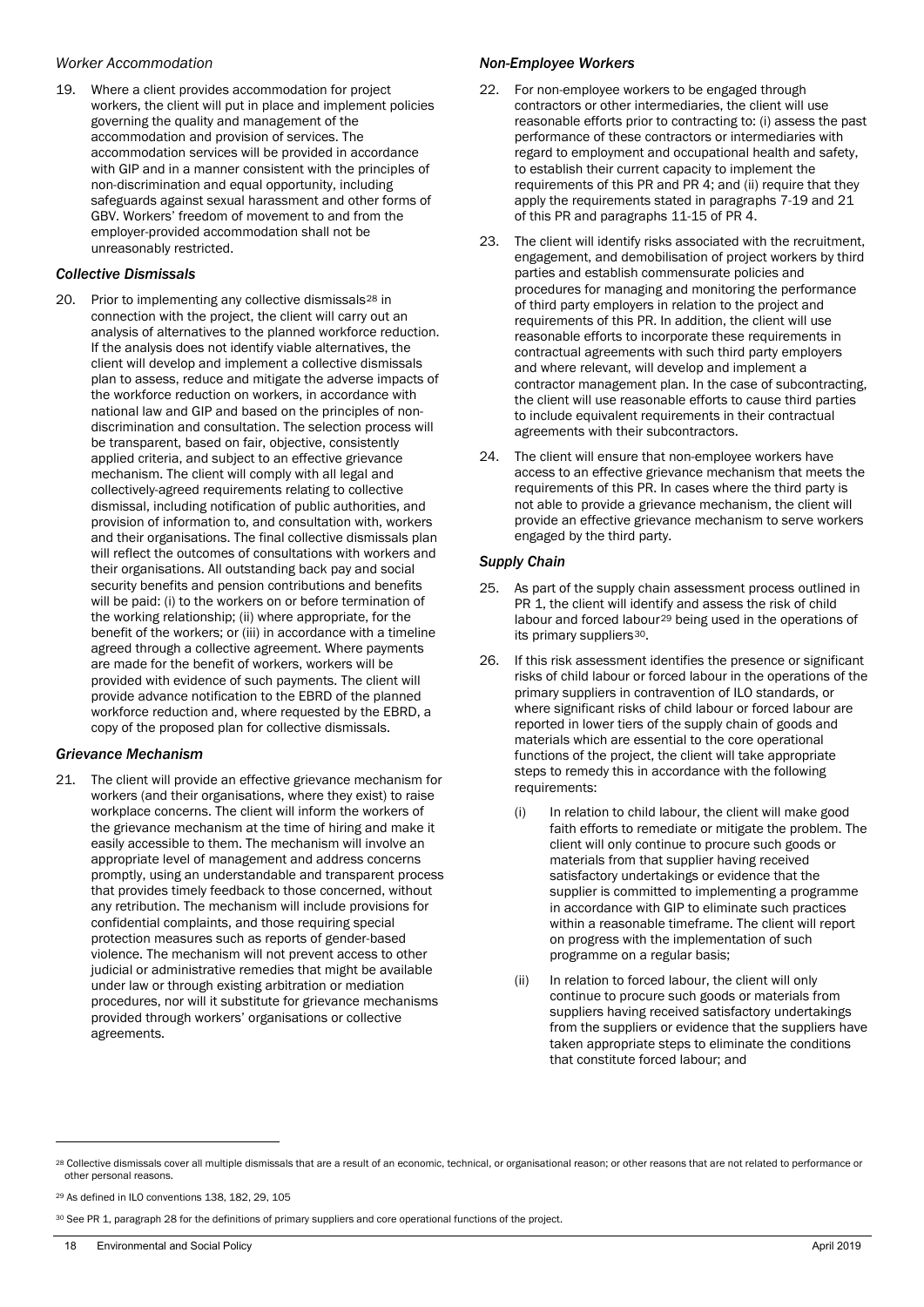- (iii) Where there is a risk of child and/or forced labour, the client will monitor its primary suppliers on an ongoing basis in order to identify any significant changes in its supply chain and new risks or incidents of child and/or forced labour. Additionally, where there is a risk of harm to workers of a primary supplier, the client will require the relevant primary supplier to introduce procedures and other control measures to prevent or reduce the risk of harm to worker health and safety. Such procedures and control measures will be reviewed by the client periodically to ascertain their effectiveness.
- 27. The ability of the client to fully address these risks will depend on the client's level of management control or influence over its primary suppliers. Where remedy is not possible, the client will reorient the affected primary suppliers over a reasonable timeframe agreed with the EBRD to suppliers that can demonstrate that they are complying with this PR.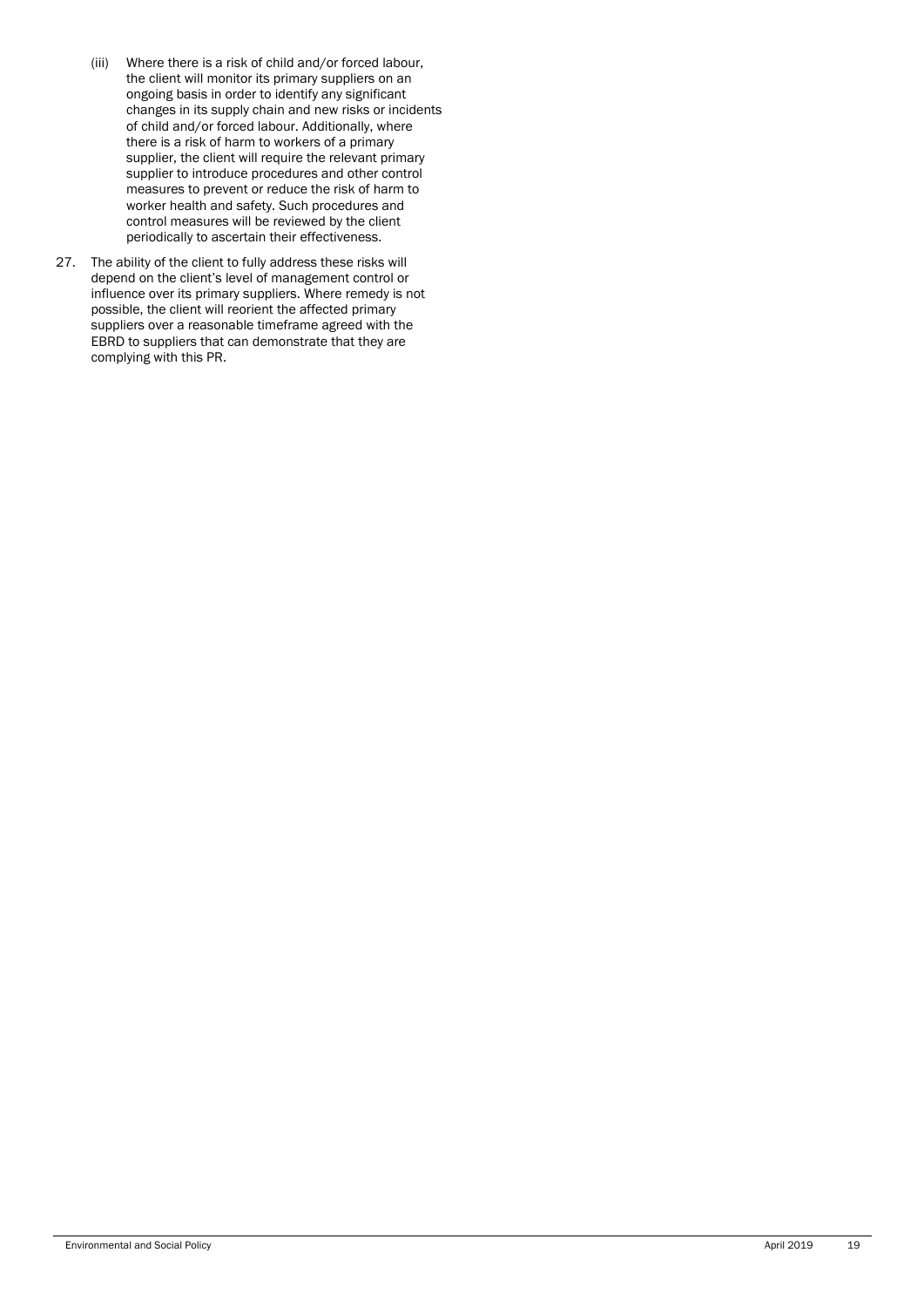# EBRD Performance Requirement 3: Resource Efficiency and Pollution Prevention and Control

# Introduction

- 1. This Performance Requirement (PR) outlines a project-level approach to climate impacts and greenhouse emissions, resource management and pollution<sup>[31](#page-21-0)</sup> prevention and control. It builds on the mitigation hierarchy, the principle that environmental damage should as a priority be rectified at its source, and the "polluter pays" principle. The project related risks and impacts associated with resource use, and the generation of waste and emissions need to be assessed in the context of project location and local environmental conditions. Appropriate mitigation measures, technologies and practices should be adopted for efficient and effective resource use, pollution prevention and control and avoidance, minimisation and reduction of greenhouse gases (GHG) emissions.
- 2. This PR also recognises the emerging concept and practice of Circular Economy[32](#page-21-1) and or resources recovery where usable and valuable products can be created or derived from what has been previously viewed as waste[33.](#page-21-2)
- 3. This PR recognises the importance of using best available techniques and good international practice to optimise resource use and efficiently prevent and control pollution.

# **Objectives**

1

- 4. The objectives of this PR are to:
	- adopt the mitigation hierarchy approach to addressing adverse impacts on human health and the environment arising from the resource use and pollution released from the project;
	- avoid, minimise and manage project-related GHG emissions;
	- avoid, minimise and manage the risks and impacts associated with hazardous substances and materials, including pesticides; and
	- identify, where feasible, project-related opportunities for resource efficiency improvements.

# Scope of Application

5. This PR applies to all projects directly financed by the EBRD as established in the Environmental and Social Policy. The client will, as part of its environmental and social assessment process, identify the relevant requirements of this PR, and how they will be addressed and managed throughout the project life-cycle. The implementation of the actions necessary to meet the requirements of this PR will be managed under the client's overall environmental and social management system (ESMS) and the project specific environmental and social management plan (ESMP).

# **Requirements**

# *Resource Efficiency*

- 6. The environmental and social assessment process will identify opportunities and alternatives for resource efficiency relating to the project in accordance with GIP. In doing so, the client will adopt technically and financially feasible<sup>[34](#page-21-3)</sup> and cost effective<sup>[35](#page-21-4)</sup> measures for minimising its consumption and improving efficiency in its use of energy, water and other resources and material inputs as well as for recovering, reusing or repurposing waste materials in implementing the project. The key focus will be on activities that are considered the core functions of the project, similar opportunities in the client's other business activities that are not part of the project will also be considered. Where benchmarking data are available, the client's assessment will make a comparison of its operations with GIP to establish the relative level of efficiency.
- 7. The client will integrate resource efficiency measures and the principles of cleaner production into product design and production processes with the objective of conserving raw materials, energy and water and avoiding and reducing the generation of waste materials.

### *Water*

- 8. All technically and financially feasible and cost effective opportunities for water minimisation and recovery in accordance with GIP will be identified and considered as part of the project design. Where a project specific water supply needs to be developed, the client will seek, where feasible, to utilise water for technical purposes that is not fit for human consumption.
- 9. For projects with a high water demand (exceeding 5,000 m3/day), the following will apply:
	- a detailed water balance will be developed during the assessment process and maintained and reported annually to EBRD;

<span id="page-21-4"></span><sup>35</sup> Cost-effectiveness is determined according to the capital and operational cost and financial benefits of the measure considered over the life of the project.

<span id="page-21-0"></span><sup>31</sup> The term "pollution" refers to both hazardous and non-hazardous chemical pollutants in the solid, liquid, or gaseous phases, and includes other components such as thermal discharge to water, emissions of short- and long-lived climate pollutants, contamination of environmental media (including soil, air and water), nuisance odours, noise, vibration, radiation, electromagnetic energy and the creation of potential visual impacts, including light.

<span id="page-21-1"></span><sup>32</sup> As outlined in the European Commission's Circular Economy Package.

<span id="page-21-2"></span><sup>33</sup> As defined by Directive 2008/98/EC of the European Parliament and of the Council of 19 November 2008 on waste and repealing certain Directives (EU Waste Framework Directive).

<span id="page-21-3"></span><sup>34</sup> Technical feasibility is based on whether the proposed measures and actions can be implemented with commercially available skills, equipment, and materials, taking into consideration prevailing local factors such as climate, geography, infrastructure, security, governance, capacity and operational reliability. Financial feasibility is based on commercial considerations, including relative magnitude of the incremental cost of adopting such measures and actions compared to the project's investment, operating, and maintenance costs.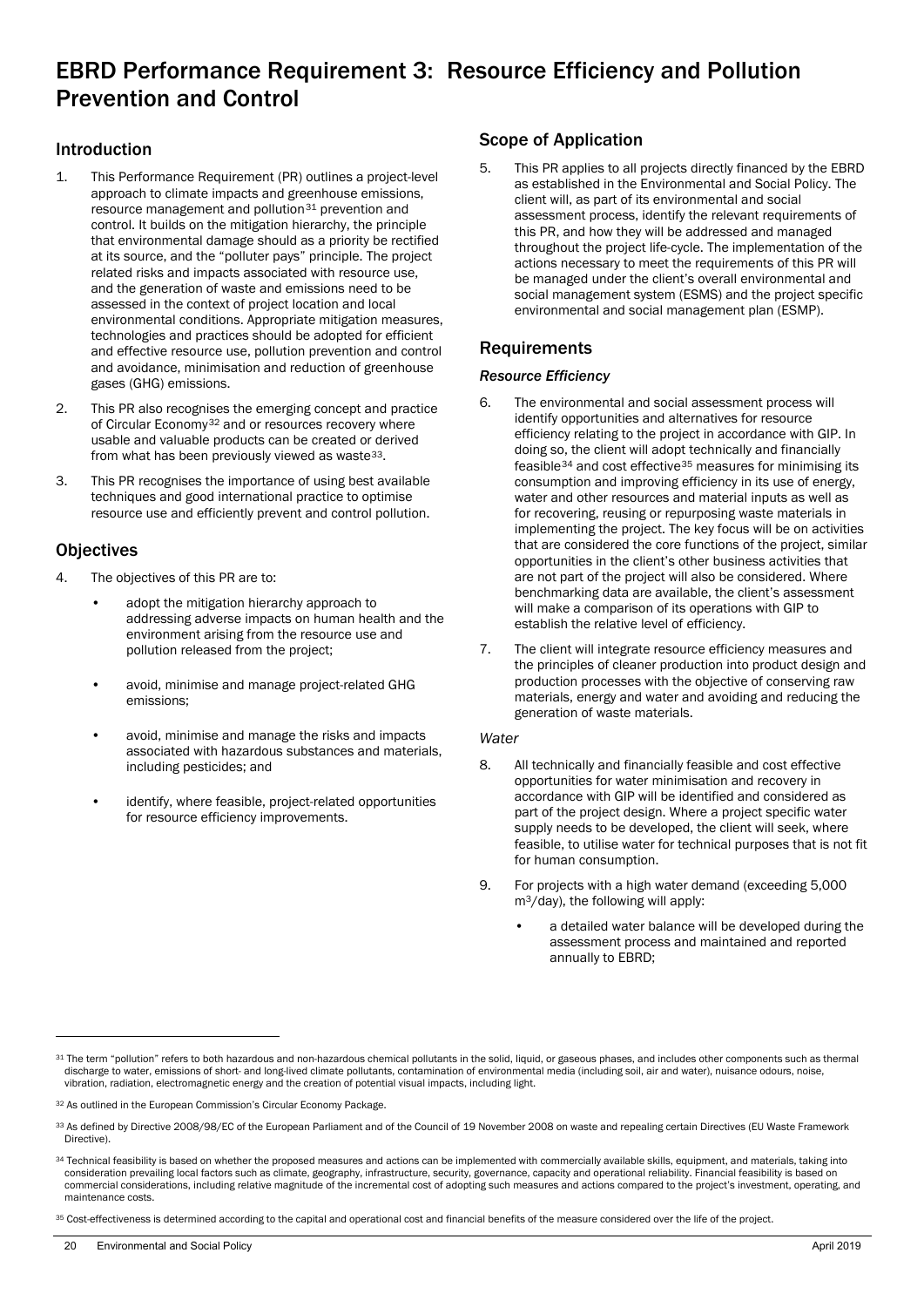- specific water use (measured by volume of water used per unit production) will be assessed;
- operations will be benchmarked to available industry standards and GIP of water use efficiency; and
- opportunities for continuous improvement in terms of water use efficiency and recovery should be identified.
- 10. The client will, as part of its environmental and social assessment process, consider the potential cumulative impacts of water abstraction upon third party users and local ecosystems. This assessment will also consider the potential effects of climate change. Where adverse risks and impacts are identified, the client will implement appropriate mitigation measures to mitigate such risks and impacts in accordance with the mitigation hierarchy approach and GIP.

### *Waste[36](#page-22-0)*

- 11. The client will avoid or minimise the generation of waste materials and reduce their harmfulness as far as practicable. Where waste generation cannot be avoided but has been minimised, the client will reuse, recycle or recover waste, or use it as a source of energy in a manner that is safe for human health and the environment. Where waste cannot be recycled, reused or recovered, the client will need to appropriately treat and/or dispose of it in an environmentally sound and safe manner that includes the appropriate control of emissions and residues resulting from the handling and processing of the waste material, and where relevant, in accordance with EU substantive environmental standards.
- 12. If the waste generated is considered hazardous by national and/or EU regulations, the client will consider the limitations applicable to transboundary movements of waste and other applicable legal requirements.
- 13. When waste disposal is transferred offsite and/or managed by third parties, the client will obtain chain of custody documentation to the final destination and will use contractors that are licensed by the relevant regulatory agencies. The client will maintain an appropriate duty of care with respect to waste management.

### *Pollution Prevention and Control*

14. The client's environmental and social assessment process will determine the appropriate pollution prevention and control methods, technologies and practices ("techniques") to be applied to the project. The assessment will take into consideration the characteristics of the facilities and operations that are part of the project, the project's geographical location and local ambient environmental conditions. The assessment process will identify technically and financially feasible and cost effective pollution prevention and control techniques that are best suited to avoid or minimise adverse impacts on human health and the environment. The techniques applied to the project will favour the prevention or avoidance of risks and impacts over minimisation and reduction, in accordance with the mitigation hierarchy and consistent with GIP, and will be appropriate to the nature and scale of the project's adverse risks and impacts.

- 15. The client will structure the project to meet relevant EU substantive environmental standards, where these can be applied at the project level<sup>37</sup>. Projects that, due to their nature and scale, would be subject to the EU Industrial Emissions Directive[38](#page-22-2) will be required to meet, regardless of location, EU Best Available Techniques (BAT) and associated emissions levels as set out in EU BAT Conclusions.
- 16. Where no EU substantive environmental standards at project level exist, the client will identify, in agreement with EBRD, other appropriate environmental standards in accordance with GIP. In addition, projects will be designed to comply with applicable national law, and will be maintained and operated in accordance with national laws and other applicable regulatory requirements. When host country regulations differ from the levels and measures presented in EU substantive environmental standards or other appropriate environmental standards identified, projects will be required to meet whichever is more stringent.
- 17. Projects are required to meet EU substantive environmental standards or other agreed environmental standards, and national regulatory requirements from the outset. Where projects involve existing facilities and/or operations, these facilities and/or operations are required to meet the requirements of paragraph 15 and/or 16 over a reasonable period of time, to be determined by a formal assessment of their performance against the applicable standards.
- 18. In respect of projects located in EU member states and EU Acceding, Candidate and potential Candidate Countries, which involve the rehabilitation of existing facilities and/or operations and where relevant EU substantive environmental standards have been identified, the timeframe to achieve compliance with these standards will take into account any nationally agreed timeframes. For projects in all other countries, the timeframe for achieving compliance with EU substantive environmental standards will take into account local conditions and the cost of application, and will be consistent with the European Neighbourhood Policy and any bilateral agreements or action plans agreed between the EU and the relevant host country.
- 19. Throughout the project lifecycle, the client will apply pollution prevention and control techniques consistent with the mitigation hierarchy to minimise potential adverse impacts on human health and the environment while remaining technically and financially feasible and cost effective. This applies to the release of pollutants due to routine, non-routine or accidental circumstances.

#### *Greenhouse Gases*

20. The client's environmental and social assessment process will consider alternatives and implement technically and financially feasible and cost-effective options to avoid or minimise project-related GHG emissions during the design and operation of the project. These options may include, but are not limited to, alternative project locations, techniques or processes, adoption of renewable or low carbon energy sources, sustainable agricultural, forestry and livestock management practices, the reduction of fugitive emissions and the reduction of gas flaring.

<span id="page-22-0"></span><sup>36</sup> For the purposes of this PR, waste is defined as a heterogeneous mixture of gaseous, liquid and/or solid substances/materials, which needs to be treated using adequate physical, chemical and/or biological processes before it can be safely disposed of into the environment.

<span id="page-22-1"></span><sup>37</sup> For the purpose of this PR, EU substantive environmental standards can be applied at the project level where the EU secondary legislative document itself contains clear quantitative or qualitative requirements that are applicable at the project level (as opposed to, e.g., ambient level).

<span id="page-22-2"></span><sup>38</sup> Directive 2010/75/EU of the European Parliament and of the Council of 24 November 2010 on industrial emissions (integrated pollution prevention and control).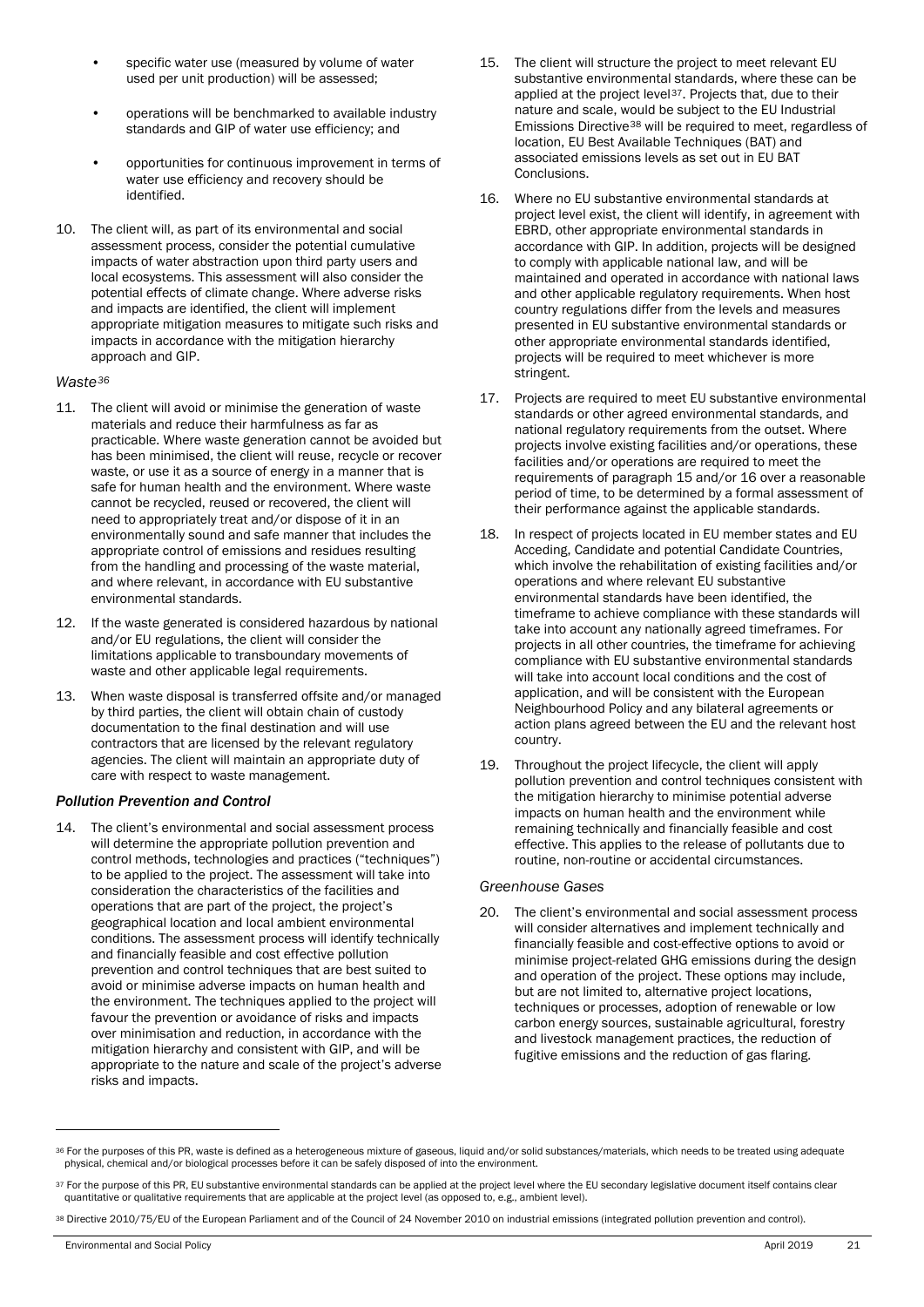21. For projects that either (1) have, or are expected to have, gross emissions in excess of 100,000 tonnes CO2 equivalent annually, or (2) are expected to result in a net change in emissions, positive or negative, of more than 25,000 tonnes of CO2-equivalent annually post-investment, the client will quantify these emissions in accordance with EBRD Protocol for Assessment of Greenhouse Gas Emissions. The scope of GHG assessment shall include all direct emissions from the facilities, activities and operations that are part of the project, as well as indirect emissions associated with the production of energy used by the project. Quantification of GHG emissions will be conducted by the client annually and reported to EBRD.

### *Safe Use and Management of Hazardous Substances and Materials*

- 22. In all activities directly related to the project, the client will avoid or minimise the use of hazardous substances and materials, and consider the use of less hazardous substitutes for such substances and materials so as to protect human health and the environment from their potentially harmful impacts. Where avoidance or substitution is not feasible, the client will apply appropriate risk management measures in order to minimise or control the release of such substances/materials into air, water and/or land resulting from their production, transportation, handling, storage, use and disposal relating to project activities.
- 23. The client will avoid the manufacture, trade, and use of hazardous substances and materials subject to international bans or phase-outs due to their high toxicity to living organisms, environmental persistence, potential for bioaccumulation, or potential for depletion of the ozone layer.

### *Pest Management*

- 24. Clients who manage or use pesticides will formulate and implement an integrated pest management (IPM) and/or integrated vector management (IVM) approach for pest management activities. The client's IPM and IVM programme will coordinate use of pest and environmental information together with available pest control methods, including cultural practices, biological, genetic and chemical means to prevent unacceptable levels of pest damage. When pest management activities include the use of pesticides, the client will strive to reduce impacts of pesticides on biodiversity, human health and the broader environment and, more generally, to achieve a more sustainable use of pesticides as well as a significant overall reduction in the risks and uses of pesticides consistent with the necessary crop protection.
- 25. The sustainable use of pesticides will include:
	- avoiding, and if not possible, minimising the impacts of pesticides on biodiversity, human health and the broader environment;
	- reducing the levels of harmful active substances by replacing the most dangerous ones with safer (including non-chemical) alternatives;
	- selecting pesticides that are low in toxicity, known to be effective against the target species, and have minimal effects on non-target species, such as pollinating insects and the environment;
	- the promotion of low-input or pesticide free crop farming that relies on IPM and IVM strategies; and
- minimising damage to natural enemies of target pests and preventing the development of resistance in pests.
- 26. The client will handle, store, apply and dispose of pesticides in accordance with GIP.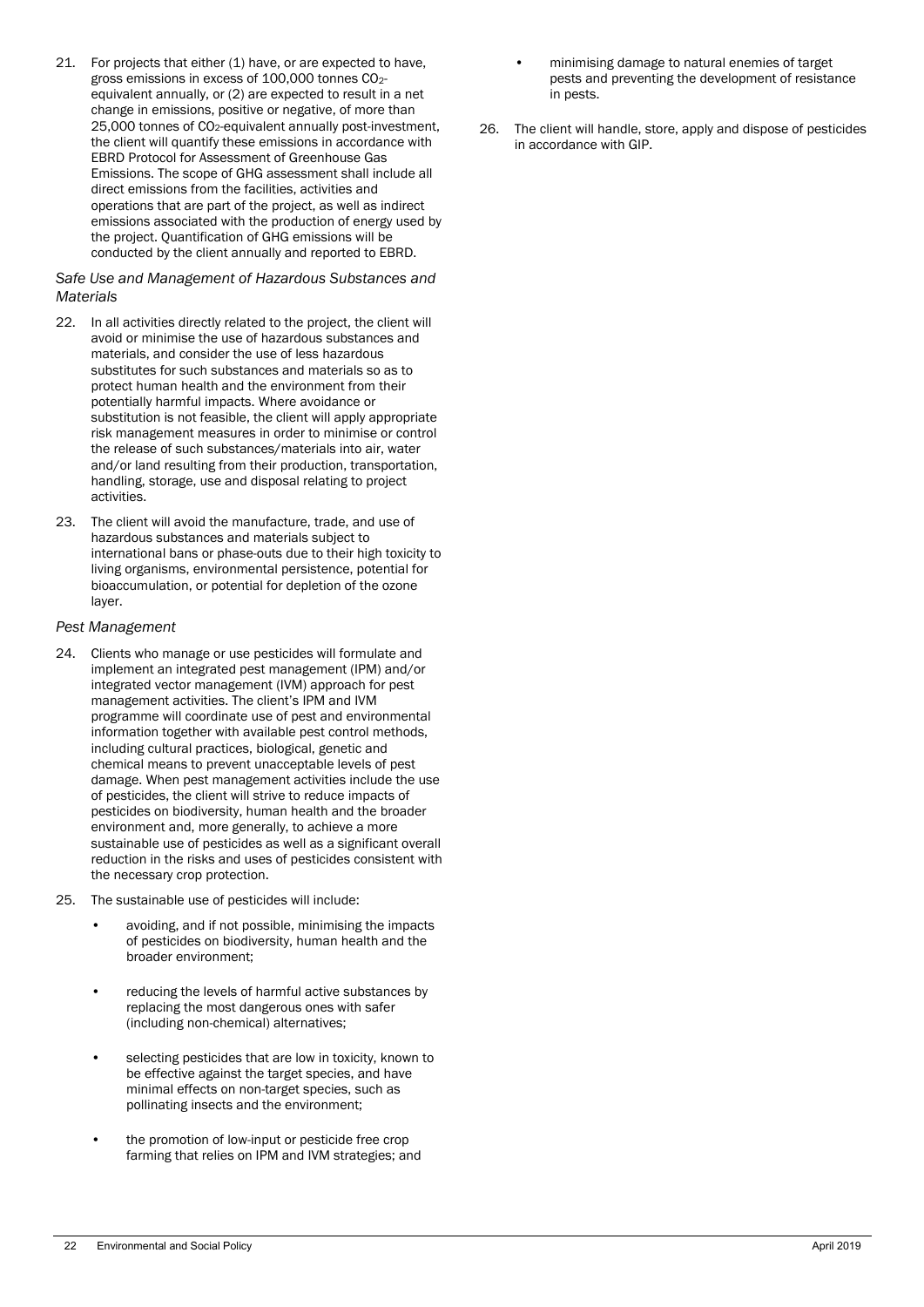# EBRD Performance Requirement 4: Health, Safety and Security

# Introduction

- 1. This Performance Requirement (PR) recognises the importance of managing health, safety and security risks to workers, project-affected communities and consumers associated with project activities, in accordance with the hierarchy of risk control<sup>[39](#page-24-0)</sup>. By providing workers with safe, healthy and secure working conditions, clients may create tangible benefits, such as enhancement of the efficiency and productivity of their operations.
- 2. Project activities, equipment, and infrastructure may increase the potential for worker and community exposure to health, safety and security risks, including those associated with mobilisation, construction, commissioning, operation, maintenance, decommissioning or closure, reinstatement and the transport of goods and services.
- 3. The client has the primary responsibility to provide safe and healthy conditions for their workers and informing, instructing, training, supervising and consulting workers on health and safety. Workers have the responsibility to cooperate actively with their employer and take care of their own health and safety and the health and safety of others.
- 4. While acknowledging the role of relevant authorities in protecting and promoting the health and safety of the public, the client has the duty to manage health, safety and security risks to project-affected communities.

# **Objectives**

- 5. The objectives of this PR are to:
	- protect and promote the health, safety and security of workers, by ensuring safe, healthy and secure working conditions and implementing a management system, appropriate to risks associated with the project; and
	- identify, assess, and manage health, safety and security risks to project- affected communities and consumers during the project life cycle from both routine and non-routine activities.

# Scope of Application

6. This PR applies to all projects financed by the EBRD as established in the Environmental and Social Policy. The client will, as part of its environmental and social assessment process, identify the relevant requirements of this PR, and how they will be addressed and managed through the project life-cycle. The potential risks to the workers and project-affected communities may vary according to the stage of the project, including mobilisation, construction, commissioning, operation, maintenance and decommissioning or closure and reinstatement. The implementation of the actions necessary to meet the requirements of this PR is managed as an integral part of the client's overall environmental and social management system (ESMS) and/or the project specific environmental and social management plan (ESMP), as provided in PR 1.

7. Detailed requirements for the prevention and control of risks to human health and the impacts to the environment due to the release of pollution are found in PR 3.

# **Requirements**

# *General Requirements for Health and Safety Management*

- 8. The client will adopt measures to identify and prevent accidents, injury and ill-health to workers and projectaffected communities arising from or associated with, or occurring in carrying out project activities and prepare and implement preventive and protective measures and plans to manage health and safety risks in accordance with the hierarchy of risk control and in accordance with good international practice.
- 9. The client will provide workers and project- affected communities with relevant information, instruction and training relating to health and safety hazards, risks, protective and preventive measures and emergency arrangements that are necessary for their health and safety throughout the project.
- 10. Where any accidents, injury and ill-health occurs in the course of works associated with the project, or there is a potential of such event, the client will investigate, document, analyse the findings, adopt measures to prevent reoccurrence and, where required by law, notify and cooperate with the relevant authorities. The client will ensure appropriate financial compensation for any persons suffering injury or ill-health that is caused by project activities.

# *Occupational Safety and Health*

- 11. The client will provide all workers with a safe and healthy workplace, taking into account inherent risks in its particular sector and specific classes of hazards that may be present. The client will identify the safety and health risks and protection measures appropriate to the stage, size and nature of the project in accordance with relevant substantive EU Occupational Safety and Health (OSH)<sup>[40](#page-24-1)</sup> standards and GIP. The client will undertake an assessment commensurate to the level of risk and develop a project specific safety and health plan, where appropriate, that will be integrated into the ESMS. The plan will be periodically reviewed to evaluate its effectiveness to address related risks.
- 12. The client will plan and implement OSH arrangements with the assistance of a person responsible for OSH, following the hierarchy of risk control and provide personal protective equipment at no cost to the workers. The client will require its non-employee workers, contractors and other third parties engaged to work on project sites or perform work directly related to the core functions of the project to comply with the safety and health plan.
- 13. During the course of any work activity, the client will ensure that all workers are provided with continued and appropriate supervision to ensure safe use of work equipment and adequate implementation and enforcement of the safety and health procedures and rules.

<span id="page-24-0"></span><sup>39</sup> The hierarchy of risk control refers to: (i) elimination of the risk; (ii) reduction of the risk by substituting the hazardous condition or substance with a non or less hazardous substance; (iii) isolation of the risk to prevent exposure; (iv) introduction of engineering controls which protect the workforce and community collectively; and (v) provision of information, instruction and training to workers and communities, as appropriate, on risks, safe systems of work, emergency plans, reporting requirements and mandatory supervision.

<span id="page-24-1"></span><sup>40</sup> EU OSH standards mean substantive requirements in EU legislative requirements in the field of safety and health at work setting out minimum safety and health requirements for the protection of workers.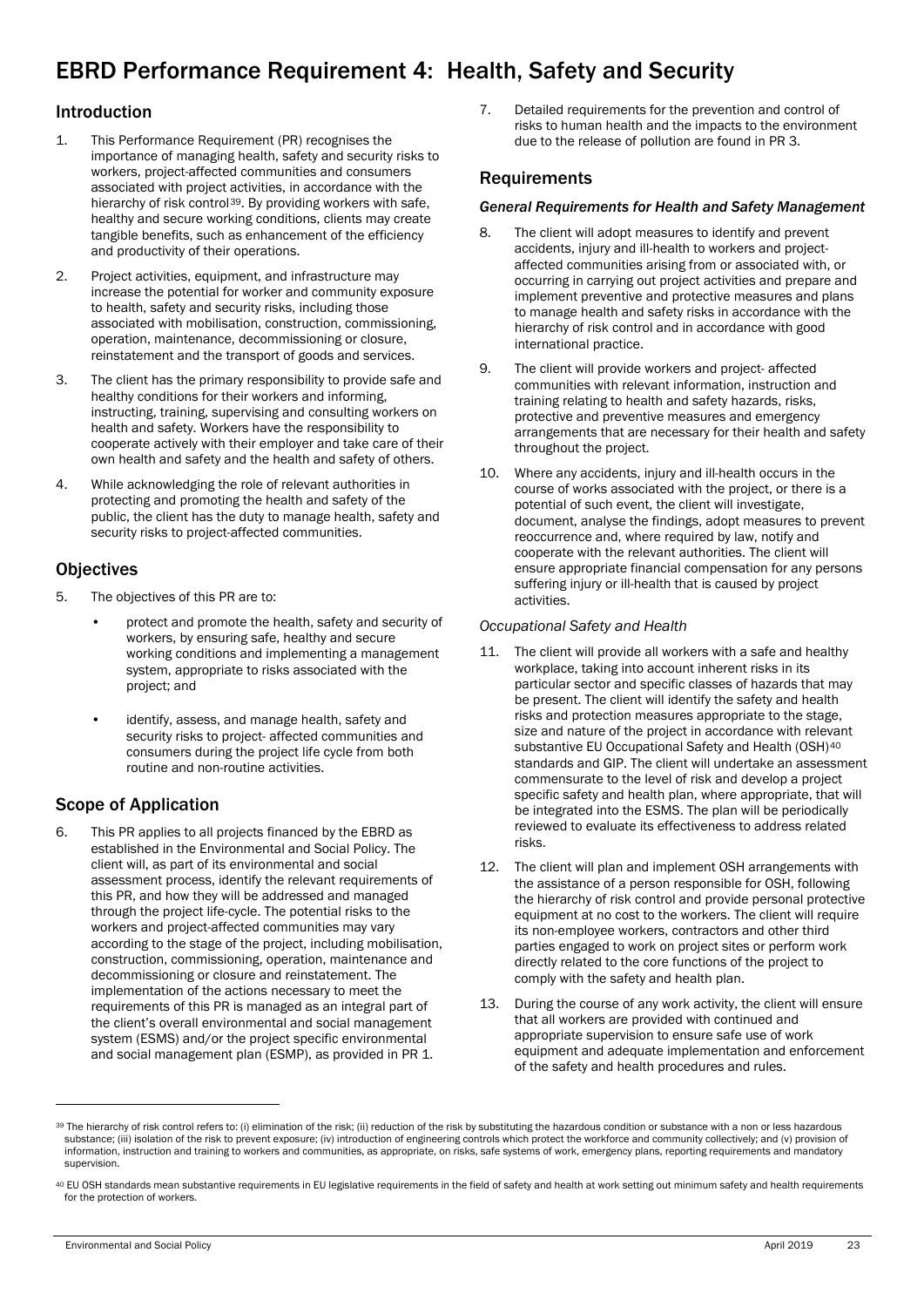- 14. The client will monitor the health and wellbeing of its workers and consult with workers on OSH arrangements, encourage workers to stop work in situations of imminent danger and report any unsafe acts and conditions in the workplace. This will include, although is not limited to, accident investigation, risk assessment, development of safe systems of work and selection of work equipment.
- 15. Where there are specific risks associated with certain work activities that could result in adverse effects on the health, safety and wellbeing of workers with sensitivities such as age, gender, disability or short or long-term health conditions, the client will carry out more detailed risk assessment and make adjustments to prevent injury and illhealth.

### *Community Health and Safety*

- 16. The client will identify and assess project-related risks and adverse impacts to the health and safety of the potentially project-affected communities and will develop protection, prevention and mitigation measures proportionate to the impacts and risks, and appropriate to the stage, size and nature of the project. The client will communicate with project-affected communities and other relevant stakeholders, as appropriate, on mitigation measures and plans. These measures will be consistent with the hierarchy of risk control and GIP.
- 17. Measures to avoid or mitigate community health and safety impacts of the project may be the responsibility of the relevant public authorities. Under these circumstances, the client will clarify its role and its responsibility to notify and cooperate with the relevant authorities.

#### *Gender-Based Violence*

18. The client will assess project-related gender based violence risks of sexual harassment, sexual exploitation and abuse to project-affected persons and communities. Where appropriate, the client will adopt specific measures to prevent and address these risks, including the provision of confidential channels for reporting incidents and providing support.

### *Specific Requirements for Health and Safety Management*

#### *Infrastructure, Building, and Equipment Design and Safety*

- 19. The client will incorporate health and safety considerations into the design, construction, commissioning, operation, maintenance and decommissioning of the structural elements or components of the project in accordance with GIP taking into consideration health and safety risks to third parties and project-affected communities. Structural elements will be designed and constructed by qualified professionals. Third-party life and fire safety audits will be undertaken for all new public buildings and their major refurbishment, prior to their commissioning or use.
- 20. The construction and major refurbishments of buildings used for communal purposes will be designed in accordance with the concept of universal access<sup>[41](#page-25-0)</sup>.

21. When structural elements or components, such as dams, tailings dams or ash ponds, are situated in high-risk locations and their failure or malfunction may threaten the health and safety of workers and communities, the client will engage one or more qualified experts with relevant and recognised experience in similar projects, separate from those responsible for the design and construction. They will conduct a review as early as possible in project development and throughout the stages of project design, construction, operation, and commissioning to confirm the safety and structural integrity of such structural elements or components.

#### *Hazardous Materials Safety*

- 22. The client will prevent or reduce the potential for worker and project-affected community exposure to hazardous materials[42](#page-25-1) that may be released by the project by adopting the hierarchy of risk control. Where there is a potential for workers and the project-affected community to be exposed to hazards, the client will exercise due care to manage their exposure by eliminating, substituting or isolating the condition or substance causing the hazards.
- 23. Where hazardous materials are part of existing facilities or operations associated with the project, the client will exercise due care when conducting commissioning, maintenance and decommissioning activities in order to prevent exposure of the workers and the project-affected community to such hazardous materials. Where use of such materials cannot be avoided, the client will take the necessary measures for safe handling, storage, transport and disposal in accordance with GIP.
- 24. The client will take reasonable efforts to ensure the safe and secure transport of hazardous materials including wastes, and will implement measures to avoid or reduce project-affected community exposure.

#### *Product Safety*

- 25. Where the project involves production of and/ or trade in consumer products, the client will ensure product safety through good design and manufacturing processes, as well as adequate storage, handling and transportation for the product distribution. GIP will be followed, including general safety requirements specific to the product safety standards and codes of practice in a given business sector and country.
- 26. During the project assessment process, the client will identify and evaluate health and safety risks to consumers associated with its products throughout their lifecycle. The approach to product safety will adhere to the hierarchy of risk control and ensure adequate information on the product's health and safety risks is provided to consumers. For situations involving products which may pose serious health threats, the client will ensure product recall and product withdrawal policies and procedures are in place.

#### *Health and Safety Risks in Community Services*

- 27. Where the project involves provision of services to communities, the client will ensure the safety and quality of such services and implement appropriate quality management systems to make sure that such services do not pose risks to workers or community health and safety.
- 28. Where the project involves the provision of public services, to the extent possible, the client will incorporate the principles of universal access.

<span id="page-25-1"></span>42 Hazardous materials refer to substances, which have one or more inherent hazardous properties, which can result in a significant adverse effect on the environment or human health.

<span id="page-25-0"></span><sup>41</sup> Universal access refers to safe and inclusive access for people of all ages and abilities in different situations and under various circumstances.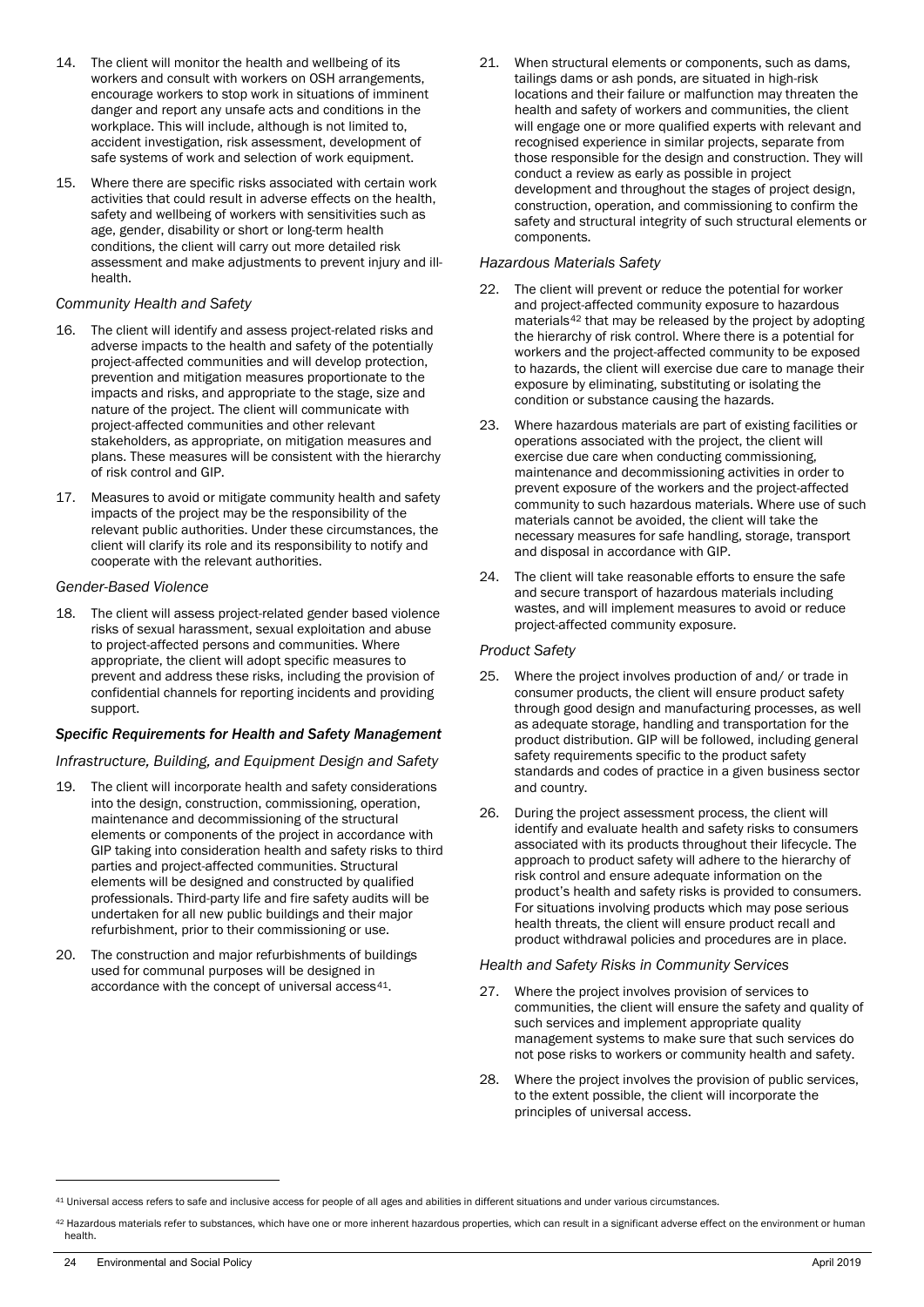29. Where the project involves the provision of health services and / or the use of antibiotics, the client will incorporate antimicrobial stewardship[43](#page-26-0).

### *Traffic and Road Safety*

- 30. The client will identify, evaluate and monitor the potential traffic and road safety risks to workers and project-affected communities throughout the project life-cycle and, where appropriate, will develop measures and plans to address them. For projects that operate moving equipment on public roads and other forms of infrastructure, the client will seek to prevent the occurrence of incidents and injuries to members of the public associated with the operation of such equipment.
- 31. The client will take into consideration relevant EU road and traffic safety management standards<sup>44</sup>, identify road safety measures for both motorised and non-motorised road users and incorporate technically and economically feasible and cost-effective road safety components into the project design to mitigate potential road safety impacts on the local affected communities. Where appropriate, the client will undertake a road safety audit for each phase of the project and routinely monitor incident and accident reports to identify and resolve problems or negative safety trends. For clients with vehicles or fleets of vehicles (owned or leased), the client will introduce GIP arrangements to manage road and traffic risks[45](#page-26-2) and will provide appropriate training to workers on driver and vehicle safety. The client will ensure regular maintenance of all project vehicles.

#### *Natural Hazards*

- 32. The client will identify and assess the potential risks caused by natural hazards, such as earthquakes, droughts, landslides or floods as these relate to the project. This may require the clients to undertake an assessment of the vulnerability of the project to risks caused by the climate change and identify appropriate climate resilience and adaptation measures to be integrated into the project design.
- 33. The client will avoid and/or minimise risks caused by natural hazards or land use changes to which the project activities may contribute.

### *Exposure to Disease*

- 34. In order to help prevent or minimise the potential for workers and project-affected community exposure to diseases, taking into consideration differentiated exposure to and higher sensitivity of vulnerable groups, the client will develop appropriate mitigation in consultation with the relevant authorities. The client will take measures to avoid or minimise transmission of communicable diseases that may be associated with the influx of temporary and/or permanent project workers.
- 35. Where specific diseases are endemic in project-affected communities, the client is encouraged to identify opportunities throughout the project life-cycle to improve conditions that could help reduce their incidence, both among the workers and project-affected communities. The client will take measures to avoid or minimise transmission of communicable diseases and prevent gender based risks that may be associated with the influx of temporary and/or permanent project labour.

# *Emergency Preparedness and Response*

- 36. The client will be prepared to prevent and respond to incidents, accidents and emergency situations in a manner appropriate to the operational risks related to the project and the need to prevent or reduce their potential adverse impacts and in accordance with applicable regulatory requirements and GIP[46](#page-26-3).
- 37. The client will identify and assess major-accident hazards, and will take all measures necessary to prevent major accidents or limit their risks on workers, project-affected communities and adverse impacts on the environment, with a view to ensuring high levels of protection to people and the environment in a consistent and effective manner. Such measures will be identified in a major-accident prevention/emergency preparedness policy and an appropriate management plan, integrated into the client's overall ESMS. This plan will include organisational structures, responsibilities, procedures, communication, training, resources and other aspects required to implement such policy to ensure the client has the capacity to respond effectively to emergencies associated with project hazards in accordance with GIP.
- 38. For projects where major-accident risk is present, the client will assist and cooperate with the relevant authorities and the project-affected community in their preparations to respond effectively to emergency situations. If local authorities or responders have little or no capacity to respond effectively, the client will play an active role in preparing for and responding to emergencies associated with the project, and will provide adequate evidence to demonstrate capacity to respond to reasonably predictable incidents, either directly or indirectly.

#### *Security*

- 39. The client will identify and assess project security threats to workers and project-affected communities. Where risks have been identified, adequate security management arrangements will be implemented in accordance with GIP to manage these risks.
- 40. When the client retains employees or contractors to provide security to safeguard its personnel and property, it will assess risks posed by these security arrangements to those within and outside the project site. In making such arrangements, the client will be guided by the principle of proportionality, GIP, and applicable laws in terms of hiring, rules of conduct, training, equipping and monitoring the conduct of such personnel. The client will not sanction any use of force except when used for preventive and defensive purposes in proportion to the nature and extent of the threat.
- 41. If security services are the responsibility of the relevant governmental authorities, the client will collaborate, to the extent permitted, with the responsible government authority to achieve outcomes that are consistent with this PR. The client will identify and assess potential risks arising from such use, communicate to the relevant public authorities its intent that the security personnel act in a manner consistent with paragraph 40 above, and encourage the relevant public authorities to disclose the security arrangements for the client's facilities to the public, subject to overriding security concerns.

<span id="page-26-0"></span><sup>43</sup> Antimicrobial stewardship is a coordinated program as defined by the World Health Organization that promotes the appropriate use of antimicrobials (including antibiotics), improves patient outcomes, reduces microbial resistance, and decreases the spread of infections caused by multidrug-resistant organisms.

<span id="page-26-1"></span><sup>44</sup> Consistent with the objectives of the Directive 2008/96/EC of the European Parliament and of the Council of 19 November 2008 on road infrastructure safety management.

<span id="page-26-2"></span><sup>45</sup> In accordance with good international practice such as ISO 39001 Road Traffic Safety Management

<span id="page-26-3"></span><sup>46</sup> As elaborated by Directive 2012/18/EU of the European Parliament and of the Council of 4 July 2012 on the control of major-accident hazards involving dangerous substances, amending and subsequently repealing Council Directive 96/82/EC (EU SEVESO III Directive).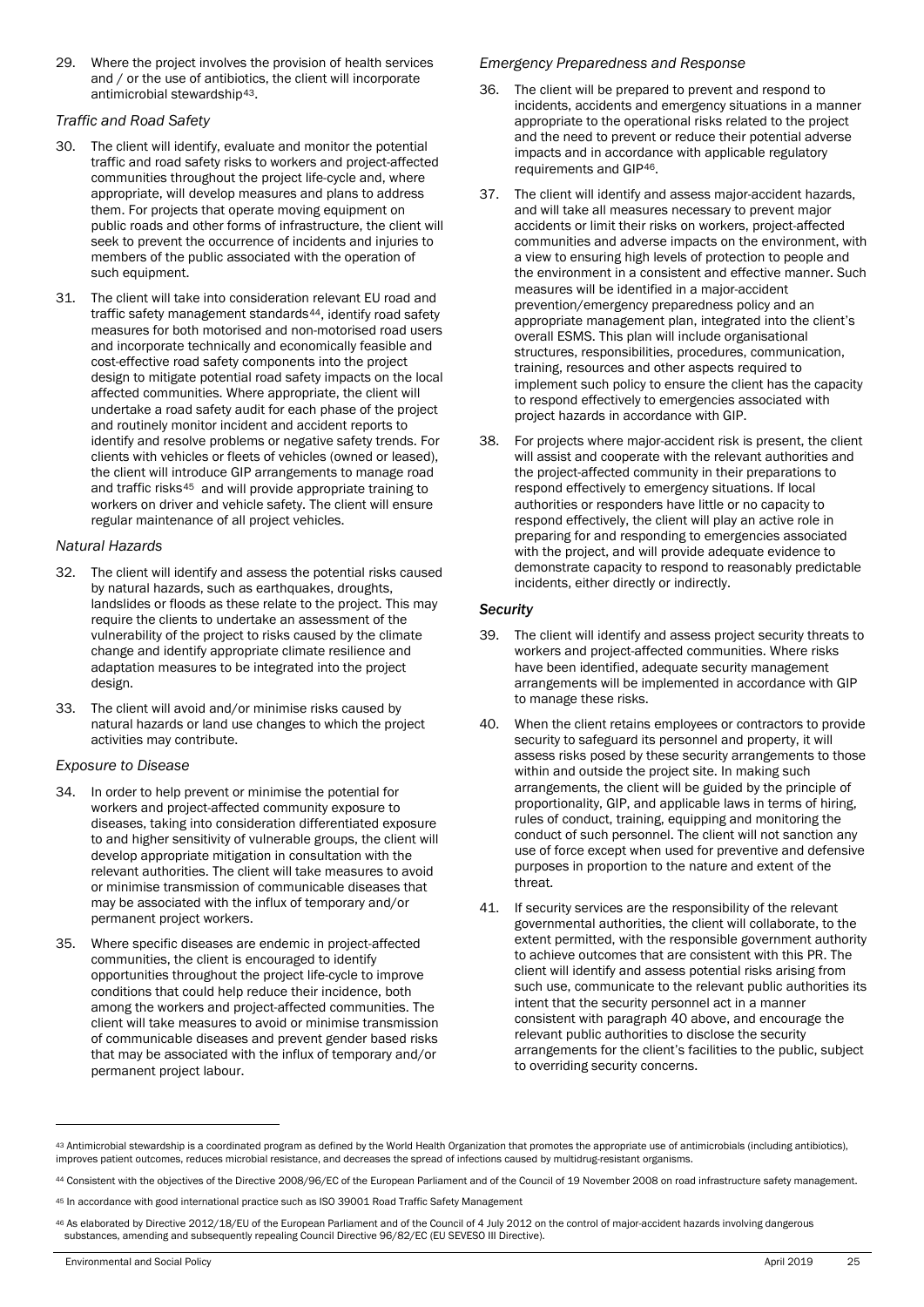- 42. The client will (i) make reasonable inquiries to verify that the employees or contracted workers retained by the client to provide security are not implicated in past abuses; (ii) train them adequately (or determine that they are properly trained) in the use of force (and where applicable, firearms), and appropriate conduct toward workers and projectaffected communities; and (iii) require them to act within the applicable law and any requirements set out in PR 2 and any other PRs as specified by the client.
- 43. The client will establish and maintain an effective grievance mechanism to allow the affected community and workers to express concerns about the security arrangements and actions of security personnel, and will inform communities and workers of the availability and use of the grievance mechanisms, in accordance with this PR and PR 10.
- 44. The client will investigate any allegations of unlawful or abusive acts of security personnel, take action (or urge appropriate parties to take action) to prevent recurrence, and where necessary report unlawful and abusive acts to public authorities and to the EBRD.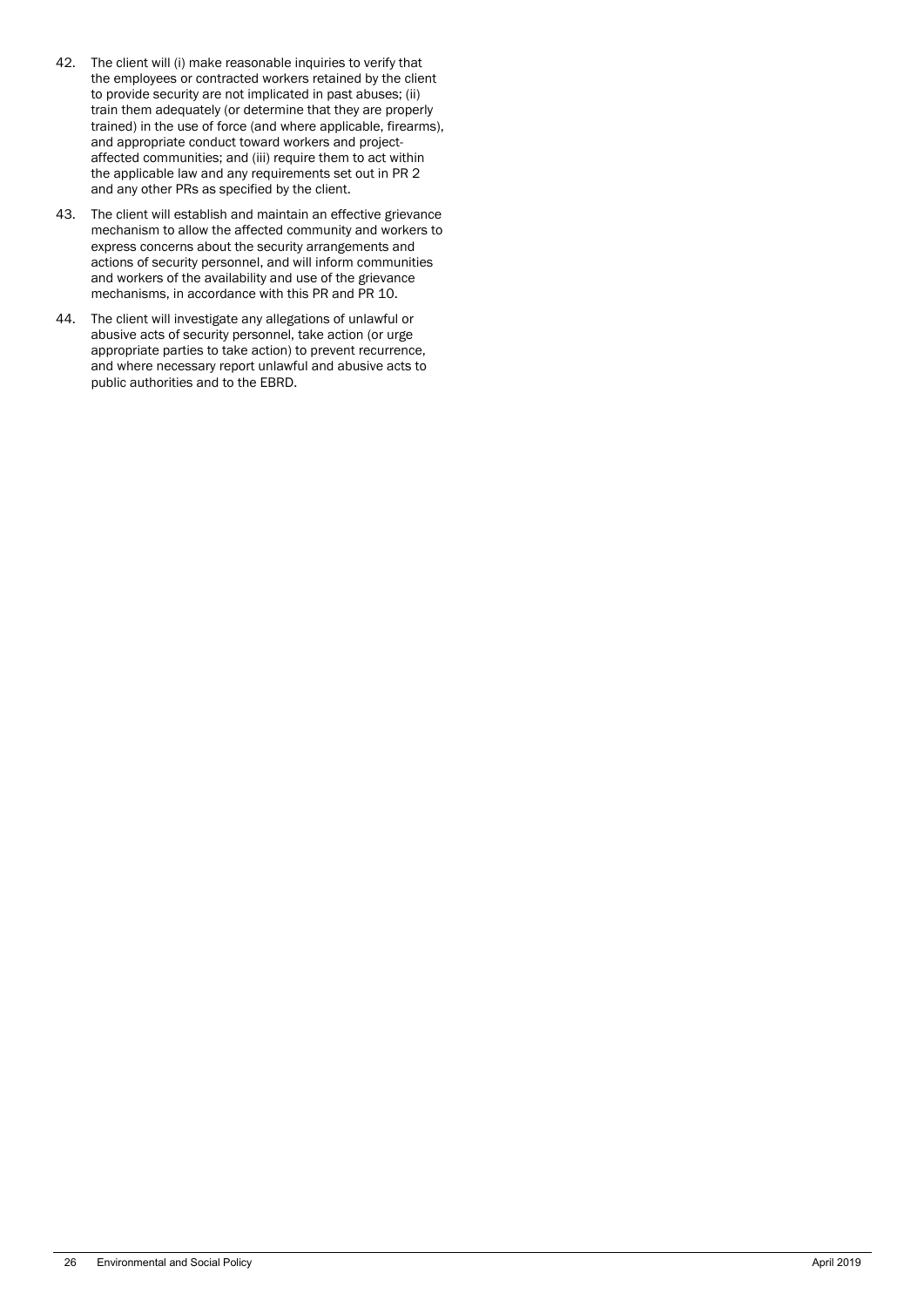# EBRD Performance Requirement 5: Land Acquisition, Restrictions on Land Use and Involuntary Resettlement

# Introduction

1

- 1. This Performance Requirement (PR) addresses impacts of project-related land acquisition<sup>47</sup>, including restrictions on land use<sup>[48](#page-28-1)</sup> and access to assets and natural resources, which may cause physical displacement (relocation, loss of land or shelter), and/ or economic displacement (loss of land, assets or restrictions on land use, assets and natural resources leading to loss of income sources or other means of livelihood<sup>49</sup>). The term "involuntary resettlement" refers to both of these impacts and the processes to mitigate and compensate these impacts. Resettlement is considered involuntary when affected persons or affected communities do not have the right to refuse land acquisition or restrictions on land use, other assets and natural resources, even if compulsory acquisition is used only as a last resort after a negotiated process.
- 2. Application of this PR is consistent with the universal respect for, and observance of, human rights and freedoms[50](#page-28-3), specifically the right to private property, the right to adequate housing[51](#page-28-4) and to the continuous improvement of living conditions.
- 3. Unless properly managed, involuntary resettlement may result in long-term hardship and impoverishment for affected persons[52](#page-28-5) and communities, as well as environmental damage and adverse socio-economic impacts in areas to which they have been displaced. The client shall consider feasible alternative project designs and sites to avoid or minimise land acquisition or restrictions on land use, other assets and natural resources while balancing environmental, social, and financial costs and benefits, and paying particular attention to gender impacts and impacts on vulnerable persons. Where it cannot be avoided through design, displacement shall be minimised and appropriate measures to mitigate adverse impacts on affected persons and host communities shall be carefully planned and implemented.

# **Objectives**

- 4. The objectives of this PR are to:
	- avoid involuntary resettlement or, when unavoidable, minimise involuntary resettlement by exploring feasible alternative project designs and sites;
	- avoid forced eviction<sup>[53](#page-28-6)</sup>;
	- mitigate unavoidable adverse social and economic impacts from involuntary resettlement on affected persons by: (i) providing timely compensation for loss of assets at full replacement cost<sup>[54](#page-28-7)</sup>; and (ii) ensuring that land acquisition, restrictions on land use, other assets and natural resources and involuntary resettlement activities are implemented with meaningful consultation, participation, and disclosure of information, in accordance with the requirements of PR 10;
	- improve, or as a minimum restore the livelihoods and standards of living of affected persons compared to pre-displacement levels; and
	- improve living conditions of physically displaced persons through the provision of adequate housing (including essential services and utilities) with security of tenure<sup>[55](#page-28-8)</sup> at resettlement sites.

# Scope of Application

5. The applicability of this PR is established during the environmental and social impact assessment process described in PR 1.

- <span id="page-28-4"></span>51 "Adequate housing" refers to adequate privacy; space; physical accessibility; security; security of tenure; structural stability and durability; lighting, heating and ventilation; basic infrastructure, such as water-supply, sanitation and waste-management facilities; suitable environmental quality and health-related factors; adequate and accessible location with regard to work and basic facilities.
- <span id="page-28-5"></span>52 "Affected person" refers to a legal or natural person experiencing either physical or economic displacement as a result of project-related land acquisition, and restrictions on land use, other assets or natural resources.
- <span id="page-28-6"></span>53 "Forced eviction" refers to the acts and/or omissions involving the coerced or permanent or temporary involuntary displacement of individuals, groups and communities from homes and/or lands and common property resources which they occupy or depend on, thus eliminating or limiting the ability of an individual, group or community to reside or work in a particular dwelling, residence or location, without the provision of, and access to, appropriate forms of legal or other protections provided for under this PR.
- <span id="page-28-7"></span><sup>54</sup> "Replacement cost" is defined as a method of valuation yielding compensation sufficient to replace assets, plus necessary transaction costs associated with asset replacement. Where functioning markets exist, replacement cost is the market value as established through independent and competent real estate valuation, plus transaction costs. Where functioning markets do not exist, replacement cost may be determined through alternative means, such as calculation of output value for land or productive assets, or the undepreciated value of replacement material and labour for construction of structures or other fixed assets, plus transaction costs. In all instances where<br>physical displacement results in loss of shelter, r community standards of quality and safety.

<span id="page-28-0"></span><sup>47 &</sup>quot;Land acquisition" refers to all methods of obtaining land for project purposes, which may include outright purchase, expropriation of land and assets and acquisition of temporary or permanent access rights, such as easements, rights of way, establishment of restrictions of access to protected and other areas. Land acquisition may also<br>include: (a) acquisition of unoccupied or unutilised l that is used or occupied by individuals or households; and (c) project impacts that result in land being submerged or otherwise rendered unusable or inaccessible. "Land" includes anything growing on or permanently affixed to land, such as crops, buildings and other improvements, and appurtenant water bodies.

<span id="page-28-1"></span><sup>48 &</sup>quot;Restrictions on land use" refers to limitations or prohibitions on the use of agricultural, residential, commercial or other land that are directly introduced and put into effect as part of the project. These may include restrictions on access to legally designated parks and protected areas, restrictions on access to other common property resources, and restrictions on land use within utility easements or safety zones.

<span id="page-28-2"></span><sup>49 &</sup>quot;Livelihood" refers to the full range of means that individuals, families and communities utilise to make a living, such as wages from employment; cash income earned through an enterprise or through sale of produce, goods, handicrafts or services; rental income from land or premises; income from a harvest or animal husbandry, share of a harvest (such as various sharecropping arrangements) or livestock production; self-produced goods or produce used for exchange or barter; self-consumed goods or produce; food, materials, fuel and goods for personal or household use or trade derived from natural or common resources; pensions and various types of government allowances.

<span id="page-28-3"></span><sup>50</sup> Namely, the Universal Declaration of Human Rights and the International Covenant on Economic, Social and Cultural Rights.

<span id="page-28-8"></span><sup>55 &</sup>quot;Security of tenure" refers to resettled individuals or communities are resettled to a site they can legally occupy, where they are protected from the risk of eviction and where the tenure rights provided to them are socially and culturally appropriate.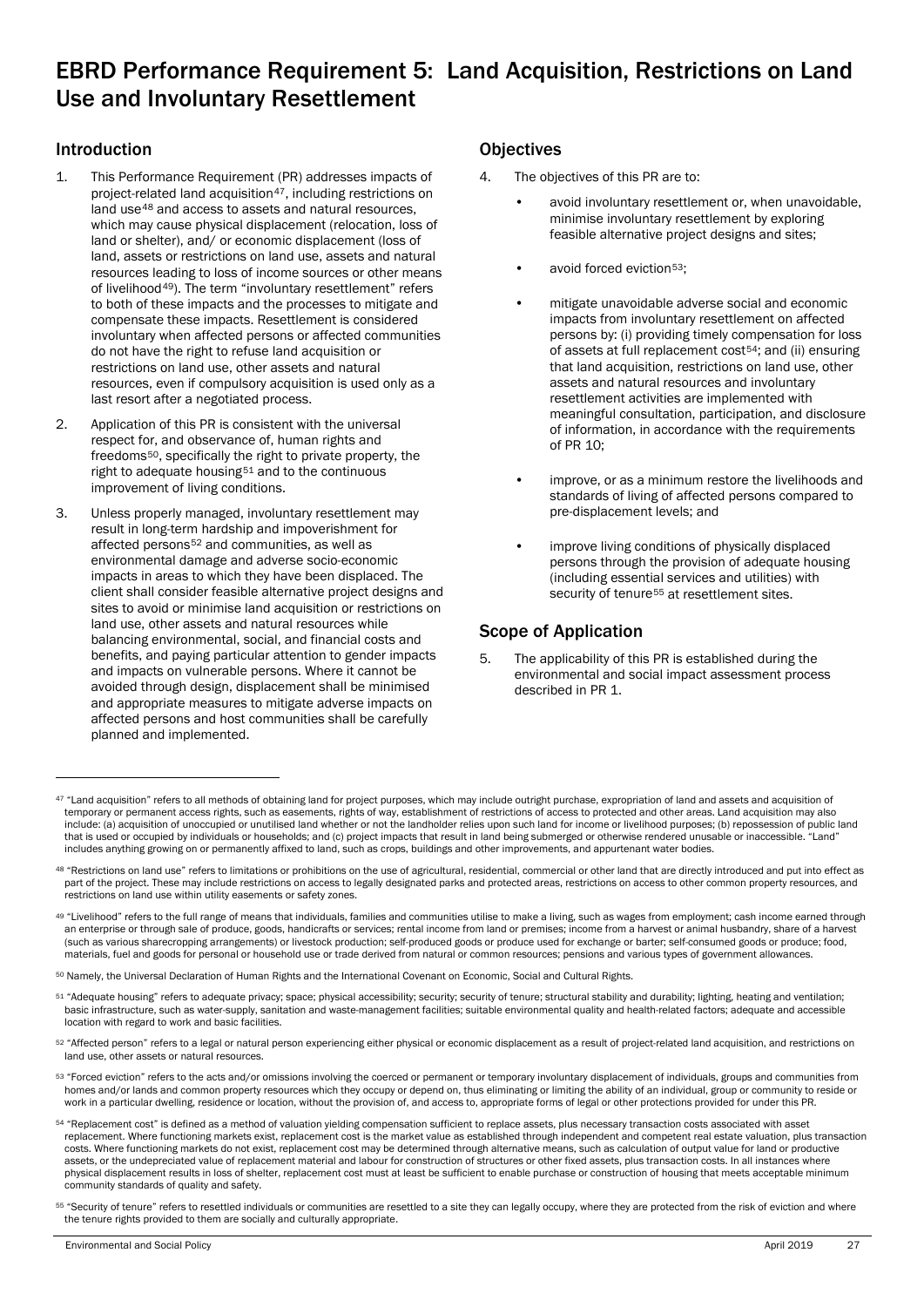- 6. This PR applies to physical or economic displacement that can be full or partial, permanent or temporary, and resulting from the following types of transactions:
	- land rights<sup>[56](#page-29-0)</sup> and/or assets acquired through expropriation or other compulsory procedures;
	- land rights and/or assets acquired through negotiated settlements, if expropriation or other compulsory processes can be initiated in case negotiation fails;
	- restrictions that result in people experiencing loss of access to land, assets, natural resources or livelihoods, irrespective of whether such rights of restriction are acquired through negotiation, expropriation, compulsory purchase, or by means of government regulation;
	- relocation of people without formal, traditional, or recognisable usage rights under national laws, who are occupying or utilising land prior to the cut-off date; and
	- displacement of people as a result of project impacts that render their land or assets unusable or inaccessible.
- 7. This PR also applies to any physical displacement or economic displacement carried out by the client or a government for purposes relevant to the project before EBRD's involvement. Where displacement has already occurred prior to the involvement of the Bank, an audit shall be conducted to identify: (i) any gaps of past activities against this PR; and (ii) the corrective actions that may be required to ensure compliance with this PR. A corrective action plan will describe all activities to reach compliance with this PR in the form of a time-bound plan, including a budget, implementation arrangements, allocation of roles and responsibilities, and implementation schedule.
- 8. This PR does not apply to:
	- resettlement resulting from voluntary land transactions (market transactions in which the seller is not obliged, coerced, intimidated or bribed to sell and the buyer cannot resort to expropriation or other compulsory process if negotiations fail), and where such transactions affect only those with legally recognised rights. However, this PR will apply where such voluntary land transactions may result in the displacement of persons, other than the seller, who occupy, use or claim rights to the land in question such as informal tenants or other land users that have no right under national law; and
	- the settlement of refugees, internally displaced persons, and victims of natural disasters, conflict, crime or violence.[57](#page-29-1)

# **Requirements**

### *General*

- 9. At an early stage of the environmental and social assessment process outlined in PR 1, the client shall identify if any physical and/or economic displacement is likely to be caused by the project and assess the likelihood of any future additional land and resource needs of the project.
- 10. Where there are displacement impacts, the assessment process shall characterise the baseline socio-economic circumstances of displaced persons and the potential risks and impacts of the project to them. The extent of the assessment shall be sufficient to characterise the potential significance, likelihood and severity of the impact and take into account the views of affected people and key relevant stakeholders.
- 11. Where the assessment has identified that the project may entail material risks and impacts associated with physical and economic displacement of people and/or communities, the client will engage resettlement expert(s) to assist in the preparation of a resettlement planning document, with the aim to develop and implement measures to address impacts on displaced people in accordance with the mitigation hierarchy. The nature of the resettlement planning document to be prepared by the client will be determined by the Bank as part of the environmental and social assessment process. The resettlement planning document shall include an analysis of alternative project designs and sites to demonstrate how physical and economic displacement were avoided or minimised. The scope and level of detail of the plan will be proportionate to the nature and scale of the project, its potential displacement impacts and the level of stakeholder interest.

# *Avoidance or Minimisation of Displacement*

12. The client shall consider feasible alternative project designs and sites to avoid or at least minimise physical and/or economic displacement. Avoidance is the preferred approach in accordance with the mitigation hierarchy in PR 1. It is especially important to avoid physical or economic displacement of those socially or economically vulnerable. However, avoidance may not be the preferred approach in situations where public health or safety would be adversely affected as a result. There may also be situations where resettlement can provide direct development opportunities for households or communities, including improved housing and public health conditions, strengthened security of tenure or other improvements to local living standards.

### *Avoidance of Forced Eviction*

13. The client shall not resort to forced eviction. The exercise of eminent domain, expropriation, compulsory acquisition or similar powers by a client is not considered to be forced eviction providing it complies with the requirements of national law and the provisions of this PR and is conducted in a manner consistent with basic principles of due process (including provision of adequate advance notice, meaningful opportunities to lodge grievances and appeals, and avoidance of the use of unnecessary, disproportionate or excessive force).

**.** 

<span id="page-29-0"></span><sup>56</sup> "Land rights" include full and permanent ownership rights recognised by the law of the country, whether registered or customary; permanent or temporary usufruct (usage) rights derived from a formal or informal agreement or from custom, including long- or short-term lease, tenancy and sharecropping as well as formal or informal use of<br>communally held natural resources such as forest, pastu or custom.

<span id="page-29-1"></span><sup>57</sup> In cases where there has been displacement as a result of conflict prior to Project-induced displacement, the involuntary resettlement process will be guided by the Guiding Principles on Internal Displacement (Office of the High Commissioner for Human Rights).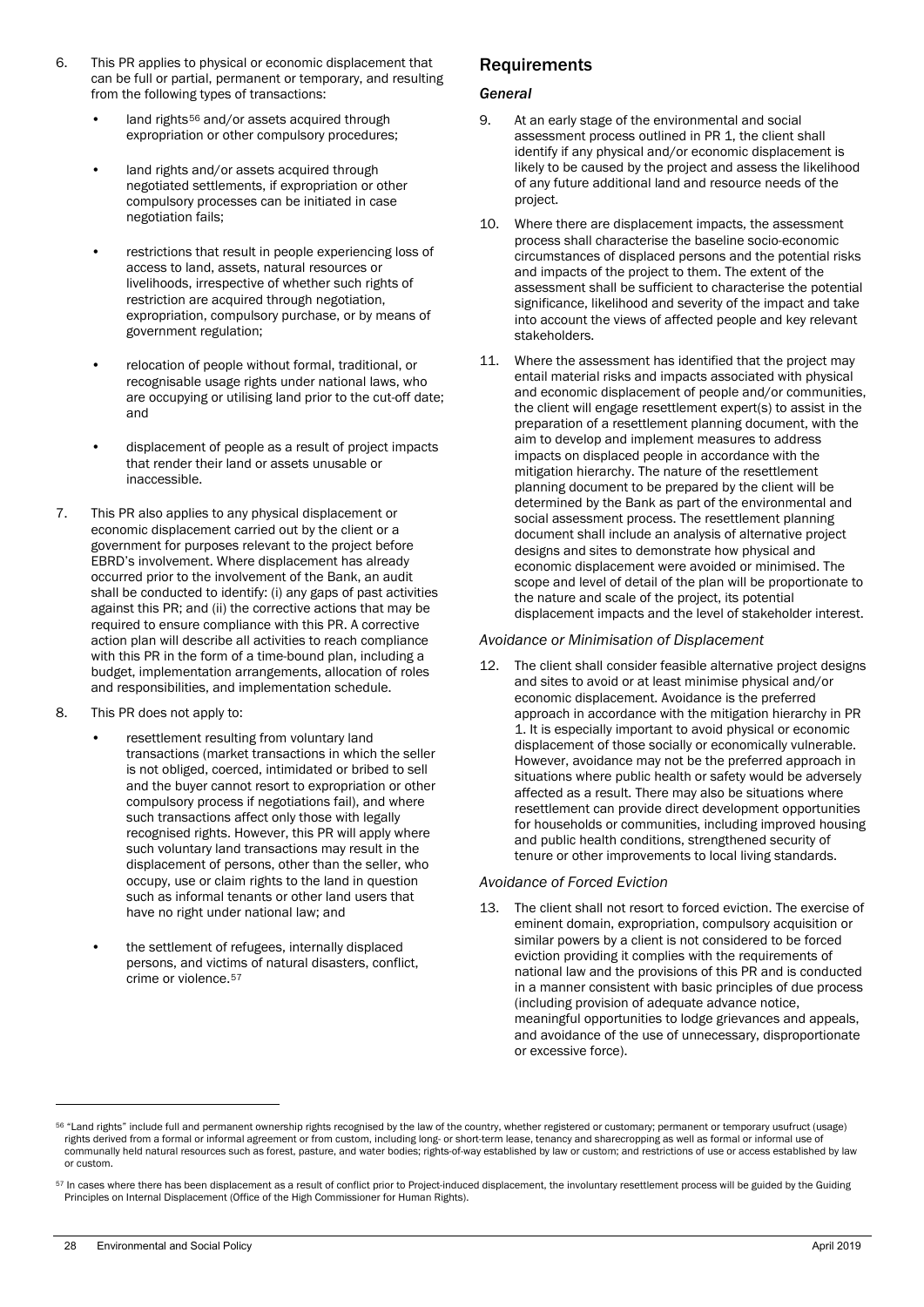#### *Negotiated Settlements*

14. The client will seek to acquire land rights through negotiated settlements even if it has the legal means to gain access to the land without the consent of the seller. Negotiated settlements help avoiding or minimising expropriation and administrative or judicial delays associated with formal expropriation, and to the extent possible to reduce the impacts on affected persons associated with formal expropriation. Negotiated settlements can usually be achieved by providing fair and appropriate compensation to affected persons or communities.

#### *Consideration of Vulnerable Groups*

- 15. The client shall identify, assess and address impacts on vulnerable groups in accordance with PR 1 and specifically:
	- (i) carry out, at the time of the socio- economic surveys, an analysis to determine pertinent vulnerability factors in the context of the project area, in cooperation with relevant stakeholders including affected communities;
	- (ii) identify vulnerable groups based on the results of this vulnerability analysis;
	- (iii) conduct specific consultations with vulnerable groups; and
	- (iv) plan assistance measures tailored to the different needs of vulnerable groups, describe these measures in the resettlement planning document, and provide for their implementation and funding as part of the overall land acquisition and resettlement budget.

#### *Consideration of Gender Aspects*

- 16. The process of physical displacement or economic displacement has specific gender dimensions that shall be considered throughout baseline surveys, impact assessment, mitigation and monitoring processes. Measures will be in place to ensure meaningful participation of women and men in any consultations about resettlement, including appropriate times of meetings, transport, childcare support, as well as convening womenonly meetings when necessary. Projects shall seek to understand differential impacts of land acquisition, restrictions on land use, and involuntary resettlement on men and women. Depending on the significance of impacts, this may include the following, as appropriate:
	- (i) intra-household analysis to identify differences in men and women's sources of livelihoods, including informal ones;
	- (ii) analysis of women's rights over land and use thereof, including co-ownership and usage rights over communal lands and other assets; and
	- (iii) an analysis of the impact of the resettlement on women's ability to conduct work.
- 17. Compensation entitlement and delivery will take account of gender issues, including (i) women's productive and household activities, (ii) fair modalities of cash compensation payment, and (iii) shares in resettlement property ownership. The client will consider offering alternative compensation methods and/or modalities, especially in countries and regions where women are less likely to have access to formal financial institutions and/or bank accounts. Under circumstances in which national law and tenure systems do not recognise the rights of women to hold or exchange property, provision will be made to ensure, to the extent possible, that women can gain security of tenure.
- 18. The consultation process shall ensure that women's perspectives are obtained and their interests factored into all aspects of resettlement planning and implementation. Women's and men's preferences in terms of compensation mechanisms, replacement land or alternative access to assets and natural resources rather than cash, will be explored and documented.
- 19. Assistance to livelihood improvement or restoration<sup>[58](#page-30-0)</sup>, such as improvement of existing agriculture activities, skills training, access to credit, entrepreneurship and job opportunities shall be made equally available to men and women and adapted to their respective needs.

#### *Socio-economic Surveys*

- 20. The client shall carry out socio-economic surveys to describe the baseline circumstances of affected people where the project may entail physical displacement or economic displacement. Such surveys will use a combination of quantitative and qualitative methods and will be designed to facilitate further social and economic monitoring of the circumstances of affected persons. Socioeconomic baseline surveys shall:
	- establish a social and economic profile of the affected communities and people with a disaggregation of data by sex and age;
	- identify sources of livelihoods that are affected and their significance to the overall livelihoods of affected people;
	- identify land tenure regimes in the affected area;
	- identify any gender issues that may affect the land acquisition and resettlement process; and
	- identify relevant factors of vulnerability and establish a list of vulnerable groups.

#### *Census, Inventory of Affected Assets and Cut-off Date*

- 21. The client shall carry out a census of affected people to: (i) identify persons who are affected by the project; and (ii) determine who will be eligible for compensation and assistance. The census shall also take into account seasonal resource users who may not be present in the project area at the time of the census.
- 22. The client shall carry out an inventory<sup>[59](#page-30-1)</sup> of affected assets, including land, structures, crops, communal amenities and natural resources to establish the basis for further valuation of such assets.

<span id="page-30-0"></span><sup>&</sup>lt;sup>58</sup> "Livelihood improvement or restoration" refers to specific allowances or activities meant to support affected persons in improving or at a minimum restoring their livelihoods compared to pre-displacement levels.

<span id="page-30-1"></span><sup>59 &</sup>quot;Inventory" should include a detailed account, prepared through a consultative, impartial and transparent process, of the full range of rights held or asserted by affected people, including those based on custom or practice, secondary rights such as rights of access or use for livelihoods purposes, and rights held in common.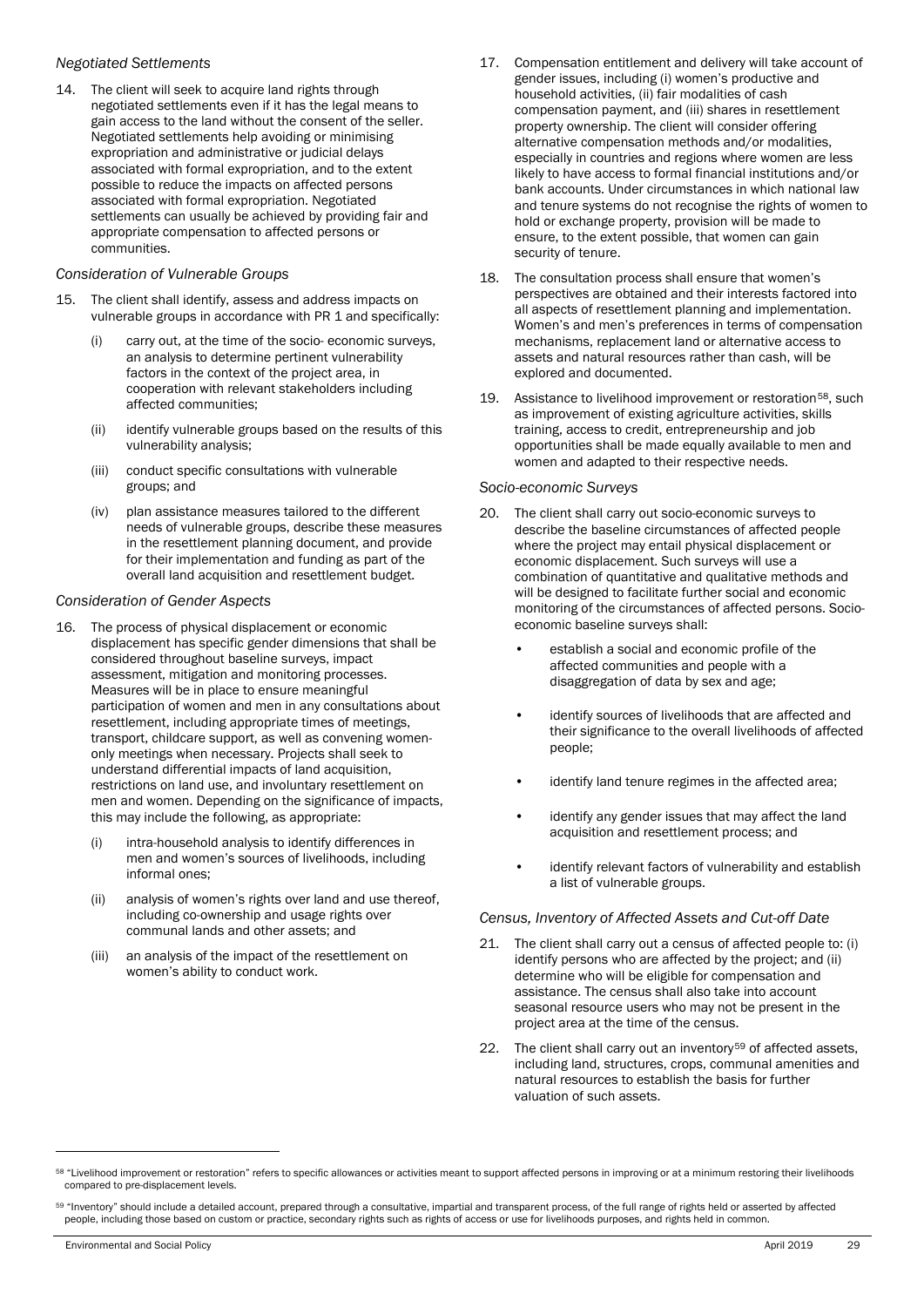- 23. The client shall establish a cut-off date for eligibility $60$ either: (i) as foreseen in applicable legislation; or (ii) using the end date of the census or of the inventory (whichever is the latest). The client shall inform affected persons of the cut-off date. Information regarding the cut-off date will be well documented and will be disseminated throughout the project area at regular intervals in written and non-written forms (as appropriate) and in relevant local languages. This will include posted warnings that persons settling in the project area after the cut-off date may be subject to removal. The client is not required to compensate or assist opportunistic settlers who encroach on the project area after the cut-off date.
- 24. The cut-off date for eligibility shall be valid either: (i) for the period foreseen in national laws; or (ii) for a reasonable time period from the census or inventory date. Where a longer period elapses between the cut-off date and compensation of the affected land by the client, the census, inventory and resulting valuation shall be updated.

### *Valuation of Affected Lands and Assets*

25. Valuation shall be at full replacement cost and shall be performed by qualified valuators. The valuation methodology for determining replacement cost shall be documented and included in relevant resettlement planning documents. To ensure compensation at replacement cost, planned compensation rates may require updating in project areas where inflation is high or the period of time between calculation of compensation rates and delivery of compensation is extensive.

#### *Eligibility Classification*

- 26. Affected persons may be classified as follows:
	- persons who have formal legal rights to the land (including customary and traditional rights recognised under national laws) or assets;
	- (ii) persons who do not have formal legal rights to land or assets at the time of the census, but who have a claim to land or assets that is recognised or recognisable under national laws; or
	- (iii) persons who have no recognisable legal right or claim to the land or assets they occupy or use.
- *Compensation and Benefits for Affected Persons*
- 27. Where land acquisition or restrictions on land use, other assets and natural resources (whether permanent or temporary) cannot be avoided, the client will offer compensation<sup>[61](#page-31-1)</sup> to affected persons at full replacement cost, and other assistance as may be necessary to help them improve or at least restore their standards of living and livelihoods, subject to the provisions in this PR.
- 28. The client will provide resettlement assistance<sup>[62](#page-31-2)</sup> to all physically displaced persons and livelihood improvement or restoration assistance to economically displaced persons, regardless of the categories of eligibility referred to above. In addition, the client's obligations pertaining to compensation are as follows for each of the three categories described in paragraph 26:
- Category (i) Provide compensation (in-kind or in-cash) for their legally held property<sup>[63](#page-31-3)</sup> and other assets at full replacement cost.
- Category (ii) Provide legal support for affected persons to obtain recognition of their claim to land so that they can further be provided with compensation for their legally held property at full replacement cost, and cover the cost of this recognition process.
- Category (iii) Provide compensation for any structures or developments on land (including crops and trees), loss of income sources and other means of livelihood.
- 29. Compensation standards for categories of land and fixed assets will be disclosed and applied consistently. Compensation rates may be subject to upward adjustment where negotiation strategies are employed. In all cases, a clear basis for calculation of compensation will be documented, and compensation distributed in accordance with transparent procedures.
- 30. Compensation will be provided before displacement or imposition of access restrictions on land or assets. Where repeated efforts to contact absentee owners have failed, where project-affected persons have rejected fair compensation offers, or where competing claims to the ownership of lands or assets are subject to lengthy legal proceedings, the client may deposit compensation funds provided by the resettlement plan into an interest-bearing account and proceed with project activities in accordance with national law. Compensation shall be made immediately available to eligible persons upon resolution of entitlement issues.
- 31. Where livelihoods of displaced persons are land-based<sup>[64](#page-31-4)</sup> or where land is collectively owned, the client shall offer landbased compensation, unless proven unfeasible or unacceptable to affected persons.
- 32. Payment of cash compensation for lost land or assets at full replacement cost in-lieu of in-kind compensation may be appropriate where: (i) livelihoods are not land-based; (ii) livelihoods are land-based but the land taken for the project is a small fraction of the affected asset and the residual land is economically viable; or (iii) active markets for land, housing and labour exist, displaced persons use such markets, and there is sufficient supply of land and housing.
- 33. In cases where affected persons reject compensation offers that meet the requirements of this PR and, as a result, expropriation or other legal procedures are initiated, the client shall explore opportunities to cooperate with the responsible government authority to obtain outcomes consistent with this PR, including compensation at full replacement cost, resettlement assistance and livelihood improvement or restoration assistance.
- 34. Where communities of indigenous peoples are affected, the client shall meet the applicable requirements of this PR as well as those of PR 7.

<span id="page-31-0"></span><sup>60</sup> Includes definition of displaced persons and criteria for determining their eligibility for compensation and other resettlement assistance, including relevant cut-off dates.

<span id="page-31-1"></span><sup>61 &</sup>quot;Compensation" refers to payment in cash or in kind for loss of land, other assets or natural resource and access thereto, that are acquired or affected by the project.

<span id="page-31-2"></span><sup>62 &</sup>quot;Resettlement assistance" refers to technical and financial assistance provided to displaced people in addition to compensation to support their efforts in relocating to a new home and restoring their livelihoods.

<span id="page-31-3"></span><sup>63 &</sup>quot;Property" refers to a building, land, or both together, including all fixed assets attached to the land such as trees and ancillary structures.

<span id="page-31-4"></span><sup>64</sup> "Land-based livelihood" refers to activities such as cropping and grazing of livestock as well as the harvesting of natural resources.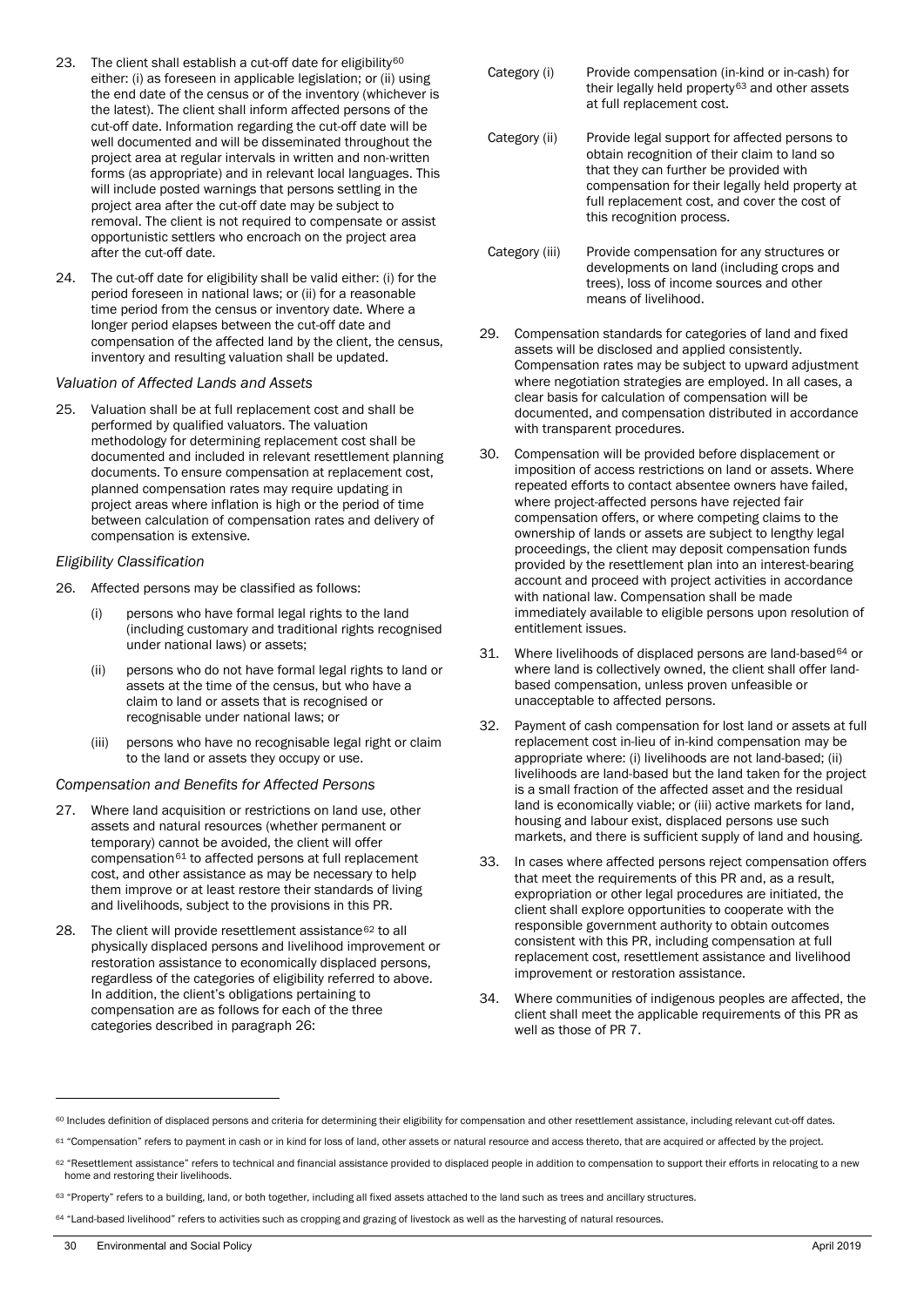# *Voluntary Land Donations*

- 35. In some circumstances, it may be proposed that part or all of the land to be used by the project is donated on a voluntary basis without payment of full compensation. Subject to prior approval by the Bank, this may be acceptable providing the client demonstrates that all of the following requirements are met:
	- the potential donor or donors have been appropriately informed and consulted about the project and the choices available to them;
	- the potential donor or donors have confirmed their willingness in writing;
	- no coercion, intimidation or bribery is used;
	- the amount of land being donated will not reduce the donor's current livelihood levels; and the land donation entails no residual livelihood impact;
	- no household relocation is involved;
	- the donors are expected to benefit directly from the project;
	- for community or collective land, donation can only occur with the consent of individuals using or occupying the land; and
	- the client will maintain a transparent record of all consultations and agreements reached.

### *Loss of Community Facilities, Utilities and Public Amenities*

36. Where a project involves the loss of community facilities, utilities or public amenities, or access thereto, the client shall replace these to ensure a better or similar level of service, based on consultation with the affected community[65](#page-32-0) and relevant government stakeholders to identify and agree upon suitable alternatives.

### *Stakeholder Engagement*

- 37. Meaningful consultation of affected persons and communities, including host communities<sup>[66](#page-32-1)</sup>, shall be organised by the client throughout the process of resettlement planning and implementation in accordance with principles and processes outlined in PR 10, and shall be supported by disclosure of relevant information, as follows:
	- disclosure of relevant information and meaningful consultation of affected persons and communities shall take place during the consideration of alternative project designs;
	- resettlement and livelihood improvement or restoration shall include options and alternatives from which affected persons and communities may choose;
	- meaningful consultation shall take place throughout the planning, implementation, monitoring, and evaluation of the land acquisition and resettlement process, including livelihood improvement or restoration;
- additional provisions apply to consultations with displaced indigenous peoples, in accordance with PR 7;
- consultation during the planning phase with all relevant affected groups and stakeholders, including men and women, and vulnerable groups shall be documented in the resettlement plan required by this PR; and
- consultation during the implementation and monitoring phases shall be documented.
- 38. In devising consultation measures, the client shall ensure that all groups, including the vulnerable, are informed and made aware of their entitlements, rights, opportunities and benefits.
- 39. The client shall support consultation and engagement efforts with simple, practical, accurate and culturally appropriate documentation meant for broad dissemination to affected persons.

#### *Grievance Mechanism*

40. The client shall establish an effective grievance mechanism as early as possible in the land acquisition and resettlement process, and at the latest prior to the census taking place in order to address specific concerns about compensation, relocation or livelihood restoration measures raised by displaced persons (or others) in a timely manner. The grievance mechanism shall be consistent with the objectives and principles pertaining to grievance management contained in PR 10. It shall include a recourse mechanism designed to resolve disputes in an impartial manner. The outcomes of the grievance mechanism (including numbers of grievances received, resolved and outstanding) shall be reflected in monitoring reports.

#### *Planning and Implementation*

- 41. To address the risks and impacts identified in the environmental and social assessment, the client shall prepare a resettlement plan proportionate to the risks and impacts associated with the project:
	- (i) for projects with minor land acquisition or restrictions on land use, as a result of which there will be no significant impact to livelihoods, the plan will establish eligibility criteria for affected persons, set out procedures and standards for compensation, and incorporate arrangements for consultations, monitoring and addressing grievances;
	- (ii) for projects causing physical displacement, the plan will set out the additional measures relevant to relocation of affected persons;
	- (iii) for projects involving economic displacement with significant impacts on livelihoods or income generation, the plan will set out the additional measures relating to livelihood improvement or restoration; and
	- (iv) for projects that may impose changes in land use that restrict access to resources in legally designated parks or protected areas or other common property resources on which local people may depend for livelihood purposes, the plan will establish a participatory process for determining appropriate

<span id="page-32-0"></span><sup>65</sup> "Affected community" refers to the community affected by the project as defined under PR 1 and whose members are experiencing physical or economic displacement. Affected communities include host communities.

<span id="page-32-1"></span><sup>66</sup> "Host communities" refers to communities in or around areas to which people physically displaced by a project will be resettled.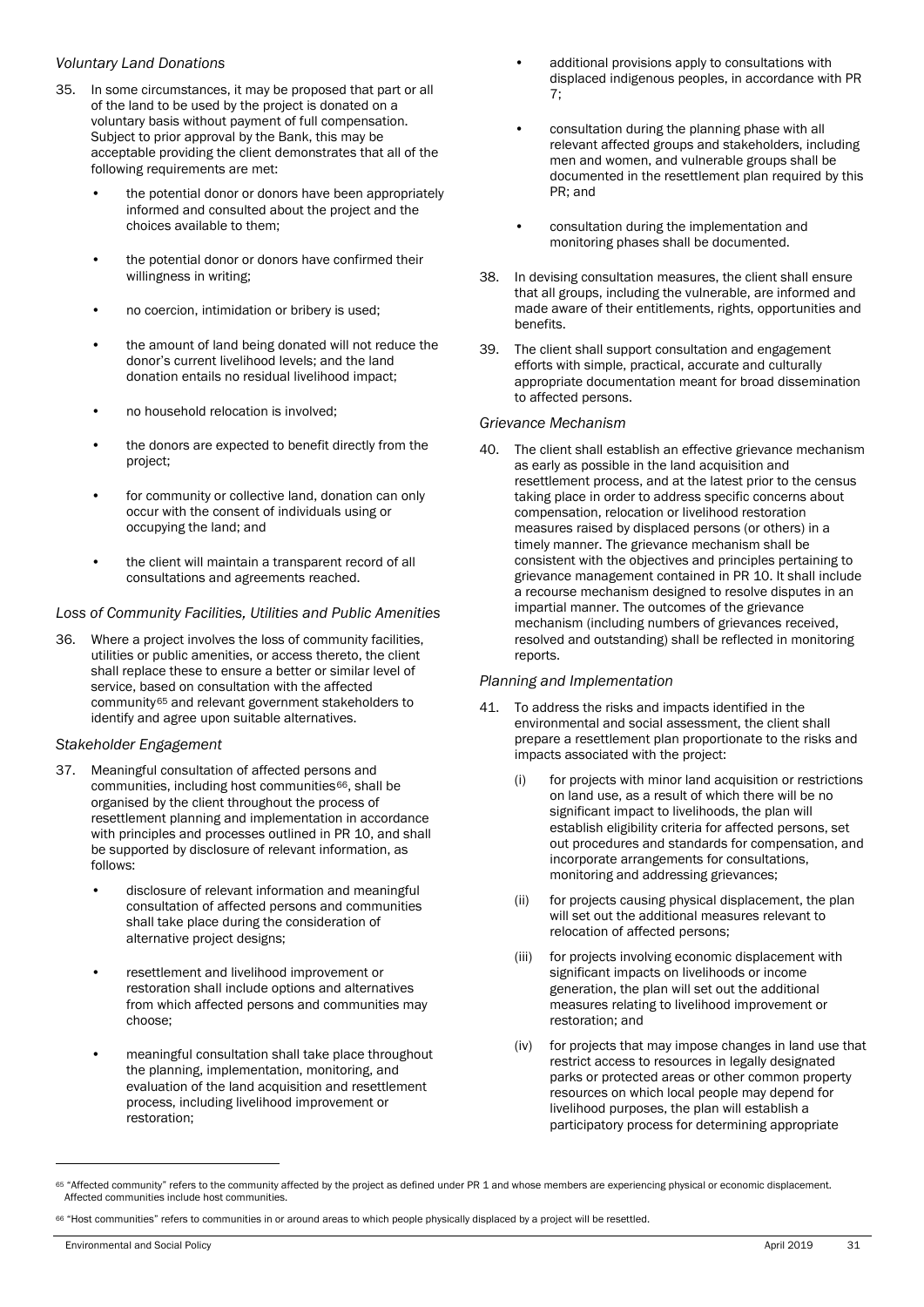restrictions on use and set out the mitigation measures to address adverse impacts on livelihoods that may result from such restrictions.

- 42. A resettlement plan shall be developed, where the nature and magnitude of impacts associated to land acquisition can be determined at the time of the environmental and social assessment, the resettlement plan shall be submitted to the Bank. The plan shall be based on up-todate and reliable information about: i) the proposed project and its potential impacts on the displaced persons and other adversely affected groups; ii) entitlement matrix which defines compensation entitlements (whether in-cash or inkind) for each category of loss and each group of affected persons; iii) appropriate and feasible mitigation measures for all impacts identified; and iv) the legal and institutional arrangements required for effective implementation of resettlement measures; and v) a budget specifically allocated to resettlement that is commensurate with the mitigation measures.
- 43. In specific cases and subject to the approval of the Bank, a resettlement framework may be acceptable as a first step towards the development of a resettlement plan only if there is a clearly identified and compelling reason related to the stage of project development that prevents the development of a full resettlement plan. The resettlement framework shall be prepared by the client where the nature or magnitude of impacts associated to land acquisition is unknown due to the project development stage and a detailed census of affected people and assets cannot be conducted for this reason. The purpose of the resettlement framework is to clarify resettlement principles and organisational arrangements. Once the project components are defined in sufficient detail, a detailed resettlement plan proportionate to potential risks and impacts will be prepared in accordance with the requirements of this PR on the basis of the resettlement framework.
- 44. Resettlement planning documents shall be integrated in the environmental and social management system required by PR 1. For Category A projects, they will be submitted as part of the ESIA required under PR 1 and disclosed according to the same review and engagement process and timeline as established in PR 10. Where the magnitude of displacement impacts is significant, the Bank may require disclosure of resettlement planning documents for Category B projects. Confidential information pertaining to individuals and compensation budgets will be removed from resettlement planning documents meant for public disclosure.

### *Organisational capacity and commitment*

45. The client shall apply the requirements of PR 1 to land acquisition and resettlement activities as applicable, and specifically establish, maintain and strengthen, as necessary, an organisational structure that defines roles, responsibilities and authority to implement land acquisition and resettlement in accordance with this PR. The client shall designate specific personnel, including management representative(s), with a clear allocation of responsibility and authority to plan and implement land acquisition and resettlement activities. The client shall provide adequate support and human and financial resources on an on-going basis to achieve effective and continuous delivery of the commitments made in regards of land acquisition and resettlement.

*Private-sector projects with government-managed land acquisition and resettlement*

- 46. Land acquisition and resettlement may involve responsibilities of the government even where the project is privately owned. In such cases, the client will: (i) engage the responsible government agencies early in the project development process to explore ways and means to reach compliance with this PR; (ii) seek to play an active role in land acquisition and resettlement planning, implementation and monitoring; and (iii) collaborate with the responsible government agency, to the extent permitted by the agency, to achieve outcomes that are consistent with the objectives of this PR. In addition, where government capacity is limited, the client will support the government's efforts in the processes of land acquisition and resettlement.
- 47. The client is responsible for identifying gaps between local legislation and government practice on the one hand and the requirements of this PR on the other (i.e. compensation rates, eligibility of informal occupiers, or consultation and disclosure). When gaps are identified, the client shall take responsibility for bridging these gaps in a manner that is acceptable to the government and to the Bank.
- 48. The client shall prepare a resettlement plan or a resettlement framework to complement the documents prepared by the responsible government agency if required to meet the requirements of this PR. The client shall include in this plan: (i) a description of the entitlements of displaced persons provided under applicable laws and regulations; (ii) the measures proposed to bridge any gaps between such entitlements and the requirements of this PR; and (iii) the financial and implementation responsibilities of the government agency and/ or the client in the execution of this plan.

#### *Monitoring and Evaluation*

- 49. The client shall establish procedures to monitor and evaluate the implementation of the resettlement plan and shall take corrective action if necessary during implementation to achieve the objectives of this PR. Monitoring of the land acquisition, resettlement and livelihood improvement or restoration process shall be carried out in accordance with PR 1 and will involve the participation of key stakeholders, including affected communities.
- 50. The extent of monitoring activities will be proportionate to the project's risks and impacts. For all projects with significant displacement impacts, the client will retain competent resettlement professionals to monitor the implementation of resettlement plans, design corrective actions as necessary, provide advice on compliance with this PR, and produce periodic internal monitoring reports. These monitoring reports shall include the progress against the key performance indicators specified in the resettlement plan and shall be submitted to the Bank as part of the periodic environmental and social monitoring reports required by PR 1.
- 51. Responsibilities for providing the Bank with monitoring reports remain with the client even where land acquisition and resettlement are implemented by a third party such as the government.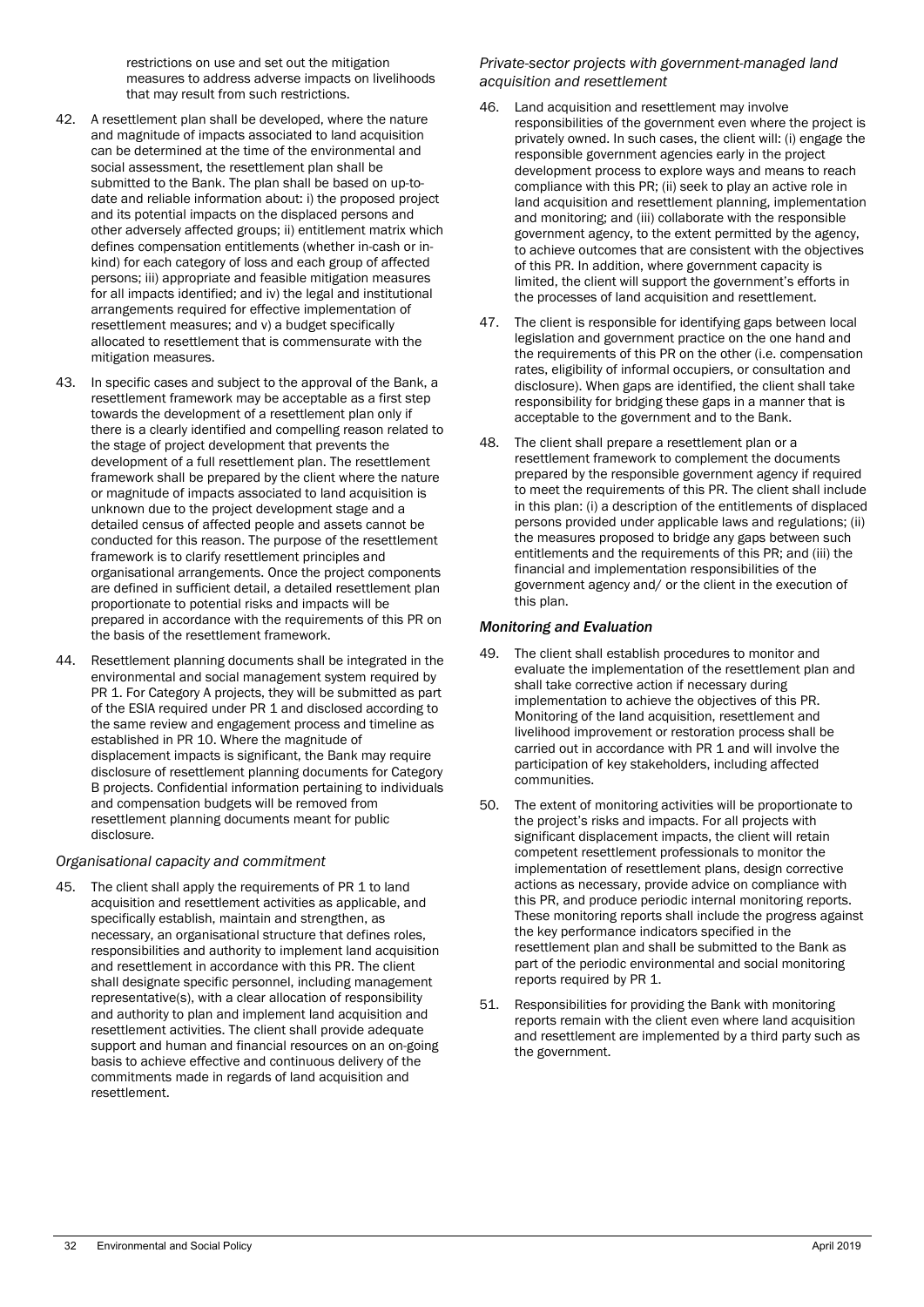- 52. The client shall ensure that the implementation of the resettlement plan is verified through the submission and approval of the land acquisition and resettlement execution report<sup>[67](#page-34-0)</sup> by the Bank upon completion of all activities.
- 53. Where the magnitude of displacement impacts is significant, the Bank may require one or both of the following in addition to internal monitoring:
	- periodic external compliance reviews<sup>[68](#page-34-1)</sup> at a frequency and according to terms of reference to be determined in the resettlement plan and in agreement with the Bank; and/or
	- an external completion audit<sup>[69](#page-34-2)</sup> of land acquisition and resettlement activities to determine that requirements in this PR and provisions in the resettlement plan have been met, particularly those pertaining to improvement or replacement of housing or livelihoods. The resettlement plan shall specify the timing, scope, and success indicators of the completion audit. The completion audit shall be undertaken by competent resettlement professionals after livelihood improvement or restoration measures have been completed and their outcomes can be measured. The completion audit report will identify corrective actions should gaps be observed and if necessary will include a corrective action plan.
- 54. The client may be required to disclose external monitoring reports (including compliance review reports and the completion audit report) where the magnitude of displacement impacts is significant.

#### *Physical Displacement and Resettlement Assistance*

55. In cases where physical displacement cannot be avoided through project design, the client will develop a resettlement plan that covers, at a minimum, the applicable requirements of this PR regardless of the number of people affected. The plan will be designed to mitigate the negative impacts of displacement and, as warranted, to identify development opportunities. It will include a resettlement budget and implementation schedule, and establish the entitlements of all categories of affected persons (including host communities). The plan will incorporate arrangements to monitor the effectiveness of physical displacement and livelihood measures during implementation, as well as evaluation once implementation is completed. Particular attention will be paid to gender aspects and the needs of the vulnerable. The client will document all transactions to acquire land rights, provision of compensation and other assistance associated with relocation activities.

- 56. The client shall offer displaced persons a choice between a replacement property of equal or higher value with security of tenure, equivalent or better characteristics, and advantages of location, or cash compensation at replacement cost if it is demonstrated that replacement property options are not possible or not accepted by affected people. Replacement structures (including housing) and/or cash compensation shall be made available prior to relocation. Resettlement sites built for displaced persons shall offer adequate housing as a minimum, living conditions and access to services at least equivalent to those existing before displacement, as well as sustainable and cost-effective opportunities to improve or at a minimum restore livelihoods. The cost of moving and re-establishing utilities in the new homes shall be borne by the client.
- 57. The client shall inform physically displaced people of the timing of the physical move with reasonable notice and after consultation, taking consideration of potential impacts on agricultural and schooling calendars, amongst other factors.
- 58. The client shall identify and assess potential adverse impacts on host communities that could be affected by the resettlement process. Mitigation measures consulted with the host communities will be included in the resettlement plan.
- 59. Where the development of resettlement sites and the reconstruction of affected housing and other affected structures are undertaken by the client, all Performance Requirements are applicable.
- 60. The client shall provide resettlement assistance suited to the needs of each group of affected persons, with particular attention paid to the needs of vulnerable groups.

#### *Economic Displacement and Livelihood Improvement or Restoration*

61. In the case of projects affecting livelihoods or income generation, the client shall plan measures to improve, or at least restore, affected persons' incomes or livelihoods. The plan shall establish the entitlements of affected persons and/or communities, will pay particular attention to gender aspects and the needs of vulnerable groups, and will ensure that these are provided in a transparent, consistent, and equitable manner. The plan shall incorporate arrangements to monitor the effectiveness of livelihood measures during implementation, as well as evaluation once implementation is completed. The mitigation of economic displacement shall be considered complete when the completion audit concludes that affected persons or communities have received all of the assistance for which they are eligible, and have been provided with adequate opportunity to restore their livelihoods.

<span id="page-34-0"></span><sup>67</sup> "Land acquisition and resettlement execution report" refers to a report finalised upon completion of land acquisition, resettlement and livelihood restoration activities, which includes: summary of project impacts (both physical and economic displacement) and principles guiding the resettlement plan; description of efforts to avoid and minimise displacement; summary of consultation events and outcomes, including how they influenced entitlements and other features of the land acquisition, resettlement, and livelihood restoration activities; description of the compensation delivery process; description of any issues encountered and how they were resolved; summary of grievances received and how they were resolved, including the list of any grievances and court cases pending at the date of submission of the report; description of resources mobilised to plan and implement land acquisition, resettlement, and livelihood restoration activities.

<span id="page-34-1"></span><sup>68 &</sup>quot;External compliance review" refers to periodic external reviews of land acquisition and resettlement activities undertaken during planning and implementation of these activities to determine whether requirements in this PR and provisions in the resettlement plan are being met. It will include recommendations to correct any observed gaps.

<span id="page-34-2"></span><sup>69</sup> "Completion audit" refers to an external audit of land acquisition and resettlement activities undertaken after the activities defined in the resettlement plan have been completed to determine whether requirements in this PR and provisions in the resettlement plan have been met, particularly those pertaining to livelihood improvement or restoration.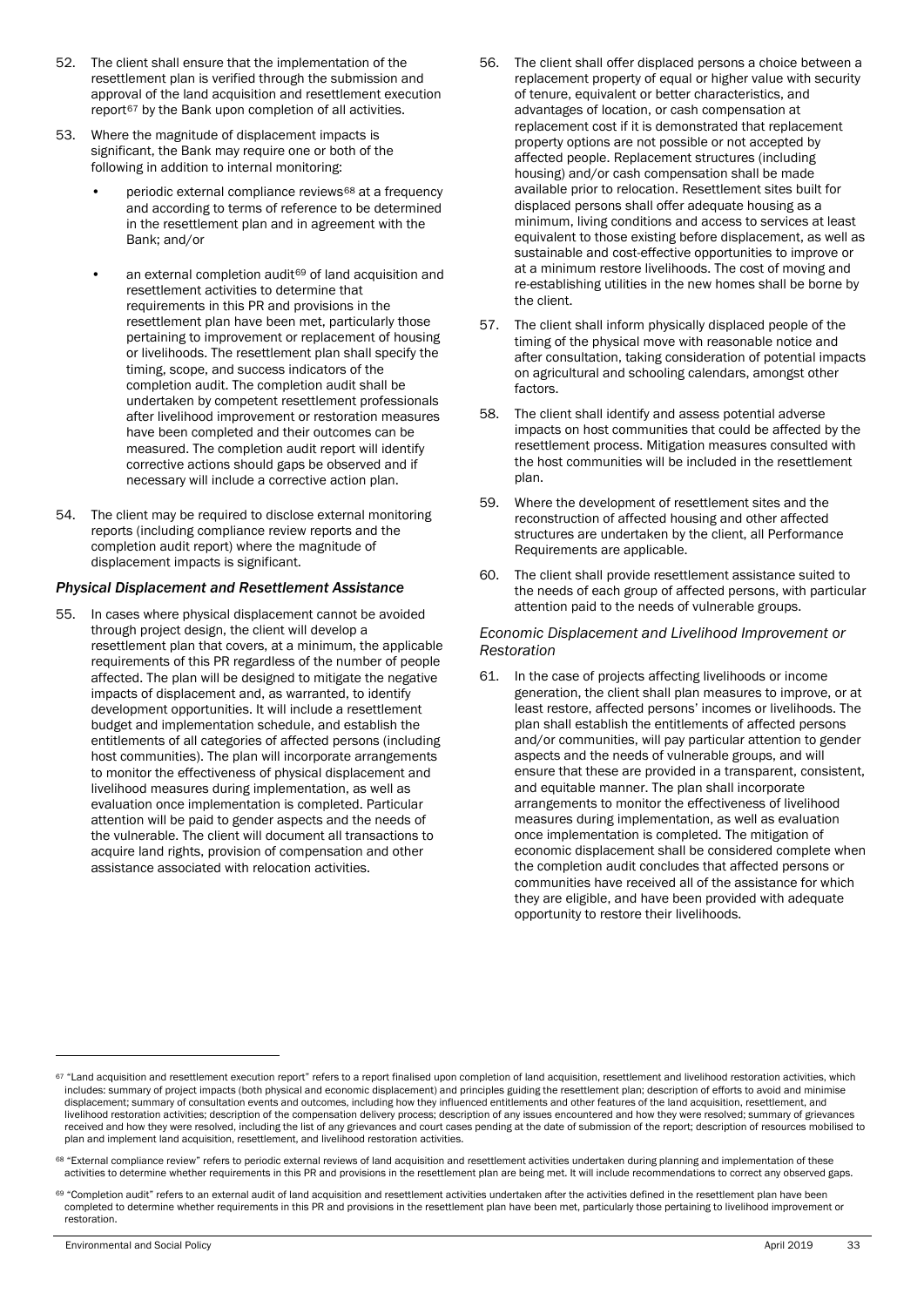- 62. Impacts on incomes or livelihoods that are not a direct result of land acquisition or land use restrictions shall be identified as part of the environmental and social impact assessment process in accordance with PR 1 requirements. Compensation and livelihood restoration measures for such impacts shall be undertaken in accordance with the principles of this PR.
- 63. Depending on the type of impacts, livelihood improvement or restoration measures will include the following:
	- where land acquisition, or restrictions to land use, affects businesses[70,](#page-35-0) compensation of the affected business owner or operator for: (i) the cost of reestablishing activities elsewhere; (ii) lost net income during the transition period<sup> $71$ </sup>; and (iii) the costs of the transfer and reinstallation of the plant, machinery or other equipment, as applicable;
	- in cases where the project affects persons with legal rights to land that are recognised or recognisable under national law, the provision of replacement land or property of equal or greater value or, if appropriate, cash compensation at replacement cost;
	- economically displaced persons who are without legally recognisable claims to land will be compensated for lost assets other than land (such as crops, irrigation infrastructure and other improvements made to the land), at replacement cost. Additionally, the client will provide assistance in

lieu of land compensation sufficient to provide such persons with an opportunity to re-establish livelihoods elsewhere;

- where communally used natural resources are affected, initiatives that enhance the productivity of the remaining resources to which the community has access, and in-kind or cash compensation for loss of access or provision of access to alternative sources of the lost resource;
- provision of additional targeted assistance and opportunities at least to restore, or where possible improve, their income-earning capacity, production levels and standards of living. In the case of businesses experiencing temporary losses or having to close as a result of project-related displacement, both the owner of the business and employees losing pay or employment are eligible for such assistance;
- provision of support during the transition period to economically displaced persons, as necessary, based on a reasonable estimate of the time required to restore their income-earning capacity, production levels and standards of living; and
- provision to displaced persons and communities of opportunities to derive appropriate development benefits from the project.

<span id="page-35-0"></span><sup>70</sup> "Businesses" includes shops, restaurants, services, manufacturing facilities and other enterprises, regardless of size and whether licensed or unlicensed.

<span id="page-35-1"></span><sup>71</sup> "Transition period" refers to the period in between the occurrence of the displacement and the time when affected livelihoods are restored.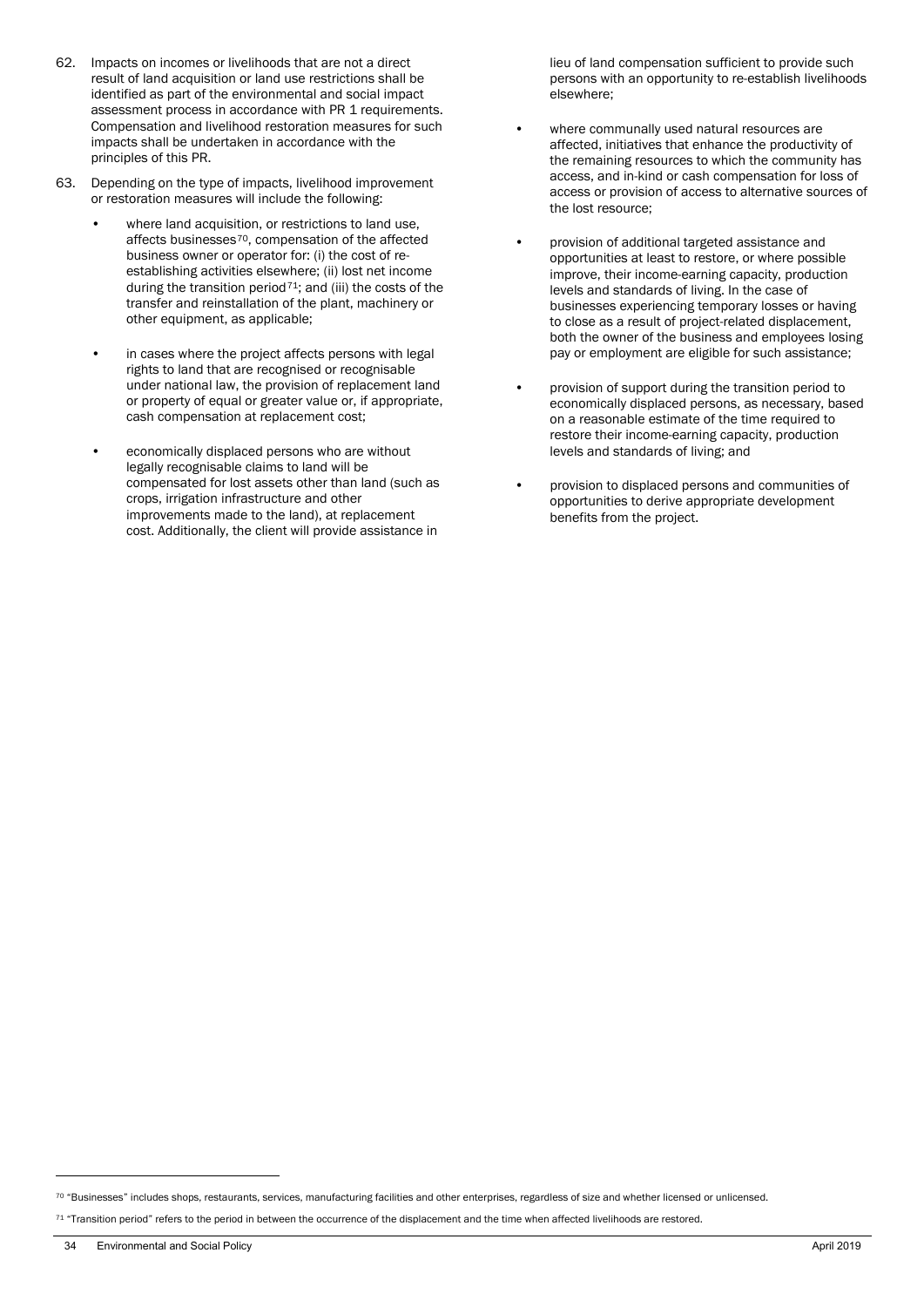# EBRD Performance Requirement 6: Biodiversity Conservation and Sustainable Management of Living Natural Resources

# Introduction

- 1. This Performance Requirement (PR) recognises that the conservation of biodiversity[72](#page-36-0) and sustainable management of living natural resources<sup>[73](#page-36-1)</sup> are fundamental to environmental and social sustainability.
- 2. This PR recognises the importance of maintaining the core ecological function of habitats[74](#page-36-2), biodiversity and ecosystem services[75.](#page-36-3) All ecosystems support a complexity of living organisms and vary in terms of richness, abundance and importance of species.
- 3. The objective of biodiversity conservation and sustainable management of living resources must be balanced with the potential for utilising the multiple economic, social and cultural values of biodiversity and living natural resources in an optimised manner.

# **Objectives**

- 4. The objectives of this PR are to:
	- protect and conserve biodiversity using a precautionary approach;
	- adopt the mitigation hierarchy in the design and implementation of projects with the aim of achieving no net loss, and where appropriate, a net gain of biodiversity;
	- maintain ecosystem services; and
	- promote good international practice in the sustainable management and use of living natural resources.

# Scope of Application

5. This PR applies to all projects directly financed by the EBRD as established in the Environmental and Social Policy. The client will, as part of its environmental and social assessment process, identify the relevant requirements of this PR, and how they will be addressed and managed through the project life-cycle. The implementation of the actions necessary to meet the requirements of this PR will be managed under the client's overall environmental and social management system (ESMS) and project specific environmental and social management plans (ESMPs) to structure the project to meet this PR within an acceptable timeframe. The environmental and social assessment and management requirements are provided in PR 1.

6. This PR also applies to situations where livelihood of affected communities, including of indigenous peoples whose access to, or use of, biodiversity, ecosystem services and/or living natural resources may be affected by project activities. The potential positive role of project-affected communities, including indigenous peoples, in biodiversity conservation and sustainable management of living natural resources is also considered in this PR.

# **Requirements**

# *Biodiversity Conservation*

### *Assessment of Risks and Impacts*

- 7. The assessment process will characterise the baseline conditions to a degree that is proportional and specific to the anticipated risk and significance of impacts. The baseline assessment will consider, but will not be limited to relevant risks to biodiversity and ecosystem services, focussing on potential habitat loss, degradation and fragmentation, invasive alien species, overexploitation, migratory corridors, hydrological changes, nutrient loading, and pollution, as well as impacts relevant to climate change and adaptation. In planning and carrying out biodiversity related baseline and impact assessments, the client will refer to relevant good practice guidance, utilising desktop review, consultation with experts and field-based approaches as required. Where further investigations are needed to provide greater certainty of the significance of potential impacts, the client will carry out additional studies and/or monitoring before undertaking project-related activities that could cause irreversible impacts.
- 8. Through the assessment process, the client will identify and characterise, early in the project lifecycle, the potential project-related opportunities, risks and impacts on biodiversity. The extent of the assessment will be sufficient to characterise the impacts, based on their likelihood and the significance and severity of impact, and reflect the concerns of potentially affected communities and, where relevant, other stakeholders. The assessment will also consider direct, indirect and cumulative impacts and evaluate the effectiveness and feasibility of the mitigation measures to be applied to the project. The assessment process will include consideration of potential landscape level impacts, seasonal constraints and/or sensitivities, as well as impacts on the ecological integrity of these ecosystems, independent of their protection status and regardless of the degree of their disturbance or degradation.

<span id="page-36-0"></span><sup>72</sup> For the purpose of this PR, biodiversity is defined in accordance with the Convention on Biological Diversity as the "variability among living organisms from all sources including, inter alia, terrestrial, marine and other aquatic ecosystems and the ecological complexes of which they are a part; this includes diversity within species, between species and of ecosystems".

<span id="page-36-1"></span><sup>73 &</sup>quot;Living natural resources" are defined as being "the plants and animals cultivated for human or animal consumption and use, whether in the wild or in a cultivated situation. It includes all types of forestry, biofuels, agriculture, including both annual and perennial crops and animal husbandry, including livestock; and both wild and capture fisheries including all types of marine and freshwater organisms, both vertebrate and invertebrate".

<span id="page-36-2"></span><sup>74</sup> Habitats is defined as a terrestrial, freshwater or marine geographic unit or airway that supports assemblages of living organisms and their interactions with the non-living environment.

<span id="page-36-3"></span><sup>75</sup> Ecosystem services are the benefits that people, including businesses, derive from ecosystems. Ecosystem services are organised into four types: (i) provisioning services, which are the products people obtain from ecosystems; (ii) regulating services, which are the benefits people obtain from the regulation of ecosystem processes; (iii) cultural services, which are the non-material benefits people obtain from ecosystems; and (iv) supporting services, which are the natural processes that maintain the other services.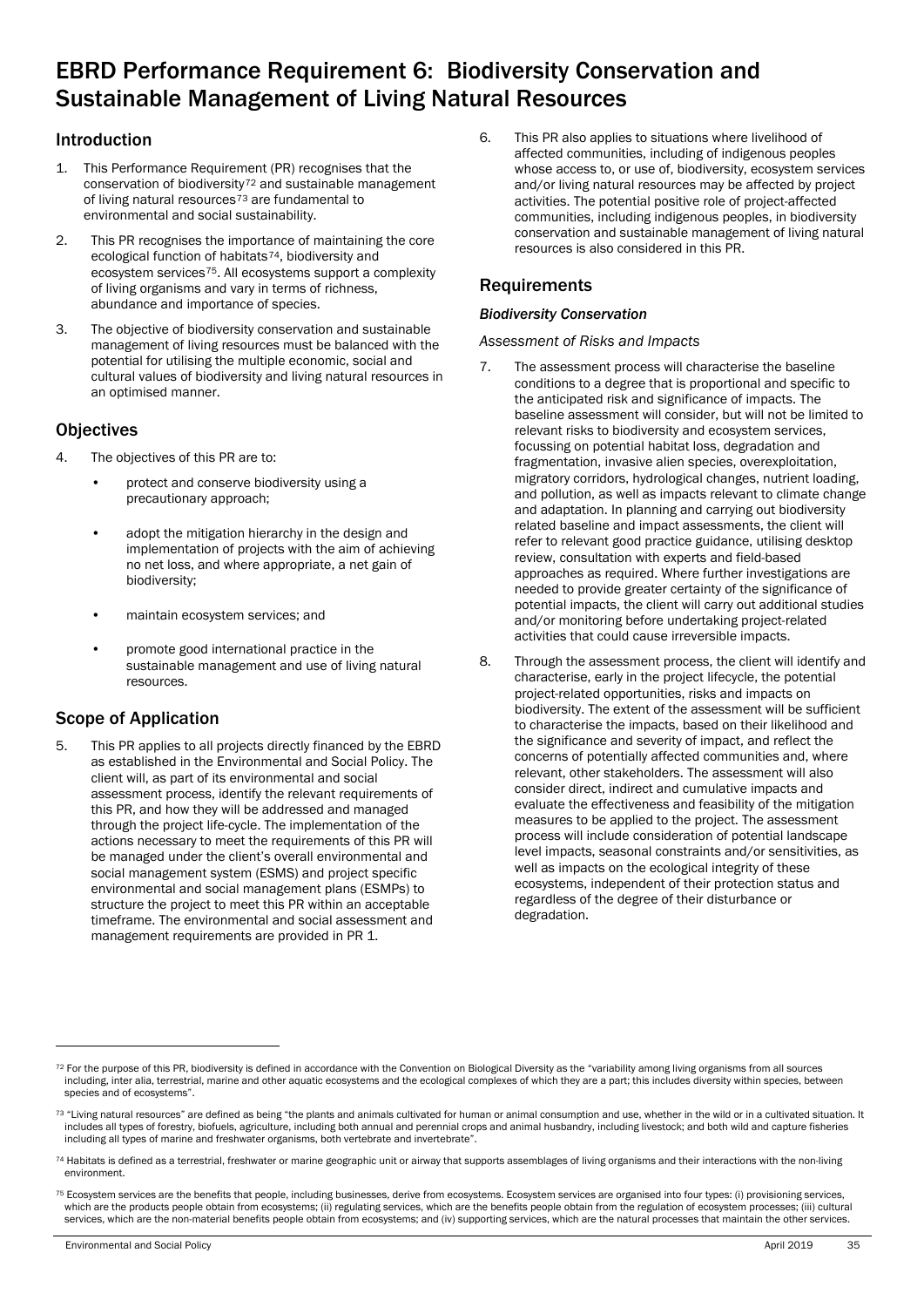- 9. In accordance with GIP, the assessment will consider: (i) the project's potential impacts on ecosystem services, including those that could be exacerbated by climate change; (ii) the use of, and dependence on, these ecosystem services by potentially affected communities and/or indigenous peoples; and (iii) the project's dependence on these ecosystem services. Where the project has the potential to impact ecosystems services, and where the client has direct management control or significant influence, adverse impacts should be avoided. If these impacts are unavoidable, measures to minimise impacts and/or restore biodiversity and ecosystem services will be implemented.
- 10. For projects that could potentially have such impacts on indigenous peoples and local communities, the client will provide opportunities for fair and equitable sharing of the benefits derived from the utilisation of living natural resources in accordance with:(i) the requirements for addressing economic displacement impacts in PR 5; (ii) the specific requirements relating to managing potential risks and impacts on indigenous peoples in PR 7; and (iii) the stakeholder engagement requirements provided in PR 10.

#### *The Protection and Conservation of Biodiversity, Priority Biodiversity Features and Critical Habitats*

- 11. Where the assessment has identified potential project related impacts to biodiversity, the client will manage its risks in accordance with the mitigation hierarchy and GIP. The client will adopt a precautionary approach and apply adaptive management practices in which the implementation of mitigation and management measures are responsive to changing conditions and the results of project monitoring throughout the project lifecycle.
- 12. Notwithstanding the above, some areas affected by the project may contain "priority biodiversity features"[76](#page-37-0) which include: (i) threatened habitats; (ii) vulnerable species; (iii) significant biodiversity features identified by a broad set of stakeholders or governments; and (iv) ecological structure and functions needed to maintain the viability of priority biodiversity features described in this paragraph.
- 13. Where the assessment has identified that the project could have significant, adverse and irreversible impacts to priority biodiversity features, the client shall not implement any project related activities unless:
	- the client can demonstrate that there are no technically and economically feasible alternatives;
	- stakeholders are consulted in accordance with PR 10:
- the project is permitted under applicable environmental laws, recognising the priority biodiversity features; and
- appropriate mitigation measures are put in place, in accordance with the mitigation hierarchy, to ensure no net loss[77](#page-37-1) and preferably a net gain of priority biodiversity features and the habitats and ecological functions that support them over the long term to achieve measurable conservation outcomes.
- 14. The most sensitive biodiversity features are defined as critical habitat; which comprise one of the following: (i) highly threatened or unique ecosystems; (ii) habitats of significant importance to endangered<sup>[78](#page-37-2)</sup> or critically endangered species; (iii) habitats of significant importance to endemic or geographically restricted species; (iv) habitats supporting globally significant migratory or congregatory species; or (v) areas associated with key evolutionary processes.
- 15. Critical habitat shall not be further fragmented, converted or degraded to the extent that its ecological integrity or biodiversity importance is compromised. Consequently, in areas of critical habitat, the client will not implement any project activities unless the following conditions are met:
	- no other viable alternatives within the region exist for development of the project in habitats of lesser biodiversity value;
	- stakeholders are consulted in accordance with PR 10;
	- the project is permitted under applicable environmental laws, recognising the priority biodiversity features;
	- the project does not lead to measurable adverse impacts[79](#page-37-3) on those biodiversity features for which the critical habitat was designated as outlined in paragraph 14;
	- the project is designed to deliver net gains<sup>[80](#page-37-4)</sup> for critical habitat impacted by the project;
	- the project is not anticipated to lead to a net reduction in the population<sup>[81](#page-37-5)</sup> of any endangered or critically endangered species, over a reasonable time period;[82](#page-37-6) and
	- a robust and appropriately designed, long-term biodiversity monitoring and evaluation program aimed

<span id="page-37-0"></span><sup>76</sup> Priority biodiversity features are a sub-set of biodiversity that is irreplaceable or vulnerable, but at a lower priority level than critical habitats (as defined in paragraph 13).

<span id="page-37-1"></span><sup>77</sup> "No net loss" is defined as the point at which project-related biodiversity losses are balanced by gains resulting from measures taken to avoid and minimise these impacts, to undertake on-site restoration and finally to offset significant residual impacts, if any, on an appropriate geographic scale.

<span id="page-37-2"></span><sup>78</sup> As listed on the International Union for the Conservation of Nature (IUCN) Red List of Threatened Species. The determination of critical habitat based on other listings is as follows: (i) If the species is listed nationally/regionally as critically endangered or endangered, in countries that have adhered to IUCN guidance, the critical habitat determination will be made on a project by project basis in consultation with competent professionals; and (ii) in instances where nationally or regionally listed species' categorisations do not correspond exactly to those of the IUCN (e.g., some countries more generally list species as "protected" or "restricted"), an assessment will be conducted to determine the rationale and purpose of the listing. In this case, the critical habitat determination will be based on such assessment.

<span id="page-37-3"></span><sup>79</sup> Measurable adverse impacts mean the project's direct and indirect impacts will jeopardise the persistence within the study area of any biodiversity value that triggers a critical habitat designation.

<span id="page-37-4"></span><sup>80</sup> Net gains are additional conservation outcomes that can be achieved for the biodiversity values for which the critical habitat was designated. Net gains may be achieved through the development of a biodiversity offset and/or, in instances where the client could meet the requirements of paragraph 14 of this Performance Requirement without a biodiversity offset, the client should achieve net gains through the implementation of programs that could be implemented in situ (on-the-ground) to enhance habitat, and protect and conserve biodiversity.

<span id="page-37-5"></span><sup>81</sup> Net reduction is a singular or cumulative loss of individuals that impacts on the species' ability to persist at the global and/or regional/ national scales for many generations or over a long period of time. The scale (i.e., global and/or regional/national) of the potential net reduction is determined based on the species' listing on either the (global) IUCN Red List of Threatened Species and/or on regional/national lists. For species listed on both the (global) IUCN Red List of Threatened Species and the national/regional lists, the net reduction will be based on the national/regional population.

<span id="page-37-6"></span><sup>82</sup> The timeframe in which clients shall demonstrate "no net reduction" of critically endangered and endangered species will be determined on a case-by-case basis and in consultation with external experts.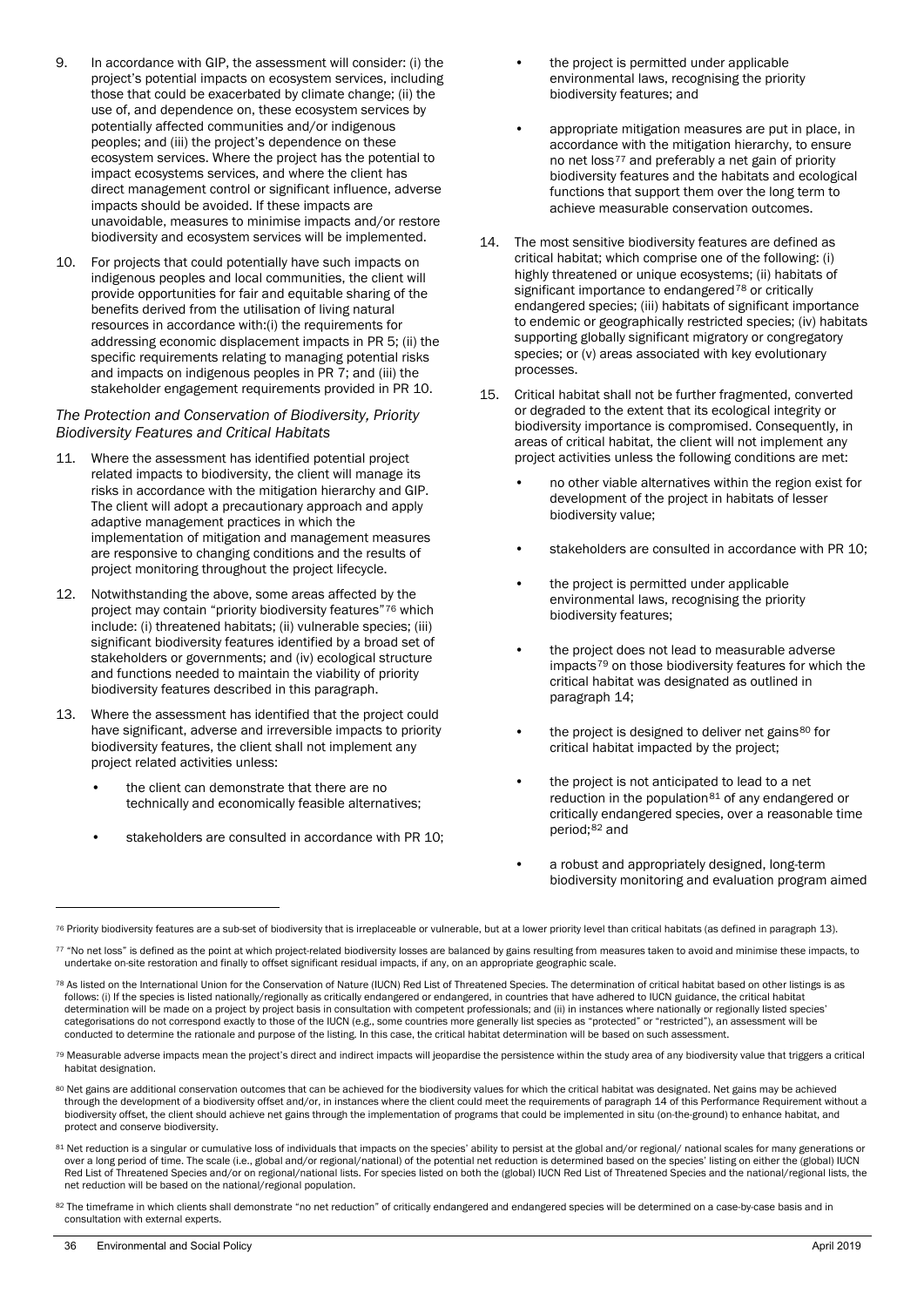at assessing the status of critical habitat is integrated into the client's adaptive management program.

- 16. In such cases where a client is able to meet these requirements, the project's mitigation strategy will be described in a biodiversity management plan or biodiversity action plan[83](#page-38-0), wherever appropriate.
- 17. The requirement for a critical habitat assessment will be identified during the project's impact assessment scoping phase and, where relevant, be revised at the conclusion of the baseline assessment. Where the assessment has identified that the project could have adverse impacts on a critical habitat, the client will retain independent experts to conduct the assessment of the potential adverse impacts on this critical habitat.
- 18. As a last resort, biodiversity offsets may be designed and implemented to achieve measurable, additional, and long-term conservation outcomes<sup>[84](#page-38-1)</sup> that can reasonably be expected to result in no net loss and preferably a net gain of biodiversity. The design of a biodiversity offset will adhere to the "like-for-like or better" principle<sup>[85](#page-38-2)</sup> and be carried out in alignment with the Bank's PRs and GIP. The client will need to dedicate appropriate staff resources and demonstrate the long-term technical and financial feasibility of undertaking the offset.
- 19. In instances where biodiversity offsets are proposed for priority biodiversity features or critical habitat, the client will develop a biodiversity offset strategy or biodiversity offset management plan, as appropriate to demonstrate that the project's significant residual impacts on biodiversity will be adequately mitigated. In these instances, the client will retain independent experts with knowledge in biodiversity offset design and implementation.
- 20. Not all residual adverse impacts to priority biodiversity features and/or critical habitat can be offset. In such cases, the client shall redesign the project to avoid the need for such offset, and to meet the requirements of this PR.

#### *Legally Protected and Internationally Recognised Areas of Biodiversity Value*

21. Where the project occurs within or has the potential to adversely affect an area that is legally protected<sup>[86](#page-38-3)</sup>, and/or is internationally recognised<sup>87</sup>, or proposed for such status by national governments, the client shall identify and assess potential project-related impacts and apply the mitigation hierarchy so that impacts from the project will not compromise the integrity, conservation objectives and/or biodiversity importance of such an area.

- 22. If the assessment identifies that the project has the potential to adversely impact the conservation objectives and integrity of the site, priority biodiversity features and/or critical habitat within the legally protected areas or internationally recognised areas of biodiversity value, the client will seek to avoid such impacts. In addition the client will:
	- demonstrate that any proposed development is legally permitted, which may have entailed that a specific assessment of the project related impacts on the protected area has been carried out as required under national law;
	- act in a manner consistent with any government recognised management plans for such areas;
	- consult protected area managers, relevant authorities, local communities and other stakeholders on the proposed project in accordance with PR 10; and
	- implement additional programmes, as appropriate, to promote and enhance the conservation objectives of the protected area.

### *Invasive Alien Species*

- 23. The client shall avoid and proactively prevent accidental or deliberate introduction of alien species that could have significant adverse impacts on biodiversity, specifically:
	- the client will not intentionally introduce alien species into areas where they are not normally found unless this is carried out in accordance with the regulatory framework governing such introduction. Under no circumstances shall species known to be invasive be introduced into new environments;
	- the client will identify potential risks, impacts and mitigation options related to the accidental transfer and release of alien species;[88](#page-38-5) and
	- where alien species are already established in the country or region of the proposed project, the client will exercise diligence in not spreading the invasive species into areas in which they have not already been established.

<span id="page-38-0"></span><sup>83</sup> Biodiversity action plans (BAP) typically include a series of goals, objectives, and management measures and scheduled milestones to mitigate residual impacts to achieve no net loss/net gains of priority biodiversity features or critical habitat. The goal/objectives should be realistic and based on measurable targets. Each objective should outline a series of actions and include completion indicators or monitoring targets, and the responsible party and a timeframe. BAPs should be developed in consultation with relevant stakeholders, including government, external experts, local/international conservation organisations and project-affected communities.

<span id="page-38-1"></span><sup>84</sup> Measurable conservation outcomes for biodiversity will be demonstrated in situ (in natural conditions, not in captivity or depository) and on an appropriate geographic scale (e.g., at the local, national or regional level).

<span id="page-38-2"></span><sup>85</sup> The principle of "like-for-like or better" means that in most cases biodiversity offsets should be designed to conserve the same biodiversity values that are being affected by the project (an "in kind" offset). In certain situations, however, areas of biodiversity to be affected by the project may be neither a national nor a local priority, and there may be other areas of biodiversity with like values that are a higher priority for conservation and sustainable use and under imminent threat or in need of protection or effective management. In these situations, it may be appropriate to consider an "out-of-kind" offset that involves "trading up" (i.e., where the offset targets biodiversity of higher priority than that affected by the project).

<span id="page-38-3"></span><sup>86</sup> This PR is guided by the IUCN definition of 'Protected Area'.

<span id="page-38-4"></span><sup>87</sup> Sites identified under international conventions or agreements, including, but not limited to, UNESCO Natural World Heritage Sites, UNESCO Man-and-Biosphere Reserves and the Ramsar List of Wetlands of International Importance.

<span id="page-38-5"></span><sup>88</sup> With respect to the international shipping of goods and services, this PR is guided by the International Convention for the Control and Management of Ship's Ballast Water and Sediments (BWM). Clients seeking EBRD finance for a project involving such shipping activities are required to comply with appropriate obligations developed in the framework of this convention.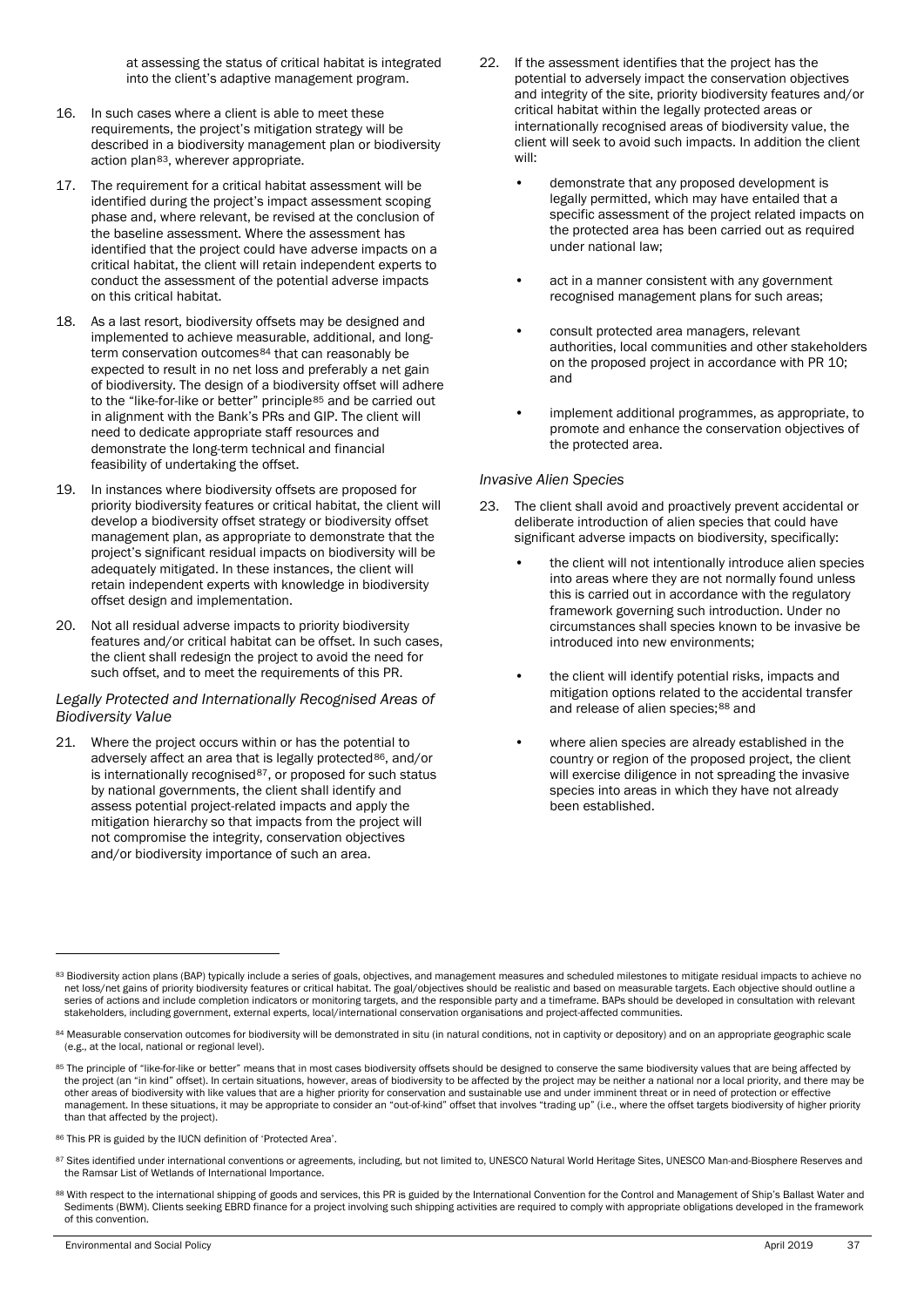#### *Sustainable Management of Living Natural Resources*

- 24. Projects that involve the primary production of living natural resources, including crop or livestock production, natural or plantation forestry, aquaculture or fisheries, production and use of biomass for energy and biofuels will comply with all applicable requirements of this PR, in addition to the following:
	- The client will manage living natural resources through the application of national regulatory requirements, GIP and relevant EU substantive environmental standards, as applicable at the project level.
	- Where appropriate, the client will adopt globally, regionally or nationally recognised certification standards that (i) are founded on a multi-stakeholder consultative process and (ii) where accreditation is subject to independent verification or certification through appropriate accredited bodies for such standards. In the absence of relevant standards and/or certification systems, the client will commit to applying appropriate industry-specific sustainable management practices in accordance with GIP.
	- Where feasible, the client will locate land-based agribusiness projects on unforested land or land that has already been converted from its natural state to minimise impacts to priority biodiversity features and/or critical habitat.
	- Production and/or use of species with potential for invasiveness will not be used without adequate controls to prevent their release/spread outside of the production area.
	- For fishery<sup>[89](#page-39-0)</sup> or aquaculture projects, the client will assess and minimise the risk of escape of non-native species into the aquatic environment. The client will also assess and minimise the potential for transfer of disease and or parasites into the environment.
	- Where the client is involved in the farming, transport and slaughtering of animals for meat or by-products (e.g. milk, eggs, wool), the client will adopt and implement national regulatory requirements, relevant EU animal welfare standards and GIP, whichever is most stringent, in animal husbandry techniques.
	- To minimise Antimicrobial Resistance (AMR)<sup>90</sup>, the client will only use antibiotics on healthy food producing animals in accordance with EU substantive environmental standards.
	- In EU member states, Genetically Modified Organisms (GMOs) may not be used or released to the environment without approval being given by the competent authorities. In other EBRD countries of operation, GMOs may not be used or released to the environment without a risk assessment, conducted in accordance with EU substantive environmental standards.

### *Supply Chains*

- 25. As part of the supply chain assessment process outlined in PR 1, the client will identify and assess the risks and impacts to biodiversity caused by its primary suppliers. [91](#page-39-2)
- 26. If this risk assessment identifies that priority biodiversity features and/or critical habitat could be adversely impacted by the client's primary suppliers, or where such risks are reported in lower tiers of the supply chain of goods and materials which are essential to the core operational functions of the project, the client will take appropriate steps to remedy this in accordance with GIP over a timeframe agreed with the EBRD.
- 27. Where the client is purchasing natural resource commodities, including food, timber and fibre that are known to originate from areas where there is a risk of significant conversion or degradation of priority biodiversity features and/or critical habitats, the client's environmental and social assessment will include an assessment of the systems and verification practices used by the primary suppliers. The clients will also give preference to purchasing living natural resources that are produced in accordance with internationally recognised principles and standards of sustainable management, where available for the product being purchased.
- 28. At a minimum, the client will establish policies, procedures and verification practices which will:
	- identify the origin of the supply and habitat type of the source area;
	- avoid procurement from suppliers that are contributing to significant conversion or degradation of priority biodiversity features, critical habitats and/or designated protected areas; and
	- provide for an ongoing review of the client's primary suppliers.
- 29. The ability of the client to fully address these risks will depend upon the client's level of control or influence over its primary suppliers.

<span id="page-39-0"></span><sup>89</sup> Fishery activities are not necessarily limited to harvesting. Re-population or introduction of different species or populations, especially in closed environments such as lakes,<br>shall ensure that the new stock does not

<span id="page-39-1"></span><sup>90</sup> According to the World Organisation for Animal Health (OIE), antimicrobial agents are medicines used to treat infections, particularly those of bacterial origin. These medicines are essential to protect human and animal health, as well as animal welfare. Excessive or inappropriate use can lead to the emergence of resistant bacteria, which do not respond to antibiotic treatment. This is commonly referred to as antimicrobial resistance or AMR.

<span id="page-39-2"></span><sup>91</sup> See PR 1, footnote 22 for the definitions of primary suppliers and core operational functions of the project.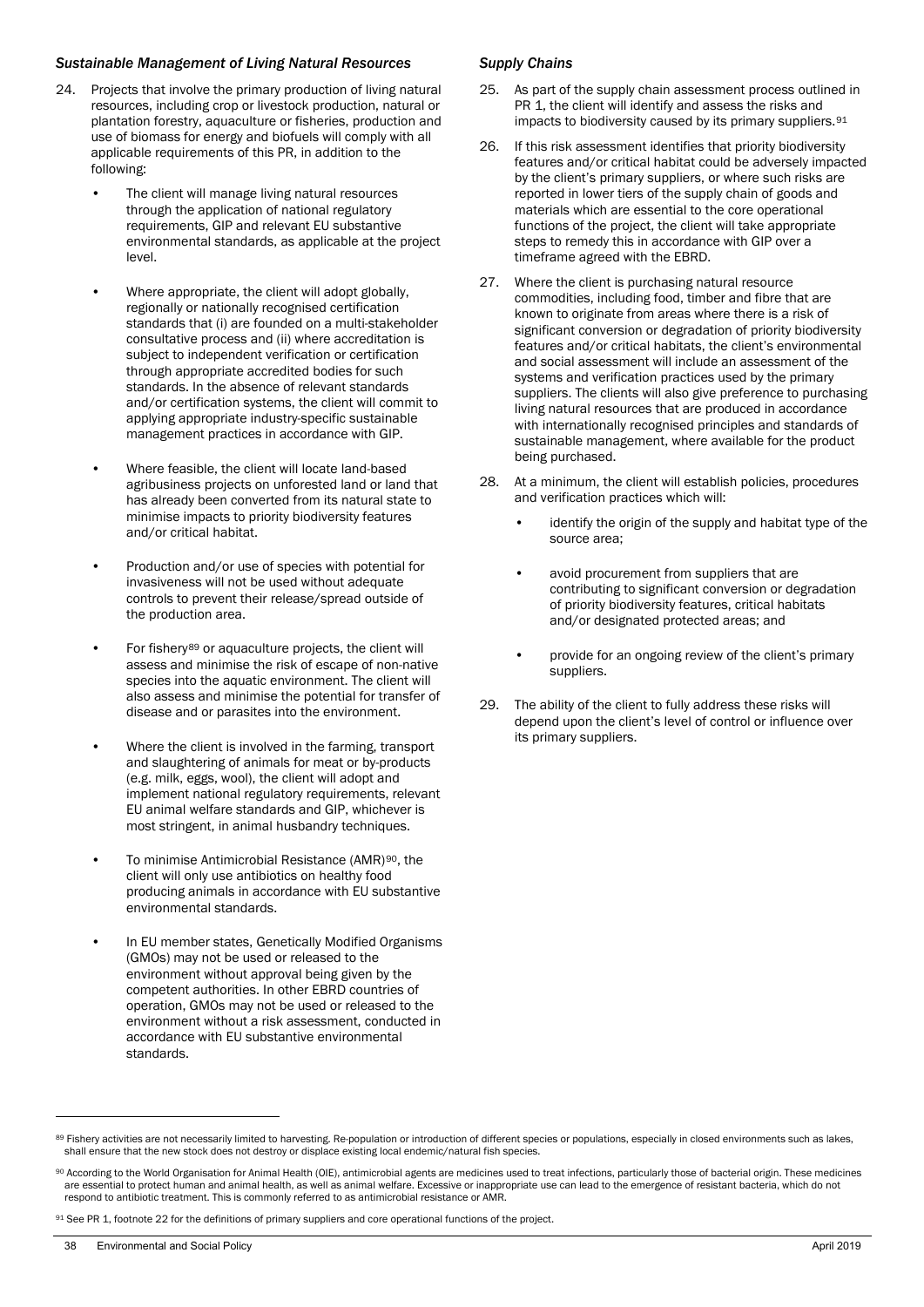# EBRD Performance Requirement 7: Indigenous Peoples

# Introduction

- 1. This Performance Requirement (PR) recognises that indigenous peoples are social groups with identities and livelihoods that are distinct from dominant groups in national societies. They may be among the most marginalised and vulnerable segments of the population. Their economic, social and legal status may limit their capacity to defend their rights to and interest in lands and resources (both natural and cultural). This, combined with their economic and spiritual dependence on these lands and resources, may make them particularly susceptible to any adverse impacts of projects. This PR also acknowledges that indigenous peoples have unique knowledge and abilities and are potential partners in sustainable development, both contributing to and benefiting from the planning and implementation of project-related activities.
- 2. This PR recognises that governments play a central role in safeguarding the rights of indigenous peoples. It outlines the responsibilities of the client to assess the potential for a project to impact indigenous peoples, to engage meaningfully with affected indigenous peoples and, under certain circumstances outlined in this PR, to obtain their free, prior and informed consent (FPIC). This PR also lays out client obligations to collaborate with affected indigenous peoples in the planning and implementation of measures to avoid, minimise, mitigate and compensate for adverse effects and share project benefits.

# **Objectives**

- 3. The objectives of this PR are to:
	- ensure that projects fully respect the dignity, rights, aspirations, cultures, customary laws and livelihoods of indigenous peoples;
	- both anticipate and avoid adverse risks and impacts[92](#page-40-0) of projects on the lives and livelihoods of indigenous peoples' communities or, when avoidance is not feasible, to minimise, mitigate, or compensate for such impacts;
	- promote sustainable development benefits and opportunities for indigenous peoples in a manner that is accessible, culturally appropriate and inclusive to indigenous men and women;
	- establish and maintain an ongoing relationship with the indigenous peoples affected by a project throughout its lifecycle;
	- ensure the effective participation of indigenous peoples in the design of project activities or mitigation measures that could potentially affect them either positively or negatively; and

• ensure good-faith negotiation with indigenous peoples and obtain their FPIC in the specific circumstances described in this PR.

# Scope of Application

- 4. In this PR, the term "indigenous peoples" is used in a technical sense to refer to a social and cultural group, distinct from dominant groups within national societies, possessing all of the following characteristics<sup>[93](#page-40-1)</sup>:
	- self-identification as members of a distinct indigenous ethnic or cultural group and recognition of this identity by others;
	- collective attachment to geographically distinct habitats, traditional lands or ancestral territories in the project area and to the natural resources in these habitats and territories; [94](#page-40-2)
	- customary cultural, economic, social, or political institutions, laws or regulations that are separate from those of the dominant society or culture; and
	- a distinct language or dialect, often different from the official language or dialect of the country or region.
- 5. A group, or members of a group, that lead a nomadic or transhumant way of life, live in mixed or urban communities and/or only visit their traditional lands on a seasonal basis may also experience forced severance. Neither their present mode of living nor this forced severance renders such a group ineligible for application of this PR.
- 6. Implementation of the actions necessary to meet these requirements is to be managed in accordance with this PR and PRs 1, 5, 8 and 10 as applicable.

# **Requirements**

### *Assessment*

- 7. The client will establish the applicability of this PR as early as possible in the project lifecycle but no later than during the environmental and social assessment process. Where the appropriate skills are not available within the client's organisation, they will seek the advice of experienced and independent social specialists to ascertain whether a particular group meets the criteria in paragraphs 4 to 6 of this PR.
- 8. In projects likely to affect indigenous peoples, the client will carry out an assessment of impacts on indigenous peoples. The client will first avoid adverse effects and, where this is not feasible, prepare a development plan to minimise and/ or mitigate any potential adverse impacts and identify opportunities to benefit affected indigenous peoples.

<span id="page-40-0"></span><sup>92</sup> Adverse impacts may include but not be limited to impacts occurring as a result of the loss of assets or resources, restriction on land use, or carrying out traditional lifestyle activities, resulting from project activities.

<span id="page-40-1"></span><sup>93</sup> Some characteristics may have eroded or be less evident for some groups or communities through integration into the broader society or economy, sometimes as a result of government policy.

<span id="page-40-2"></span><sup>94</sup> A group that has lost "collective attachment to geographically distinct habitats or ancestral territories in the project area" because of forced severance remains eligible for<br>coverage under this PR. "Forced severance" resettlement programs, dispossession from their lands, natural disasters, or incorporation of such territories into an urban area. For the purposes of this PR, "urban area" normally refers to a city or a large town, and takes into account all of the following characteristics, no single one of which is definitive: (a) the legal designation of the area as urban under domestic law; (b) high population density; and (c) high proportion of non-agricultural economic activities relative to agricultural activities.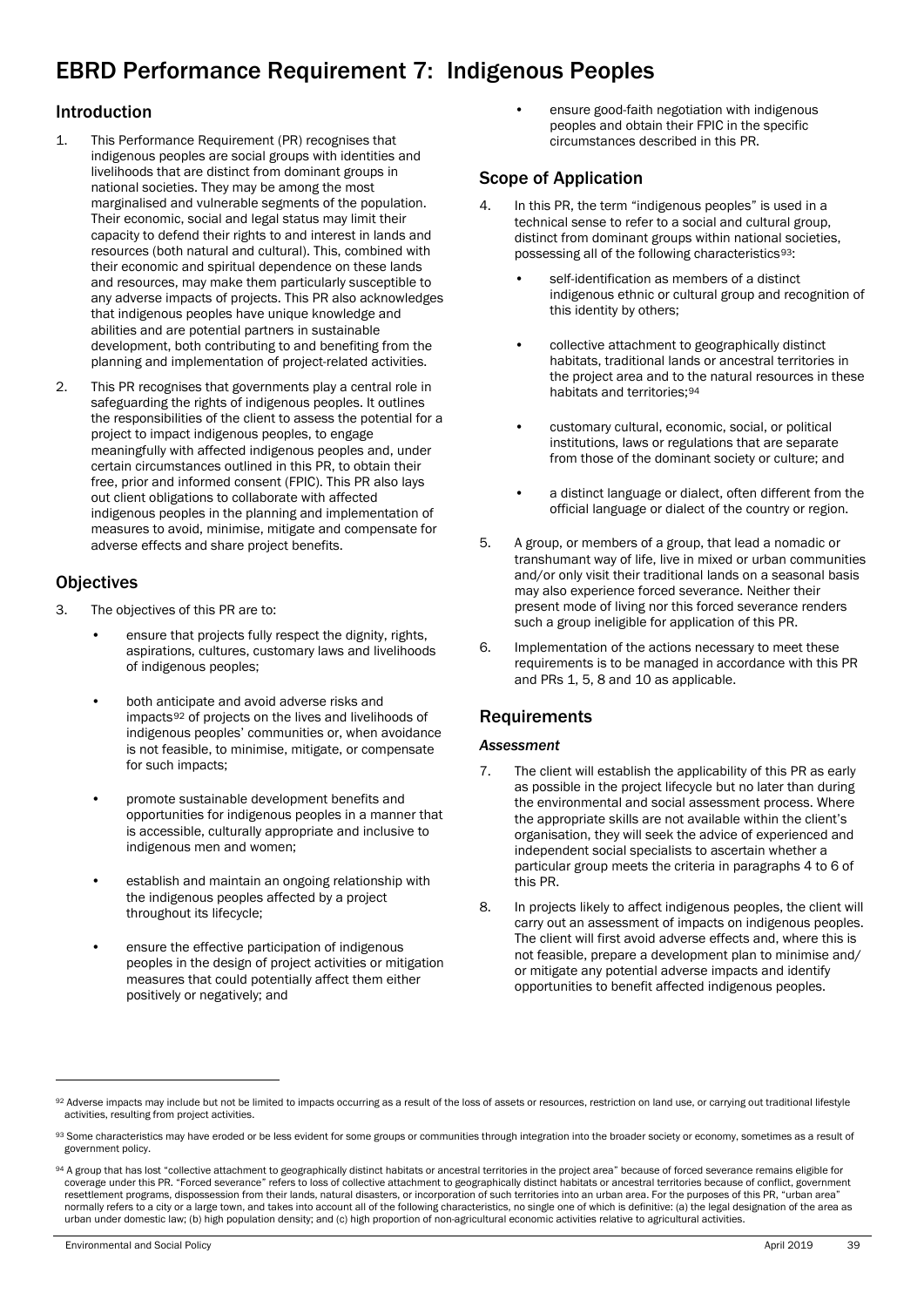- 9. In cases where the project has not yet commenced, the client will commission an objective and independent study identifying all communities of indigenous peoples who may be directly or indirectly affected and, in consultation with affected indigenous peoples, assess the potential effects of the project on these groups and their views regarding the project. This assessment will consider the specific vulnerability of indigenous peoples to changes in their environment and way of life.
- 10. In cases where construction, project-related activities or operations have already commenced, the client will provide all relevant information and documents to demonstrate that they have sought and acted upon the opinions of projectaffected indigenous peoples. These documents include those regarding the client's past performance, effects to date on indigenous peoples and a record of documents already submitted to the authorities.
- 11. If the requirements of this PR have not been satisfied, the client will carry out an assessment as outlined in paragraphs 7 to 10 of this PR. This assessment will also: (i) review the effects to date on the lives and livelihoods of indigenous peoples; (ii) identify any gaps with the requirements of this standard; and (iii) identify the corrective actions that may be required to achieve the intended outcomes of this PR. The client will then agree to an action plan with the EBRD.

# *Meaningful Consultation and FPIC*

### *Meaningful Consultation*

- 12. The client will establish an ongoing relationship with affected communities of indigenous peoples from as early as possible in the project planning process and undertake a process of meaningful consultation, as defined in PR 10, commensurate with the project's risks and potential impacts on indigenous peoples. In addition, the consultation process will include the following:
	- involvement of indigenous peoples' representative bodies (for example, councils of elders or village councils, among others), indigenous peoples' organisations as well as members of the affected communities of indigenous peoples;
	- understanding and respect for any relevant customary laws;
	- provision of sufficient time for indigenous peoples' collective decision-making processes;
	- effective participation of indigenous peoples in the design of project activities or mitigation measures that could potentially affect them either positively or negatively; and
	- recognition of community heterogeneity, taking into account the following:
		- o indigenous peoples may live in mixed communities with non-indigenous peoples; and
		- o communities of indigenous peoples are multivocal; consultations and participation must be multigenerational and inclusive of gender, and excluded groups.

*FPIC*

- 13. There is no universally accepted definition of FPIC. However, for the purpose of this PR, consent refers to the collective support of affected indigenous peoples for the proposed project activities that affect them. FPIC builds on and expands the process of meaningful consultation defined above and is established through good-faith negotiations between the client and affected indigenous peoples, at the conclusion of which the latter arrive at a decision, in accordance with their cultural traditions, customs and practices. FPIC does not require unanimity and may be achieved even when individuals or groups within or among indigenous peoples explicitly disagree.
- 14. FPIC of affected indigenous peoples is required in circumstances where a project: (i) affects their customary lands or resources; (ii) relocates them from their traditional or customary lands; or (iii) affects or proposes to use their cultural resources.
- 15. In these circumstances, the client will retain qualified independent experts to assist in conducting and documenting the good faith negotiations and FPIC process.

### *Impacts on Customary Lands and Resources*

- 16. Indigenous peoples are often closely tied to their customary lands and their forests, water, wildlife, and other natural resources. These ties can relate to livelihoods, cultural, ceremonial, or spiritual dimensions and can define indigenous peoples' identities and communities. Special considerations therefore apply if the project affects such ties. While, under national law, these lands may not be under legal ownership, use of these lands by communities of indigenous peoples, including seasonal or cyclical use, can often be substantiated and documented.
- 17. If the client proposes to locate the project on, or commercially develop natural resources located within, customary lands under use and adverse impacts can be expected on the livelihoods, cultural, ceremonial, or spiritual uses that define the identity and community of the indigenous peoples, the client will obtain their FPIC. Further to this, the client will:
	- document the indigenous peoples' land and resource use by experts in collaboration with the affected communities of indigenous peoples without prejudicing any other indigenous peoples' land claim; the assessment will be gender inclusive and specifically consider women's roles in the management and use of these resources;
	- document its efforts to avoid or at least minimise the size of land used, occupied and/or owned by indigenous peoples which is proposed for the project;
	- inform affected indigenous peoples of their rights with respect to these lands under national laws, including any national law recognising customary rights or use;
	- give adequate time to affected communities of indigenous peoples to reach an internal agreement, without the client imposing its will directly or indirectly;
	- ensure continued access to natural resources, ensuring the equivalent replacement of resources or, as a final option, providing compensation; and
	- provide affected communities of indigenous peoples with access, usage and transit on land the client is developing, subject to overriding health, safety and security considerations.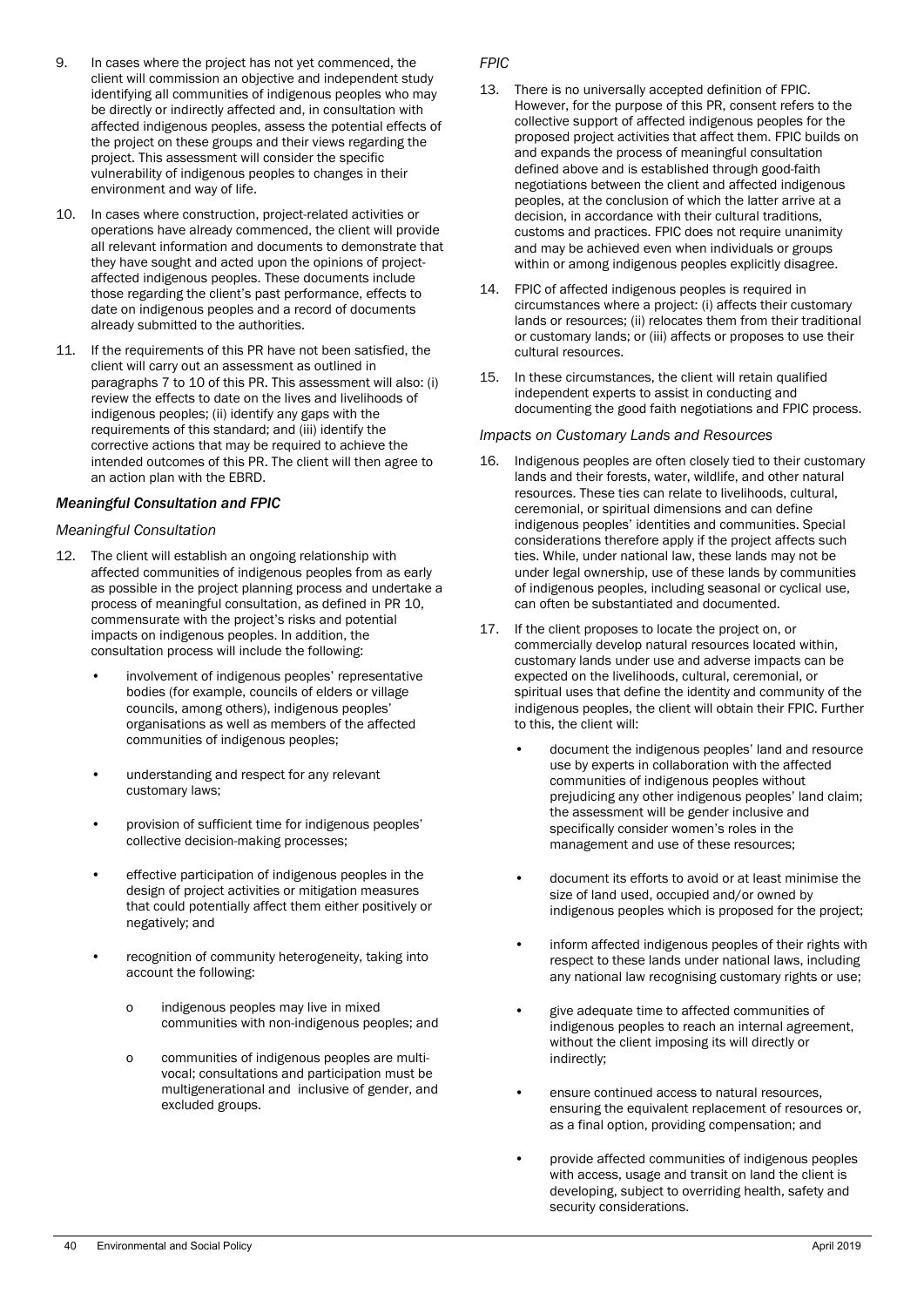# *Relocation of Indigenous Peoples from Traditional or Customary Lands*

- 18. The client will explore feasible alternative project designs to avoid the relocation of indigenous peoples from their communally held traditional or customary lands. When relocation is unavoidable, the client will minimise the size of land used and not carry out such relocation without obtaining the FPIC of affected indigenous peoples. Any relocation of indigenous peoples will meet the requirements of PR 5. In addition, indigenous peoples will be entitled to receive fair and equitable compensation from the client for the lands, territories and resources which they have traditionally owned or otherwise occupied or used, and which have been confiscated, taken, occupied, used or damaged as a result of the project without their FPIC.
- 19. Where feasible, relocated indigenous peoples should be able to return to their traditional or customary lands, should the reason for their relocation cease to exist. In such cases, the land should be fully reinstated.

#### *Cultural Heritage*

- 20. Where a project may significantly impact cultural heritage that is material to the identity and/or cultural, ceremonial or spiritual aspects of indigenous peoples, priority will be given to avoidance of such impacts. Where significant impacts are unavoidable, the client will obtain the FPIC of affected indigenous peoples and meet the requirements of PR 8.
- 21. Where a project proposes to use the cultural resources, knowledge, innovations, or practices of indigenous peoples for commercial purposes, the client will inform the indigenous peoples of: (i) their rights under this PR; (ii) the scope and nature of the proposed commercial development; (iii) the potential consequences of such development; and (iv) will obtain their FPIC. The client will also define and implement mechanisms that promote fair and equitable sharing of benefits from commercialisation of such knowledge, innovation, or practice, consistent with the customs and traditions of affected indigenous peoples.

### *Compensation and Benefit Sharing*

- 22. The client will ensure, in agreement with the local community, that affected indigenous peoples are fairly compensated for any loss of livelihood incurred as a result of project-related activities. When calculating compensation, the client will meet the requirements of PR 5 and take into consideration the adverse effects of the project on customary livelihoods[95](#page-42-0) including nomadic/transhumant practices, as well as family life of indigenous peoples, with specific consideration of women's wage and non-wage subsistence activities. This will be undertaken in co-operation with indigenous peoples' representatives and experts. The provisions of this paragraph also apply in cases where the client has to pay compensation to local or regional government bodies.
- 23. Mutually acceptable and legally feasible mechanisms for transferring the compensation and/or resources will be developed. These may be provided on a collective basis where the land and resources are collectively owned. The client will provide assistance to enable the establishment of appropriate management and governance systems that ensure effective distribution of compensation to all eligible members or collective use of compensation in a manner that benefits all members of the group.
- 24. The client will provide affected indigenous peoples opportunities for culturally appropriate development benefits. Such opportunities should be commensurate with the degree of project impacts, with the aim of improving their standard of living and livelihoods in an appropriate manner and of fostering the long-term sustainability of the natural resources on which they may depend. Development benefits will be provided in a timely manner.
- 25. The client's proposed actions to minimise mitigate and compensate for adverse effects and to identify and share benefits will be contained in a time-bound plan, such as an indigenous peoples development plan (IPDP), or a broader community development plan with separate components for indigenous peoples. This plan will be developed in consultation with affected indigenous peoples. The client will also retain qualified experts with relevant and appropriate technical expertise to prepare the plan. The IPDP will systematically assess differentiated impacts of a project with respect to gender and different generations and will include actions to address these impacts on the different groups in the community. The level of detail and the scope of an IPDP will vary according to the specific project and nature and scope of project activities
- 26. Where implicit factors exist that exclude indigenous peoples and individuals from project benefits, such as employment opportunities, on ethnic grounds, the project activities will include such corrective measures as: (i) informing indigenous peoples' organisations and individuals of their rights under labour, social, financial, and business legislation and of the recourse mechanisms available; (ii) appropriate and effective information dissemination, training, and measures to eliminate barriers to benefits and resources such as credit, employment, business services, health services and education services, and other benefits generated or facilitated by the project; and (iii) granting to indigenous workers, entrepreneurs, and beneficiaries, the same protection afforded under national laws to other individuals in similar sectors and categories, taking into account gender issues and ethnic segmentation in goods and labour markets, as well as linguistic factors.

### *Grievance Mechanism*

27. The client will ensure that the grievance mechanism established for the project, as described in PR 10, is culturally appropriate and accessible for indigenous peoples and takes into account the availability of judicial recourse and customary dispute-settlement mechanisms. This may entail less reliance on written procedures and more use of verbal reporting channels.

### *Other Considerations*

- 28. During project implementation, the client will bring to the immediate attention of EBRD any conflicts between indigenous peoples and the client that remain unresolved despite having gone through the project grievance mechanism.
- 29. Where the government has a defined role in the management of risks and impacts on indigenous peoples in relation to the project, the client will collaborate with the responsible government agency, to the extent feasible and permitted by the agency, to achieve outcomes that are consistent with the objectives of this PR. In addition, where government capacity is limited, the client will play an active role during planning, implementation, and monitoring of activities to the extent permitted by the agency.

<span id="page-42-0"></span><sup>95</sup> The nature of "customary livelihoods" is to be interpreted flexibly (so as to include contemporary adaptations such as ethno-tourism and food processing).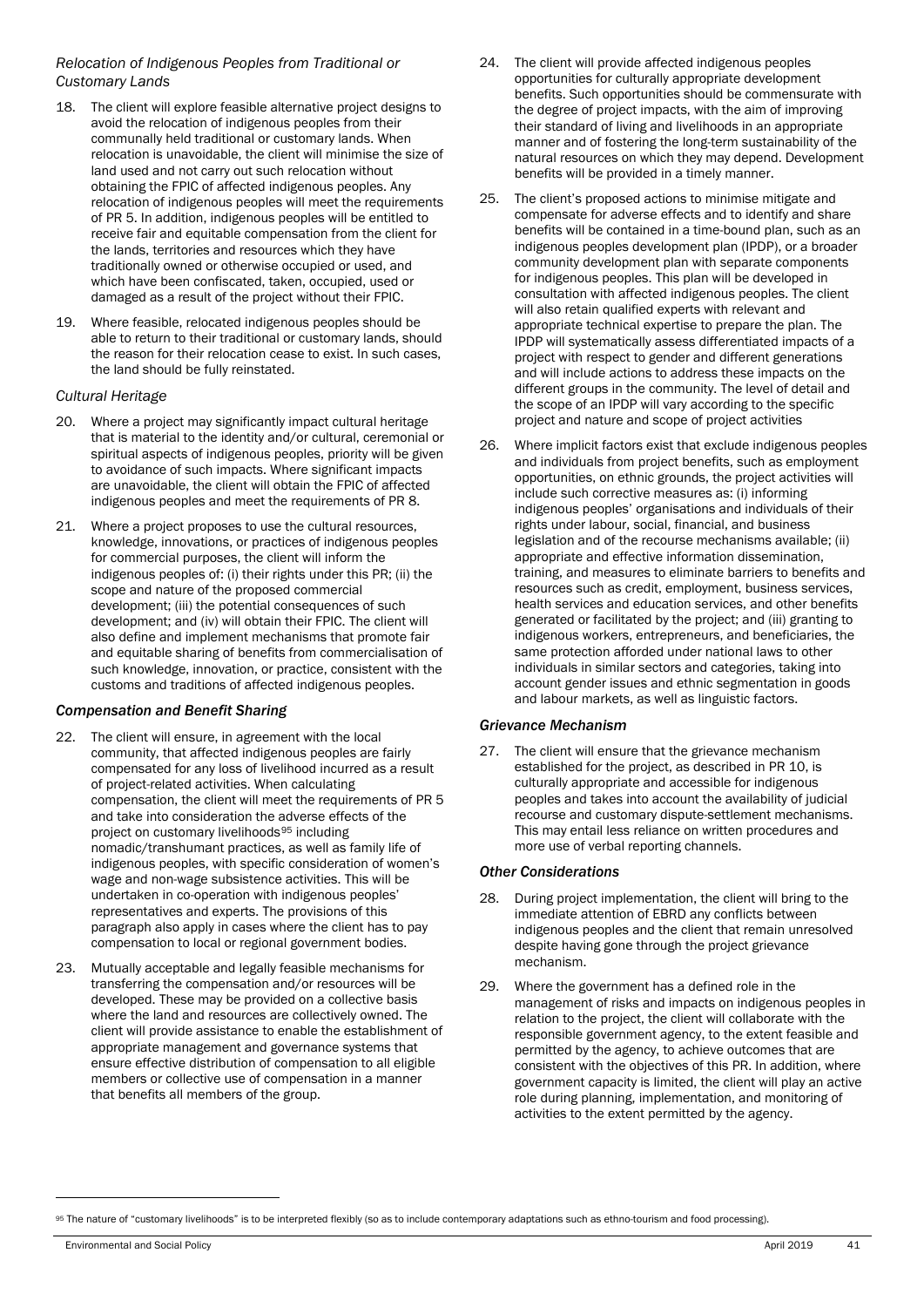# EBRD Performance Requirement 8: Cultural Heritage

# Introduction

- 1. This Performance Requirement (PR) recognises the importance of cultural heritage for present and future generations. The aim is to protect cultural heritage and to guide clients to avoid or mitigate adverse impacts on cultural heritage in the course of their business operations. The clients are required to be precautionary in their approach to the management and sustainable use of cultural heritage.
- 2. Both tangible and intangible cultural heritage are important assets for economic and social development, and are an integral part of the continuity of cultural identity and practices (including traditional skills, knowledge, beliefs and/or minor dialects and languages).
- 3. In pursuing these aims of protection and conservation, this PR is guided by applicable international conventions and other instruments. It also recognises the need for all parties to respect the laws and regulations that pertain to cultural heritage that could be affected by a project and the obligations under relevant international treaties and agreements ratified by host countries. These laws may be on cultural heritage or antiquities, planning or building permits, conservation areas, protected areas, and other laws and regulations governing the built heritage, or laws relating to the protection of cultures of indigenous peoples. Detailed requirements for protecting indigenous peoples are in PR 7.

# **Objectives**

- 4. The objectives of this PR are to:
	- support the protection and conservation of cultural heritage;
	- adopt the mitigation hierarchy approach to protecting cultural heritage from adverse impacts arising from the project;
	- promote the equitable sharing of benefits from the use of cultural heritage in business activities; and
	- where significant elements of cultural heritage are identified, promote the awareness, appreciation and enhancement of cultural heritage as well as potential socioeconomic benefits for local communities.

# Scope of Application

5. This PR applies to all projects directly financed by the EBRD as established in the Environmental and Social Policy. The client will, as part of its environmental and social assessment process, identify the relevant requirements of this PR, and how they will be addressed as an integral part of the client's overall environmental and social management system (ESMS) and/or the project's environmental and social management plan (ESMP). The environmental and social assessment and management requirements are provided in PR 1. In addition, the client will apply this PR during project implementation if the project affects, or has the potential to affect, cultural heritage (tangible and intangible) which had not been previously identified.

- 6. For the purposes of this PR, the term cultural heritage is defined as a group of resources inherited from the past which people identify, independently of ownership, as a reflection and expression of their evolving values, beliefs, knowledge and traditions. It encompasses tangible and intangible cultural heritage, which is recognised at the local, regional, or national level, or within the international community:
	- tangible cultural heritage refers to movable or immovable objects, sites, groups of structures as well as cultural or sacred spaces associated therewith, and natural features and landscapes that have archaeological, ethnological, paleontological, historical, architectural, religious, aesthetic or other cultural significance; and
	- intangible cultural heritage refers to practices, representations, expressions, knowledge and skills that communities, groups and, in some cases, individuals recognise as part of their cultural heritage and which are transmitted from generation to generation.
- 7. Recognising that sites, objects or cultural traditions representing cultural heritage value or significance could be directly or indirectly affected during project development, a project is subject to the provisions of this PR if it:
	- involves significant excavations, demolitions, movement of earth, drainage, flooding or other changes in the physical environment;
	- is located in, or in the vicinity of, a cultural heritage site recognised by the country of operation; and/or
	- may have an adverse impact on the intangible forms of cultural heritage of people including indigenous peoples.
- 8. The requirements of this PR are applicable to cultural heritage irrespective of whether or not it has been legally protected or previously disturbed. With regards to intangible cultural heritage, the requirements of this PR apply only if the physical component of the project will have a material impact on such cultural heritage or if the project intends to use such cultural heritage for commercial purposes.

# **Requirements**

# *Consultation with Affected People, Communities, and Other Stakeholders*

9. The client will carry out meaningful consultation and information provision in respect of the project with all key stakeholders with the view of: (a) identifying cultural heritage likely to be affected; (b) understanding the significance of cultural heritage to stakeholders, including local communities; (c) assessing the impacts and risks; (d) applying mitigation hierarchy; and (e) identifying opportunities for potential community benefit. The identification of stakeholders and the conduct of meaningful consultation will follow the requirements of PR 10 and will include custodians and key users of the identified cultural heritage. This shall include women and vulnerable groups.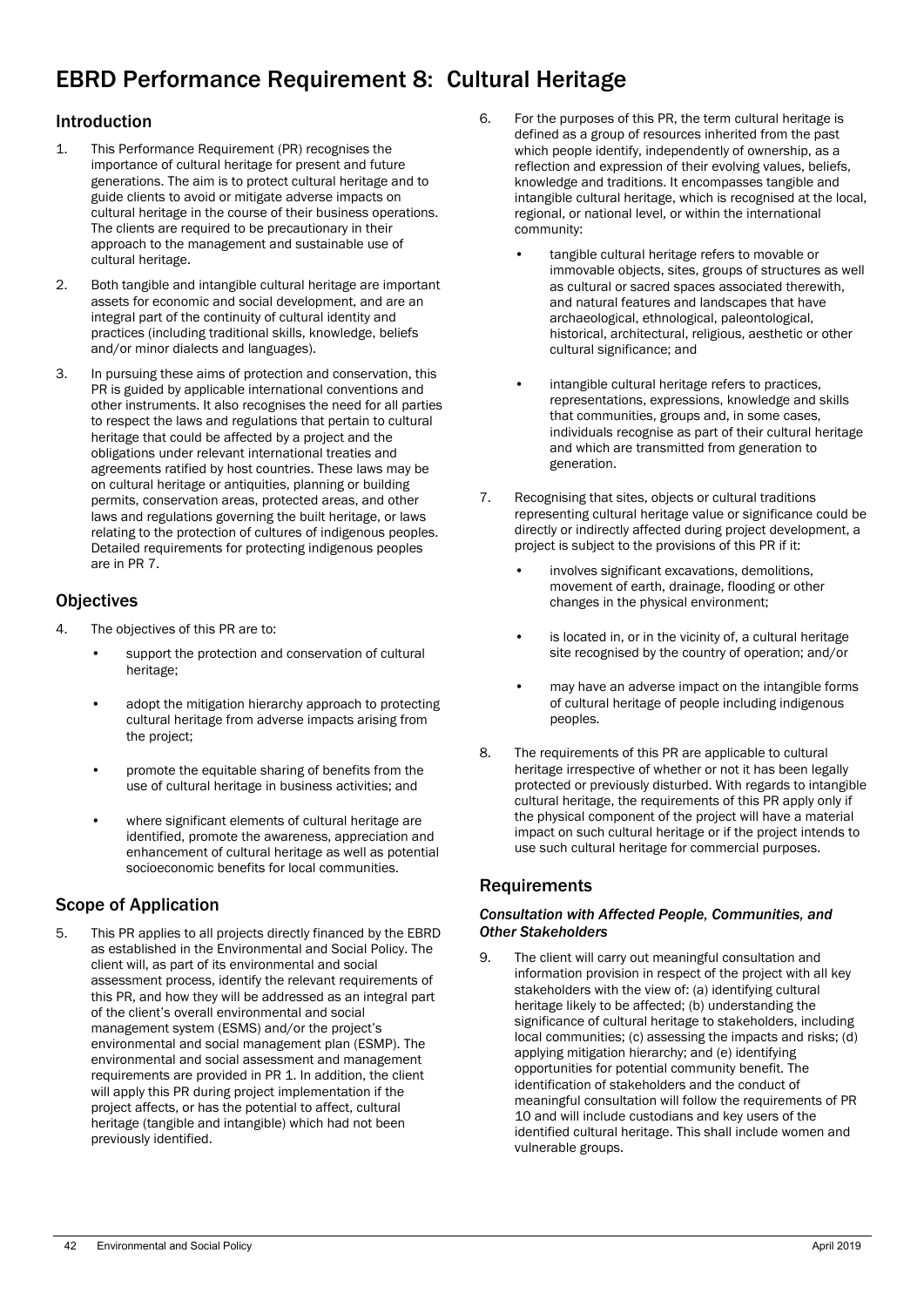10. The client, through consultations with key affected people, communities, and other stakeholders, will determine whether disclosure of information related to cultural heritage may compromise safety or integrity of cultural heritage. In such situations, the client will keep the information related to the cultural heritage confidential and may omit the sensitive information from public disclosure.

#### *Assessment of Risks and Impacts*

- 11. At an early stage of the environmental and social assessment, the client will identify if any cultural heritage is likely to be adversely affected by the project, and assess the likelihood of any chance finds. In doing so, the client will consult with relevant authorities, experts, local communities and other stakeholders as appropriate.
- 12. The assessment process will characterise the baseline and the potential risks and impacts of the project on cultural heritage. The extent of the assessment will be sufficient to characterise the potential significance, likelihood and severity of the impact and take into account the views of key relevant stakeholders. The client will develop and implement mitigation measures to address impacts on cultural heritage in accordance with the mitigation hierarchy and good international practice. Where the assessment has identified that the project may have material risks and impacts on cultural heritage, the client will engage cultural heritage expert(s) to assist in the preparation of a cultural heritage management plan, as appropriate.
- 13. The client will apply internationally recognised practices for field surveys, documentation and protection of cultural heritage related to the project and ensure the application of such practices to contractors and other third parties.

### *Chance Finds Procedure*

14. The client will ensure that provisions for managing chance finds, defined as tangible cultural heritage encountered unexpectedly during project implementation, are in place and included into contracts, as appropriate. Such provisions will include notification of relevant competent bodies of found objects or sites; delivering training to the project personnel, including contractor and sub-contractor employees, on the procedures to follow in case chance finds are discovered; and securing the area of finds to avoid any further disturbance or destruction. The client will not disturb any chance finds until an assessment by a cultural heritage expert(s) is made and actions consistent with national laws and this PR are identified.

#### *Legally Protected and Internationally Recognised Areas*

- 15. Where the project has the potential to have adverse impacts on the cultural heritage in an area that is protected through legal or other effective means, and/or is internationally recognised, or proposed for such status by national governments, the client will seek to avoid such impacts. In situations where impacts cannot be avoided and no other alternatives are feasible, the client will proceed with the project development only when the following requirements are implemented:
	- meet the local, national, and international requirements pertinent to the cultural heritage concerned;
	- demonstrate that any proposed development is legally permitted, which may require that an assessment of the project related impacts on the protected area has been carried out;
	- comply with the provisions of the government management plans for such areas through the preparation and implementation of the cultural

heritage assessment and associated management plan;

- consult protected area managers, relevant authorities, local communities and other stakeholders on the proposed project in accordance with PR 10; and
- explore opportunities and implement programs to promote the conservation mandate of the protected area and contribute to the socioeconomic development of local communities in accordance with the management plan of the protected area.

### *Project's Use of Cultural Heritage*

- 16. Where a project will entail the use of cultural resources, knowledge, innovations, or practices of local communities embodying traditional lifestyles for commercial purposes, the client will inform these communities on a timely basis of: (i) their rights under national law; (ii) the scope and nature of the proposed commercial development; and (iii) the potential consequences of such development. The client will proceed with such commercialisation only when it: (i) enters into a good faith negotiation with the affected local communities embodying traditional lifestyles; (ii) documents their informed participation and the successful outcome of the negotiation; and (iii) provides affected local communities with fair and equitable sharing of benefits from commercialisation of such knowledge, innovation, or practice, consistent with their customs and traditions. Where a project proposes to use the cultural resources, knowledge, innovations or practices of indigenous peoples, the requirements of PR 7 will apply.
- 17. The client will take measures to guard against theft and trafficking of movable cultural heritage items affected by the project and will notify the relevant authorities of any such activity.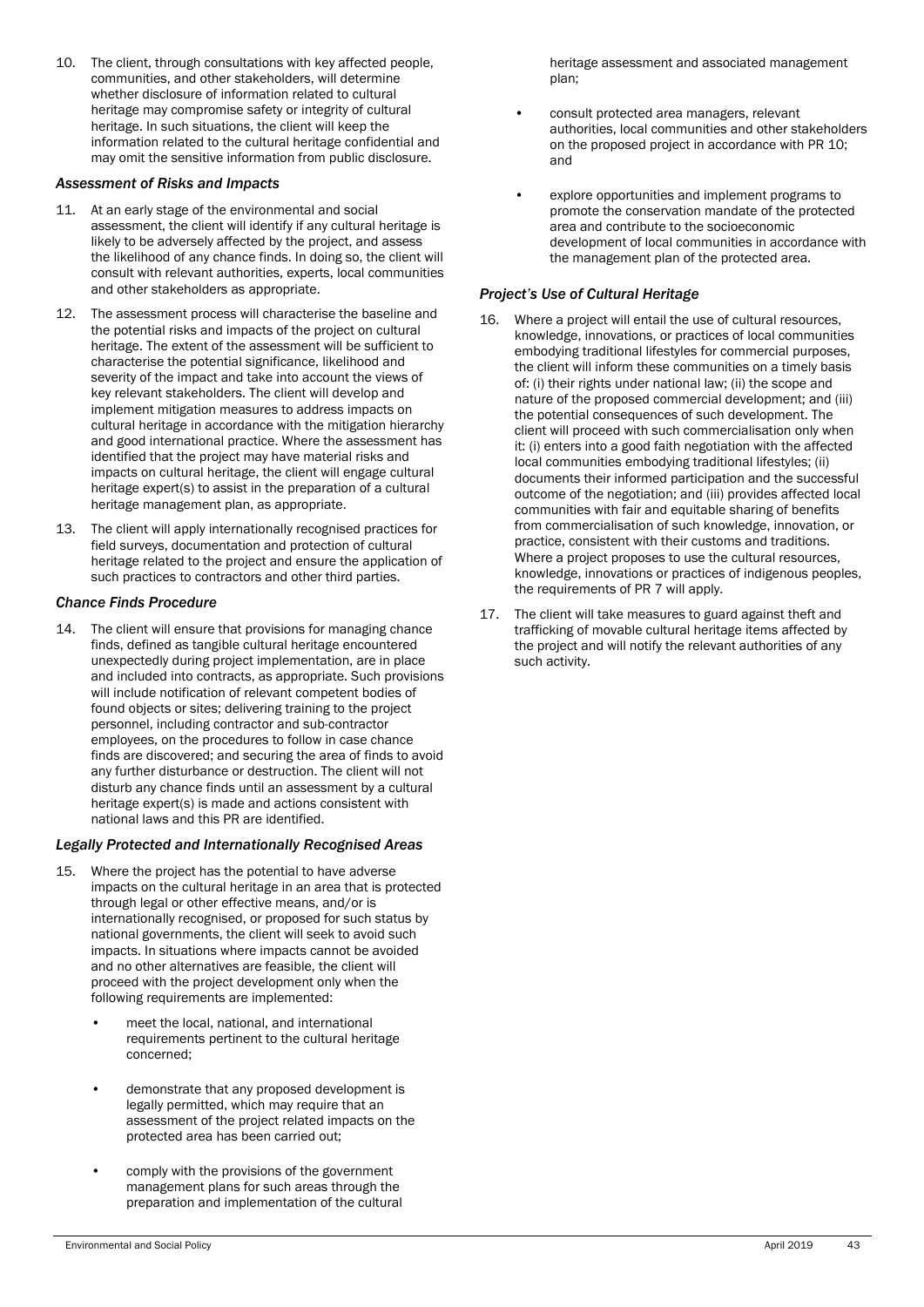# EBRD Performance Requirement 9: Financial Intermediaries

# Introduction

- 1. This Performance Requirement (PR) recognises that financial intermediaries (FIs) are a key instrument for promoting sustainable financial markets and provide a vehicle to channel funding to the micro, small and mediumsized enterprise sector. FIs include a variety of financial service providers including, inter alia, private equity funds, banks, leasing companies, insurance companies and pension funds.
- 2. The nature of intermediated financing means that the FIs will assume delegated responsibility for environmental and social assessment, risk management and monitoring as well as overall portfolio management. The nature of delegation may take various forms depending upon a number of factors, such as the type of finance provided. The effectiveness of the FIs environmental and social risk management will be evaluated and monitored on a continuous basis throughout the project life-cycle.

# **Objectives**

- 3. The objectives of this PR are to:
	- set out how FIs will assess and manage environmental and social risks and impacts associated with the sub-projects they finance;
	- promote good environmental and social management practices in the sub-projects financed by FIs; and
	- promote good environmental and sound human resources management within FIs.

# Scope of Application

- 4. For the purposes of this PR, the term "sub-project" refers to the investments or activities, as the case may be, eligible to be financed by the FIs utilising the funds provided by the Bank under an FI project.
- 5. The requirements of this PR will be applicable to all subprojects.
- 6. When funds provided by EBRD involve general corporate finance including by means of equity, which cannot be traced to specific sub- projects, the requirements of this PR will apply to all of the future sub-projects of the FI.
- 7. The FI will not need to apply any environmental and social risk management procedures to the sub-projects that are likely to have minimal, or no, adverse environmental or social risks.
- 8. EBRD may require FIs to adopt and implement additional or alternative environmental and social requirements, depending on the nature of the FI, its business activities, the level of environmental and social risks and impacts associated with its portfolio and sub-projects, and the country of operation, as applicable. Such additional or alternative requirements will be included in specific environmental and social procedures that will be agreed between EBRD and the FI at the time of EBRD's investment.

# **Requirements**

# *Organisational Capacity within the FI*

- 9. The FI will maintain human resources policies, management systems and practices in accordance with PR 2 (Labour and Working Conditions) and will comply with the relevant occupational health and safety requirements of PR 4 (Health, Safety and Security). These will be communicated to the FI workers.
- 10. The FI will designate one or more representatives, of the FI's senior management to have overall responsibility for environmental, health, safety and social matters, including the implementation of this PR, PR 2 and the relevant occupational health and safety requirements of PR 4. The responsible senior management representative(s) will need to (i) designate members of staff to be responsible for dayto-day implementation of the environmental and social requirements and provide implementation support; (ii) identify environmental and social training needs and required budget; and, (iii) ensure that adequate technical expertise, either in-house or external, is available to carry out assessments and manage sub-projects with potentially significant adverse environmental or social risks and impacts.
- 11. The FI will put in place a clearly defined environmental and social management system (ESMS) including an environmental and social policy and environmental and social procedures commensurate with the nature of the FI, and the level of environmental and social risks associated with sub-projects.
- 12. Where the FI can demonstrate that it already has an ESMS in place, it will provide adequate documented evidence of the ESMS. Where necessary to establish or improve the ESMS, the FI will agree an action plan with EBRD.
- 13. The environmental and social procedures will include risk assessment and monitoring mechanisms, as appropriate, to:
	- screen all clients/sub-projects against the EBRD's Environmental and Social Exclusion List included as Appendix 1 to the Environmental and Social Policy and the FI Referral List included as Appendix A to this PR;
	- categorise the environmental and social risk of proposed sub-projects (low/medium/high) in accordance with EBRD's Environmental and Social Risk Categorisation List for FIs;
	- ensure, through its assessment, that sub-projects are structured to meet national regulatory requirements relating to environmental and social matters, including, where necessary, national regulatory requirements related to public consultation and disclosure and requiring clients, where necessary, to implement corrective action plans;
	- keep and regularly update environmental and social records on sub-projects; and
	- monitor sub-projects to ensure compliance with national laws on environment, health and safety and labour.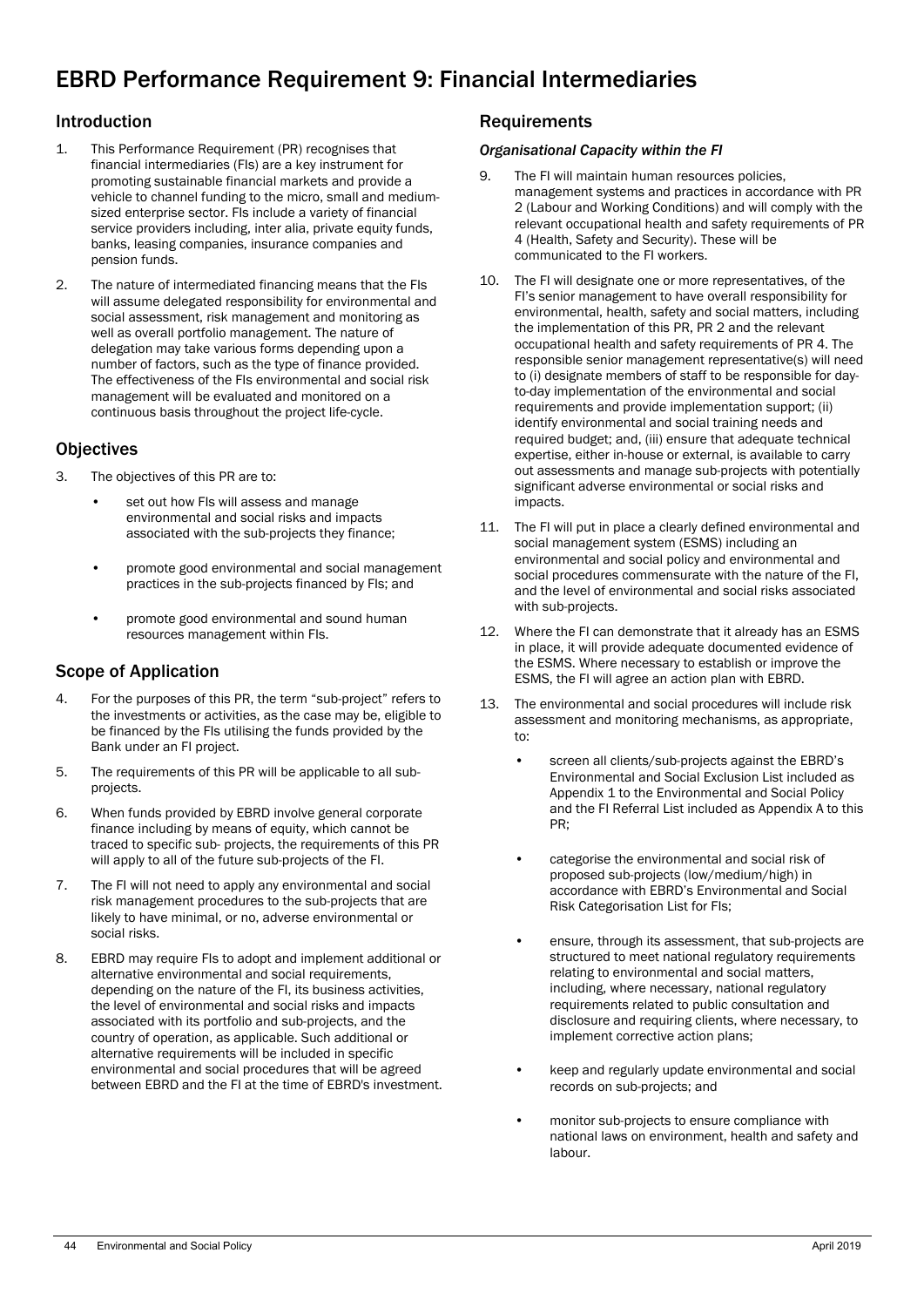- 14. Where an FI is financing sub-projects that meet the criteria in the list of Category A projects included as Appendix 2 to the EBRD Environmental and Social Policy, such subprojects will be required to meet PRs 1 to 8 and 10.
- 15. The FI Referral List, included as Appendix A to this PR, lists a number of activities with particularly high environmental and social risks. Where a sub-project includes activities listed in Appendix A to this PR, the FI will refer that subproject to EBRD.

### *Stakeholder Engagement*

16. The FI will put in place a system for dealing with external communication on environmental and social matters. The FI will respond to such enquiries and concerns in a timely manner. FIs are also encouraged to publish their corporate environmental and social policy or a summary of their ESMS on their website, if available. FIs will list on their website the link to any publicly available environmental and social impact assessment (ESIA) reports for Category A subprojects which they finance. FIs will also publicly disclose information on the environmental and social risks of any sub-project referred to EBRD in accordance with paragraph 15 of this PR and the proposed mitigation measures to address such risks, subject to applicable regulatory constraints, market sensitivities or consent of the sponsor of the sub-project.

### *Reporting to EBRD*

17. The FI will submit, in a form acceptable to EBRD, annual environmental and social reports on the implementation of its ESMS, this PR, PR 2, the relevant occupational health and safety requirements of PR 4, as well as the environmental and social performance of its portfolio of sub-projects.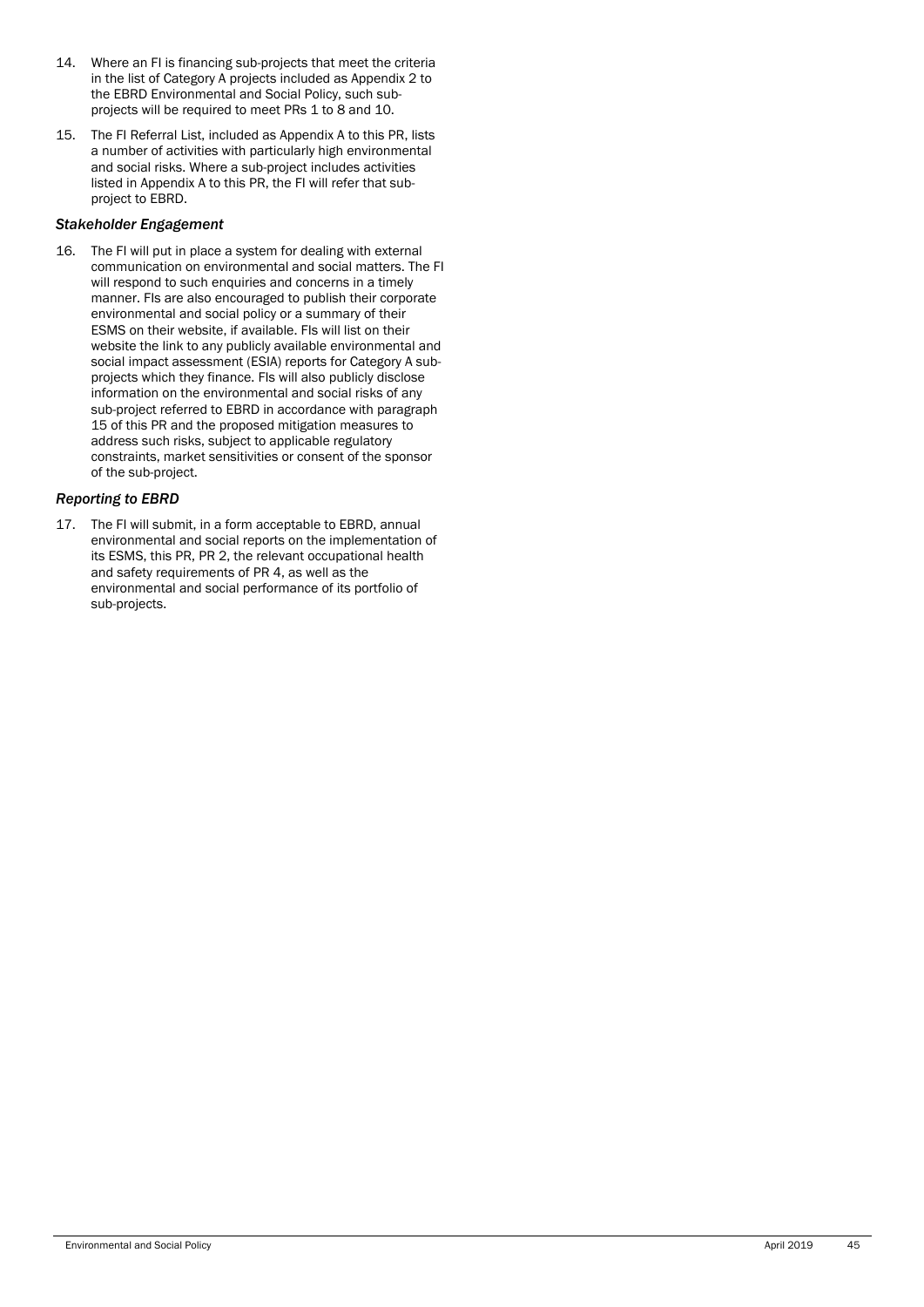# Appendix A: The FI Referral List

The financing by FIs of any of the following is subject to referral to EBRD[96](#page-47-0):

- (i) Activities that result in involuntary resettlement *EBRD Performance Requirement 5*
- (ii) Activities that occur within or have the potential to adversely affect an area that is legally protected, and/or is internationally recognised, or proposed for such status by national governments, critical habitat, other ecosystems which support priority biodiversity features, sites of scientific interest, habitats of rare/endangered species, fisheries of economic importance, or primary/old growth forests of ecological significance – *EBRD Performance Requirement 6*
- (iii) Activities that include the intensive rearing of livestock *EBRD Performance Requirement 6*
- (iv) Activities located within, adjacent to, or upstream of land occupied by indigenous peoples and/or vulnerable groups including lands and watercourses used for subsistence activities such as livestock grazing, hunting, or fishing – *EBRD Performance Requirement 7*
- (v) Activities which may affect adversely sites of cultural or archaeological significance – *EBRD Performance Requirement 8*
- (vi) Activities that could result in the release of GMOs into the natural environment – *EBRD Performance Requirement 6*
- (vii) Any micro, small or medium-sized HPP that does not trigger Category A requirements – *EBRD Eligibility Criteria for Small Hydropower Plant Projects*
- (viii) Any Category A project included in Appendix 2 to the EBRD Environmental and Social Policy

<span id="page-47-0"></span><sup>96</sup> The principal Performance Requirement that proposed transactions will be required to meet is indicated in italics.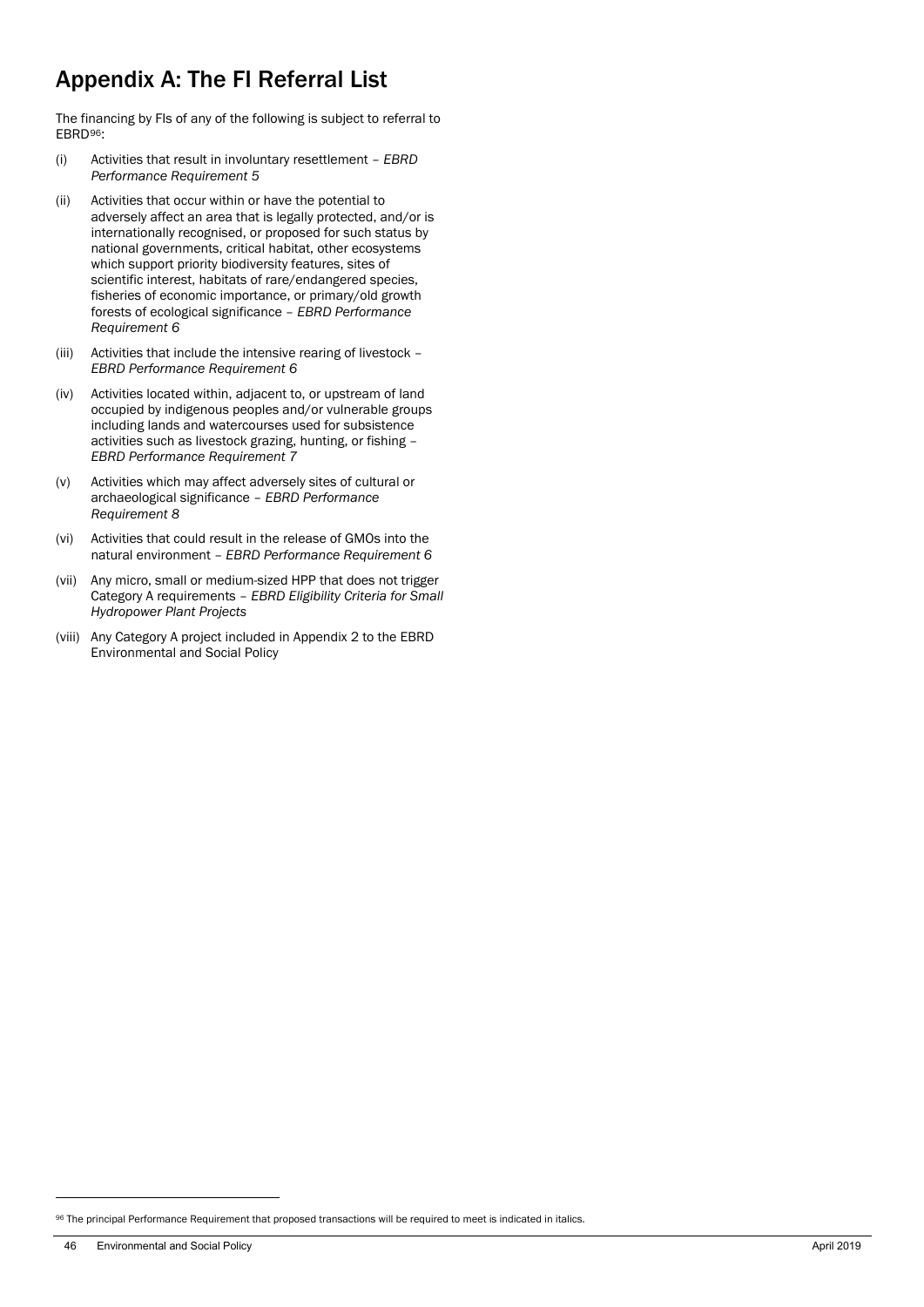# EBRD Performance Requirement 10: Information Disclosure and Stakeholder Engagement

# Introduction

- 1. This Performance Requirement (PR) recognises the importance of an open and transparent engagement between the client, its workers, worker representatives, local communities and persons affected by the project and, where appropriate, other project stakeholders as an essential element of good international practice and corporate citizenship. Such engagement is also a way of improving the environmental, social and overall sustainability of projects. In particular, effective community engagement, appropriate to the nature and scale of the project, promotes sound and sustainable environmental and social performance, and can lead to improved financial, social and environmental outcomes, together with enhanced community benefits.
- 2. Stakeholder engagement is central to building strong, constructive, and responsive relationships which are essential for the successful management of a project's environmental and social risks and impacts. It is an inclusive and on-going process which is most effective when initiated at an early stage of the project and is an integral part of the assessment, management and monitoring of environmental and social risks and impacts of the project.

# **Objectives**

- 3. The objectives of this PR are to:
	- outline a systematic approach to stakeholder engagement that will help the client build and maintain a constructive relationship with their stakeholders;
	- provide means for effective and inclusive engagement with project stakeholders throughout the project cycle;
	- ensure that appropriate environmental and social information is disclosed and meaningful consultation is held with the project's stakeholders and where appropriate, feedback provided through the consultation is taken into consideration; and
	- ensure that grievances from stakeholders are responded to and managed appropriately.

# Scope of Application

4. This PR applies to all projects. As a minimum, all projects will carry out stakeholder identification and develop and implement a grievance mechanism. Further stakeholder engagement as outlined in this PR, shall be undertaken, proportionate to: the nature and scale of the project, its stakeholders and its potential environmental or social risks and impacts.

5. The client will identify and engage with stakeholders as an integral part of the project's environmental and social assessment process, environmental and social management systems (ESMS) and the environmental and social management plan (ESMP) as outlined in PR 1. This PR shall also be read in conjunction with the requirements in PR 2 regarding engagement with workers and with PR 4 regarding engagement on emergency preparedness and response. In the case of projects involving involuntary resettlement or economic displacement, affecting indigenous peoples or having an adverse impact on cultural heritage, the client will also apply the special disclosure and consultation requirements as foreseen in PR 5, PR 7 and PR 8.

# **Requirements**

- 6. Stakeholder engagement will involve the following elements: stakeholder identification and analysis, stakeholder engagement planning, disclosure of information, meaningful consultation, implementation of a grievance mechanism, and ongoing reporting to relevant stakeholders.
- 7. The client will conduct stakeholder engagement on the basis of providing stakeholders with access to timely, relevant, understandable and accessible information, in a meaningful, effective, inclusive and culturally appropriate manner and free from manipulation, interference, coercion, intimidation and retaliation.
- 8. Stakeholder engagement will begin as early as possible in the project development and will continue throughout the project life cycle. The nature and frequency of stakeholder engagement at all phases of the project development will be proportionate to the nature and scale of the project, its potential adverse environmental or social risks and impacts and the level of stakeholder interest. The client will comply with the applicable requirements of national law with respect to public information and consultation, including those laws implementing host country obligations under public international law.
- 9. The client will define clear roles, responsibilities, and authority as well as designate specific personnel for the implementation and monitoring of stakeholder engagement activities.

# *Engagement during project preparation*

### *Stakeholder Identification*

- 10. The client will identify and document stakeholders, defined as the various individuals or groups who: (i) are affected or likely to be affected (directly or indirectly) by the project (affected parties), or (ii) may have an interest in the project (other interested parties).
- 11. The client will identify those project-affected parties (individuals or groups) who, because of their particular circumstances, may be disadvantaged or vulnerable. Based on this identification, the client will further identify individuals or groups who may have different concerns and priorities about project impacts, mitigation mechanisms and benefits, and who may require different, or separate, forms of engagement. An adequate level of detail will be included in the stakeholder identification and analysis so as to determine the level of communication that is appropriate for the project.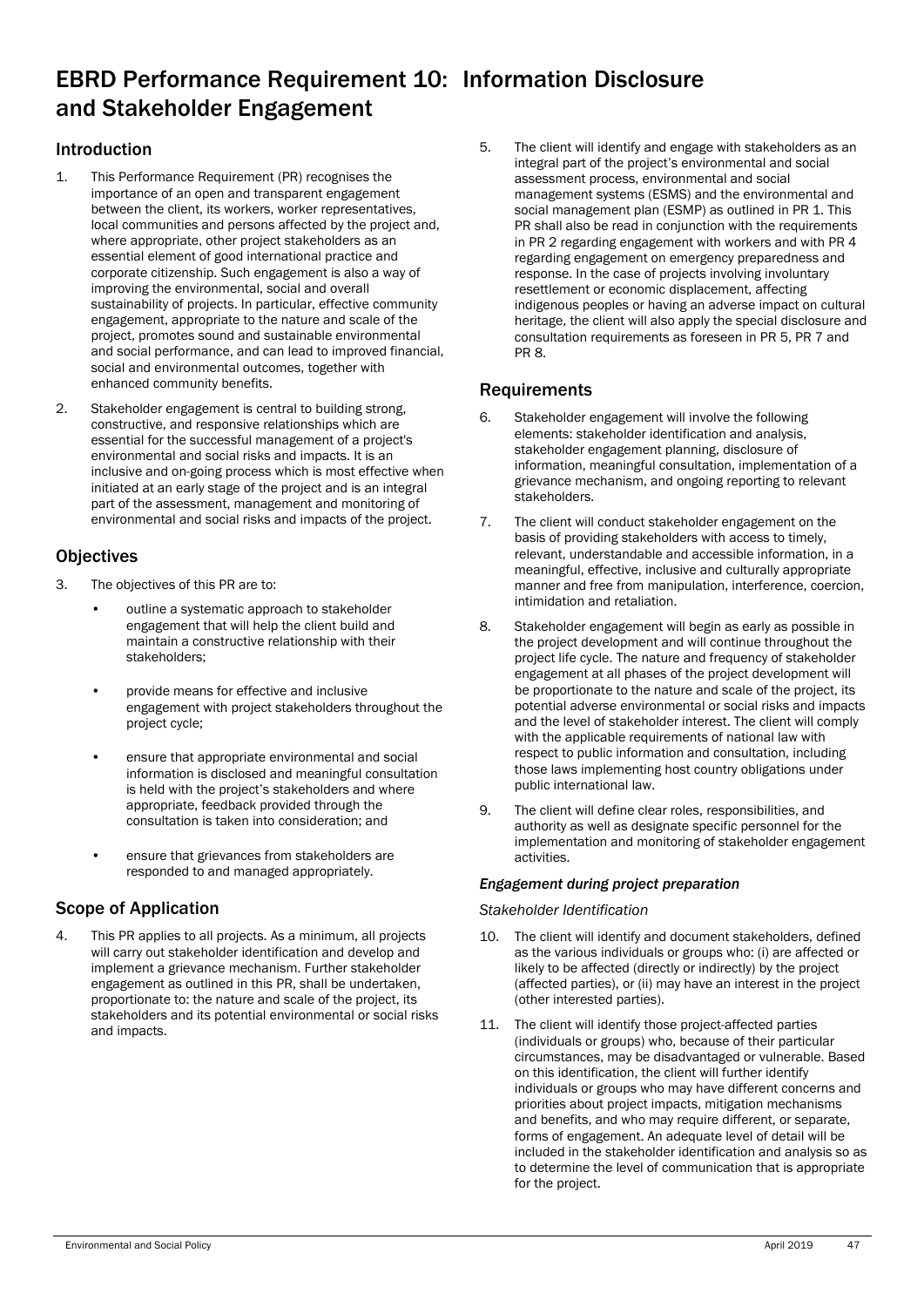### *Stakeholder Engagement Plan*

- 12. For projects that are likely to be associated with adverse environmental and/or social risks and impacts, the client will develop and implement a stakeholder engagement plan (SEP) or an equivalent documented process, proportionate to the nature and scale or the risks, impacts and development stage of the project. For any project that requires an environmental and social impact assessment (ESIA), the SEP will apply the disclosure and consultation requirements for Category A projects outlined in paragraphs 22 to 26 of this PR.
- 13. The SEP will describe how engagement with identified stakeholders will be carried out throughout the project life cycle, including the timing and methods of engagement, the information to be disclosed, disclosure language(s) and the type of information to be sought from stakeholders. The SEP will be tailored to take into account the main characteristics (including gender) and interests of the project-affected parties and other interested parties and distinguish between the different levels and methods of engagement that might be appropriate for each. The level of detail needed will be determined on a case-by-case basis. Resources available for stakeholder engagement will be outlined within the SEP. The SEP will be updated as necessary during the project life cycle.
- 14. When the stakeholder engagement depends substantially on community representatives, [97](#page-49-0) the client will make reasonable efforts to verify that such persons do, in fact, represent the views of affected communities and that they are facilitating the communication process by communicating the information to their constituents and conveying their comments to the client or authorities, as appropriate.
- 15. Where stakeholder engagement is the responsibility of the relevant governmental authorities, the client will collaborate with the responsible government authority to the extent permitted to achieve outcomes that are consistent with this PR. Where there are gaps between the local regulatory requirements and this PR, the client will identify engagement activities to supplement the formal regulatory process, and where appropriate, commit to supplemental actions.
- 16. In cases where the exact location of the project is not known, the SEP will be in the form of a framework approach as part of the client's overall ESMS, outlining general principles and a strategy to identify stakeholders and plan for an engagement process in accordance with this PR that will be implemented once the location is known.
- 17. Clients with multi-site operations and projects involving general corporate finance, working capital or equity financing will adopt and implement a corporate SEP. The corporate SEP will be commensurate to the nature of the client's business and its associated environmental or social risks and impacts, and the level of stakeholder interest. The SEP will be rolled out to facilities in a timely manner. It will include procedures and resources to ensure that adequate stakeholder engagement is conducted at the facility level, and that stakeholders proximal to its facilities receive information on the relevant facility's environmental and social performance and grievance mechanism.

### *Information Disclosure*

- 18. Where the project has environmental and social impacts, the client will disclose relevant project information, as appropriate, to help stakeholders understand the risks, impacts and opportunities of the project. The client will provide stakeholders with access to the following information:
	- the purpose, nature, scale and duration of the project;
	- risks to, and potential impacts on, stakeholders and proposed mitigation plans highlighting potential risks and impacts that might disproportionately affect vulnerable and disadvantaged groups and differentiate measures to mitigate these;
	- the envisaged stakeholder engagement process, if any, and opportunities and ways in which stakeholders can participate;
	- the time and venue of any envisaged public consultation meetings, and the process by which meetings are notified, summarised, and reported; and
	- the process by which any grievances will be managed.

This information will be disclosed in the local language(s) and in a manner that is accessible and culturally appropriate, taking into account any specific needs of groups that may be differentially or disproportionately affected by the project or groups of the population with specific information needs (including disability, literacy, gender, mobility, differences in language or accessibility). Where necessary and culturally appropriate, a third-party may be hired to disclose the information to avoid intimidation, coercion or any form of manipulation.

#### *Meaningful Consultation*

- 19. The client will undertake meaningful consultation, based on the nature and scale of the project's adverse risks and impacts and the level of stakeholder interest. If the client has already engaged in such a process, they will provide adequate documented evidence of such engagement.
- 20. Meaningful consultation is a two-way process that:
	- will begin early in the project planning process to gather initial views on the project proposal and inform project design;
	- encourages stakeholder feedback, particularly as a way of informing project development and engagement by stakeholders in the identification and mitigation of environmental and social risks and impacts;
	- continues on an ongoing basis;
	- is based on the prior disclosure and dissemination of relevant, transparent, objective and easily accessible information in a timeframe that enables consultations with stakeholders;
	- is undertaken in a culturally appropriate format, in relevant local language(s), is understandable to

<span id="page-49-0"></span><sup>97</sup> For example, community and religious leaders, local government representatives, civil society representatives, politicians, teachers, and/or others representing from one or more affected stakeholder groups.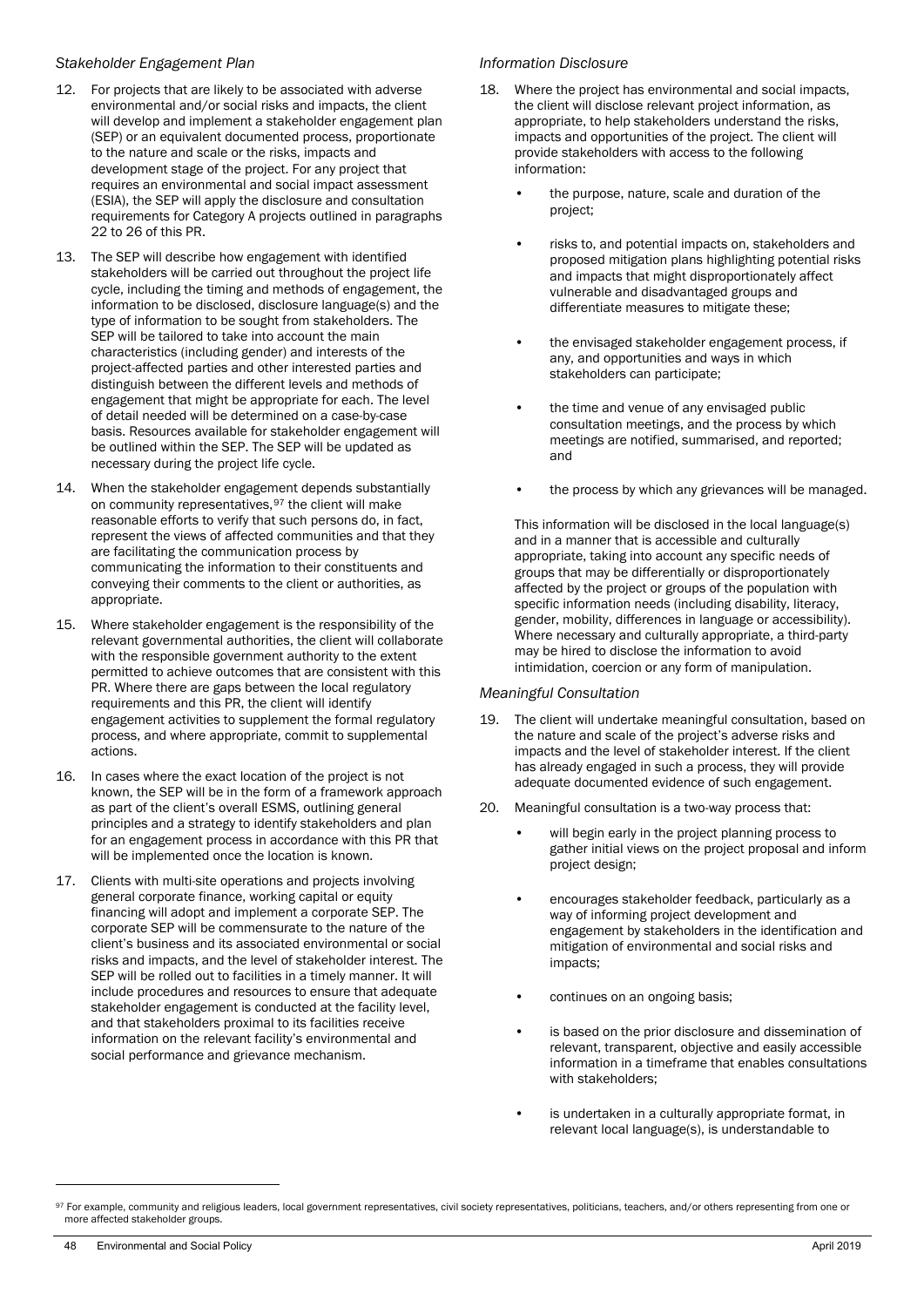stakeholders and takes into consideration stakeholders' decision making processes;

- considers and responds to feedback;
- supports active and inclusive engagement with project-affected parties including disadvantaged or vulnerable groups;
- is free from external manipulation, interference, coercion, discrimination, intimidation and retaliation; and
- is documented by the client.
- 21. The client will inform those who have participated in the public consultation process in a timely manner of the final decision on the project, associated environmental and social mitigation measures, any benefits of the project for the local communities, reasons and considerations on which the decision is based. This information will include a summary of the feedback received and a brief explanation of how it was taken into account or the reasons why it was not and the grievance mechanism available.

# *Disclosure and Consultation on Category A Projects*

- 22. Category A projects will require the client to carry out a formalised, participatory disclosure and consultation process which will be built into each stage of the ESIA process, considering the stage of project development. This process involves organised and iterative consultation leading to the client's incorporating into their decisionmaking process the views of the affected parties on matters that affect them directly.
- 23. The client will engage in a scoping process with identified stakeholders at an early stage of the ESIA process to ensure identification of key risks and impacts to be assessed as part of the ESIA. As part of the scoping process, stakeholders will be able to provide comments and recommendations on a draft SEP and other scoping documents.
- 24. In addition to the ESIA and SEP, the client will disclose the project environmental and social action plan (ESAP) and a non-technical summary (NTS)[98.](#page-50-0) Applicable management plans shall be disclosed as specified in the PRs and as agreed with the Bank.
- 25. The consultation and disclosure process shall meet any applicable requirements under national environmental impact assessment laws and other relevant laws. The client will keep the ESIA in the public domain throughout the life of the project, but it may be amended, from time to time, with additional information, or archived following project completion, as long as it is timely available upon request.
- 26. The client is required to provide regular reports on environmental and social performance to stakeholders. These reports will be in a form accessible to the affected parties as a separate publication, posted online, or as detailed in the SEP. These reports will be disclosed at least annually, proportionally to the concerns of the relevant stakeholders.

# *Engagement during project implementation and external reporting*

- 27. Throughout the life of the project, the client will provide information to identified stakeholders, on an ongoing basis. The frequency, method and information to be provided will be appropriate to the nature of the project and its adverse environmental and social risks and impacts, the stakeholder and the level of interest. Additional information disclosure or consultation may be needed at key stages in the project cycle and on any specific issues that the disclosure and consultation process or grievance mechanism has identified as of concern to the stakeholders.
- 28. Where appropriate, the client will also seek feedback from affected parties on the effectiveness of the impact mitigation measures. For projects with potentially significant risks to or adverse impacts on affected communities, and in accordance with the level of stakeholder interest, the client may engage community members or other relevant stakeholders to participate in environmental and social monitoring activities outlined in PR 1.

# *Grievance Mechanism*

- 29. The client will need to be aware of and respond to stakeholders' concerns related to the project in a timely manner. For this purpose, the client will establish an effective grievance mechanism as early as possible in the project development process, to receive and facilitate resolution of stakeholders' concerns and grievances, in particular, about the client's environmental and social performance. The grievance mechanism will be proportionate to the risks and potential adverse impacts of the project:
	- the grievance mechanism will address concerns promptly and effectively, in a transparent manner that is culturally appropriate, free from manipulation, interference, coercion, intimidation and retribution, and readily accessible to all affected parties, at no cost. The mechanism will not prevent access to judicial or administrative remedies. The client will inform the stakeholders about the grievance mechanism in the course of its engagement activities, and report regularly to the public on its implementation, protecting the privacy of affected individuals;
	- handling of grievances will be done in a culturally appropriate manner and be discreet, objective, sensitive, and responsive to the stakeholders' needs and concerns. The mechanism will also allow for anonymous complaints to be raised and addressed;
	- the client will consider the provision of mediation in resolution of grievances in projects where there are significant community concerns; and
	- monitoring of the implementation of the grievance mechanism and analysis of trends will be undertaken regularly.

Environmental and Social Policy **April 2019** 49

<span id="page-50-0"></span><sup>98</sup> EBRD Access to Information Directive provides that the Bank disclose ESIAs for Category A projects 60 calendar days prior to consideration of the project by the Board of Directors for private sector projects and 120 calendar days prior to Board consideration for public sector projects.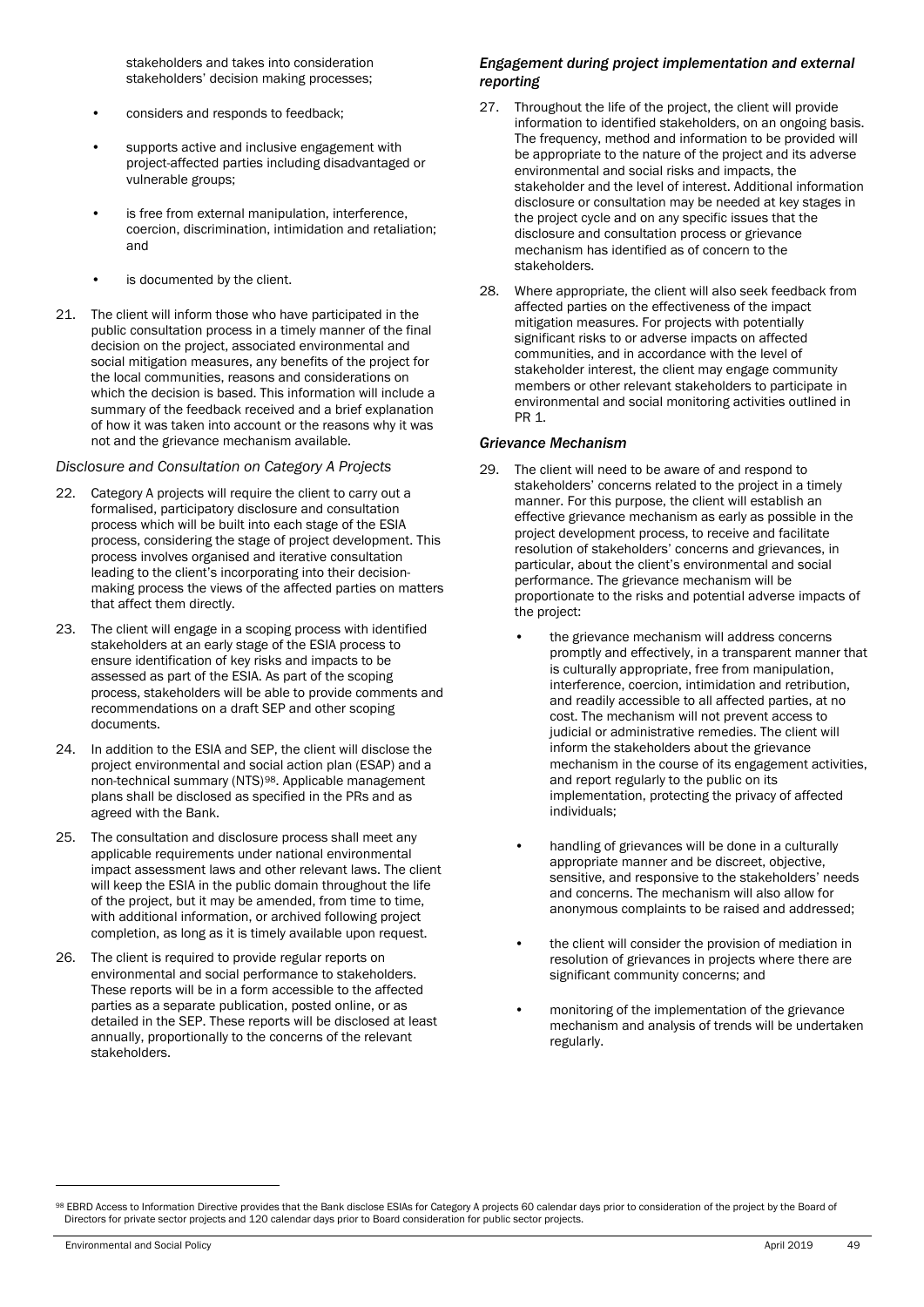*Changes to Project Environmental and Social Risks and Impacts*

30. The SEP shall include provisions for stakeholder engagement if there are changes, at any stage of the project life cycle, which result in significant changes to the environmental or social risks and impacts. The client will disclose to stakeholders how these are being mitigated and if there are significant adverse risks and impacts on affected parties, the client will be required to carry out additional consultation.